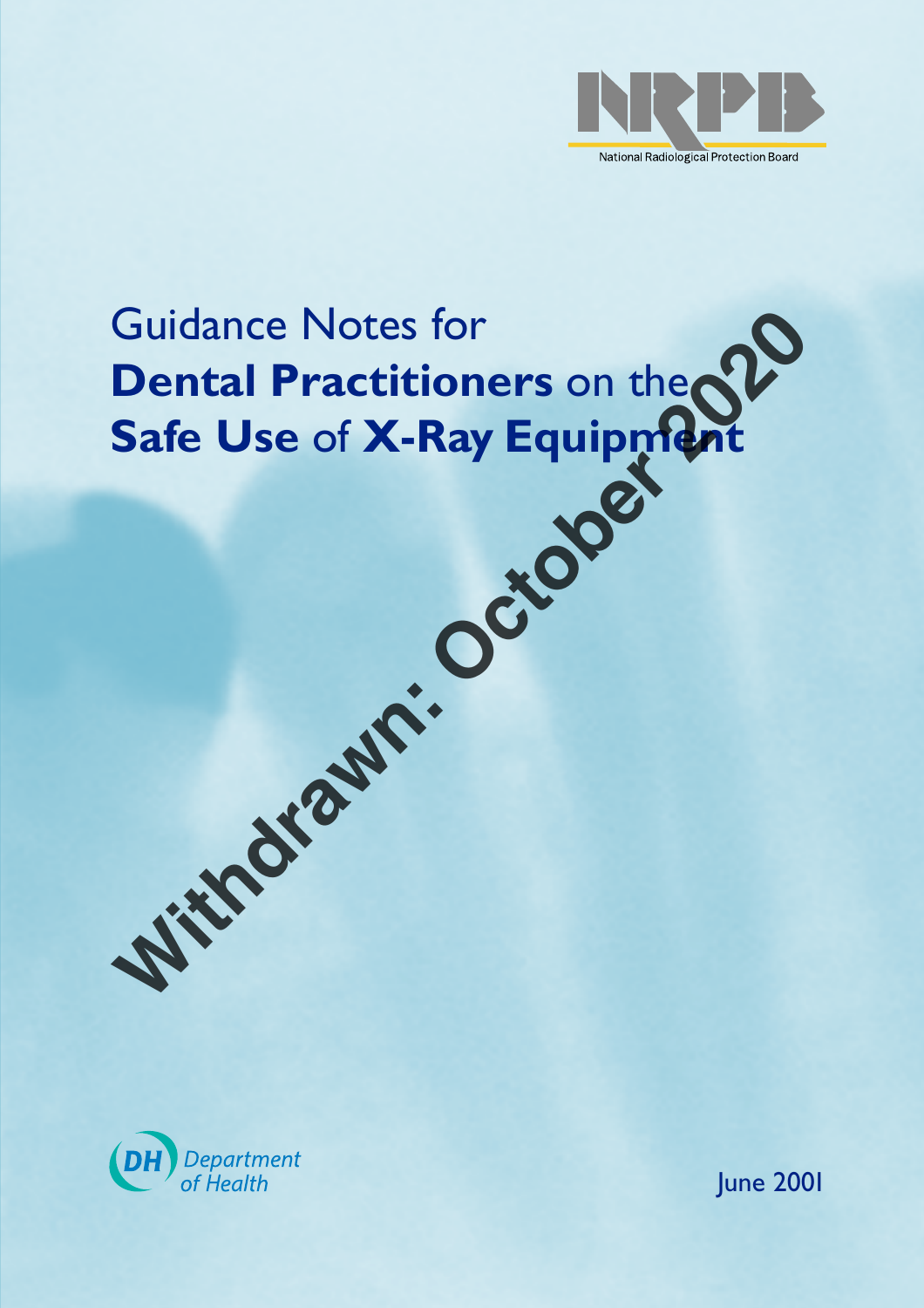#### **Membership of the Working Party for producing the Guidance Notes for dental practitioners on the safe use of x-ray equipment**

BRITISH DENTAL ASSOCIATION (BDA) Dr J Mooney, GDP, Bury

BRITISH SOCIETY OF DENTAL AND MAXILLOFACIAL RADIOLOGY (BSDMFR) ROYAL COLLEGE OF RADIOLOGISTS (RCR) Mr P N Hirschmann, Leeds Dental Institute

FACULTY OF GENERAL DENTAL PRACTITIONERS (UK) OF THE ROYAL C SURGEONS OF ENGLAND (FGDP-RCS) Mr M Williams, GDP, Langar WORKING PARTY EXECUTIVE (ISE)<br>
MENTRITY OF GENERAL PRACTITIONERS (US) OF THE ROYAL COLLEGED AT DISTURBANCE DRACTITIONERS (US) OF THE ROYAL COLLEGED STOLE SURVEY CHECKS (ND PLACTITY OF PHYSICS AND PACISITERING IN COLLEGED D

HEALTH AND SAFETY EXECUTIVE (HSE) Dr J R Gill, Technology Division, Bootle

INSTITUTE OF PHYSICS AND ENGINEERING IN MEDICINE (IPEM) Mrs A Walker, North Western Medical Physics, Christie Hospital, Manchester

NATIONAL RADIOLOGICAL PROTECTION BOARD (NRPB) Mr A P Hudson, Leeds (Editor) Mr I D Napier, Leeds

#### **Observer**

DEPARTMENT OF Mr I Cooper, Senior Dental Officer



mal Radiological Protection Board - 2001.

copyright is held by NRPB on behalf of the organisations represented on the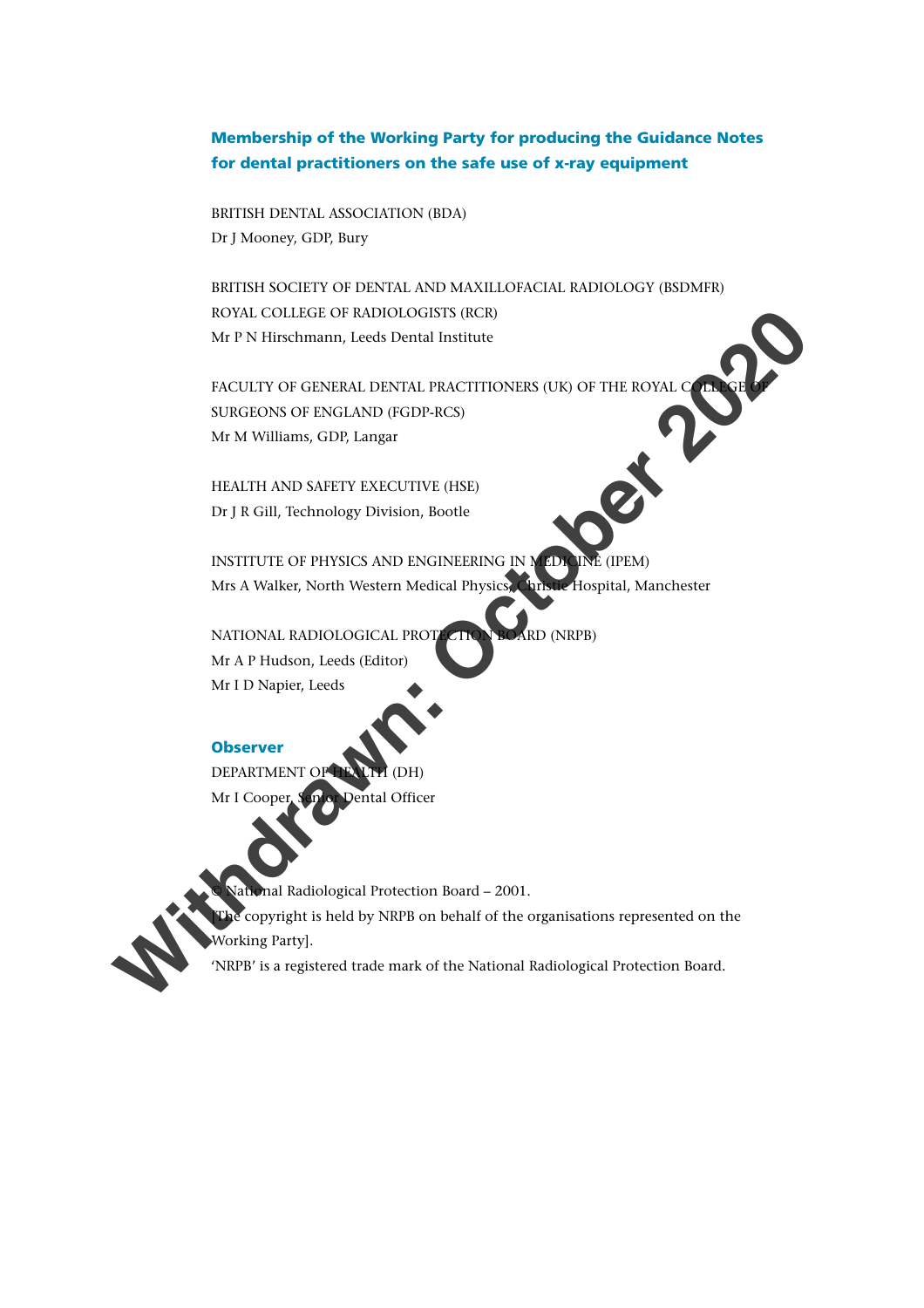

# Guidance Notes for **Dental Practitioners** on the **Safe Use of X-Ray Equipment** British Dental Association British Society of Dental and Maxillofacial Radiology Royal College of Radiologists Faculty of General Dental Practitioners (UK) of the Royal College of Surgeons of England Health and Safety Executive Institute of Physics and Engineering in Medicine Guidance Notes for<br>
Dental Practitioners on the<br>
Safe Use of X-Ray Equipment<br>
British Dental Radiology<br>
British Dental Radiology<br>
Registered Dental Practicioners (UK) of the Rayal College of Surgeons of England<br>
Healthand



**June 2001**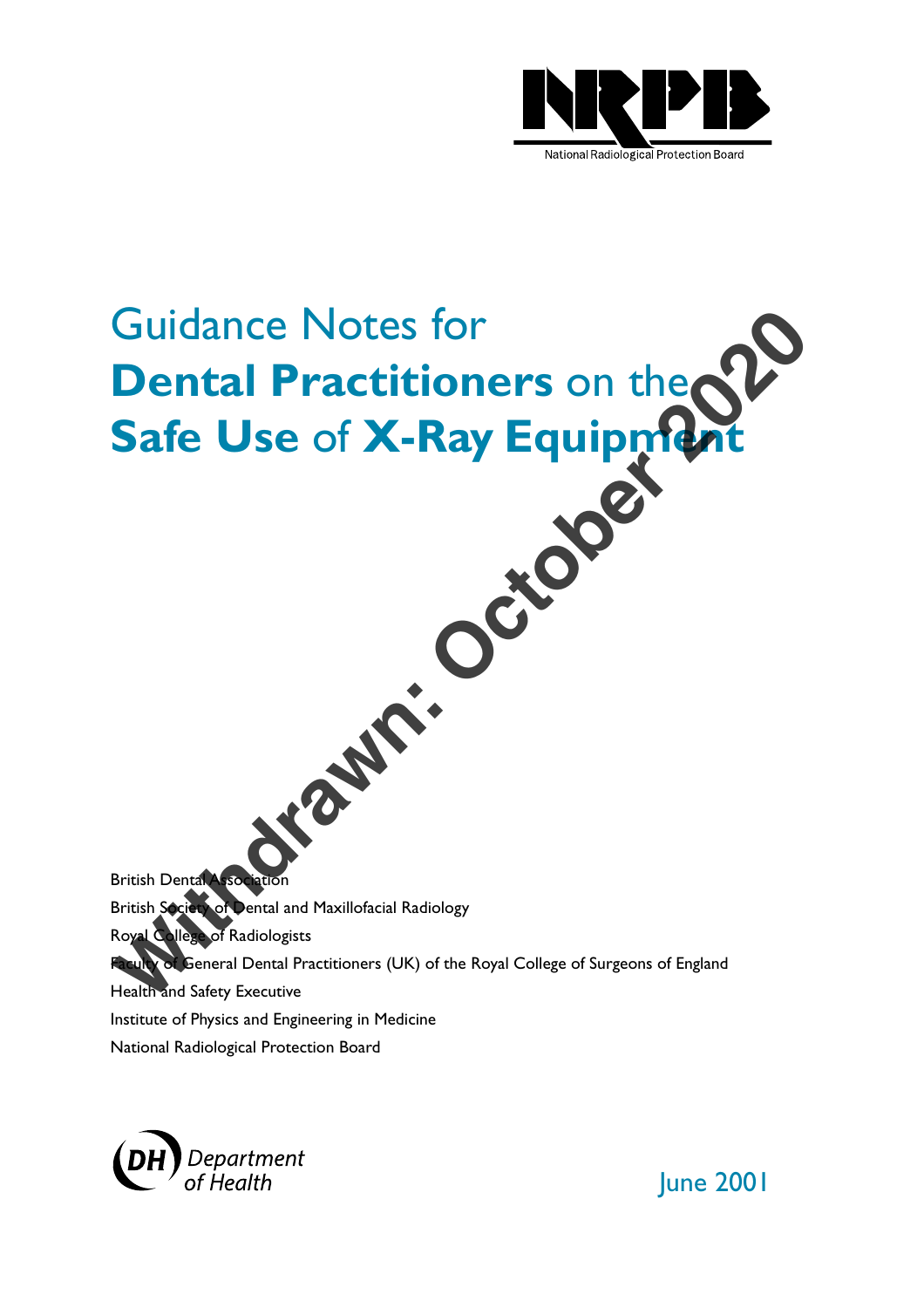## Foreword

The safe and effective use of x-ray equipment is important to the protection of the patient, other members of the public and all members of the dental team. The risks associated with the necessary exposure to ionising radiation may be substantial, and must be minimised through meticulous adherence to good practice as set out in the following guideline These well-written, unambiguous guidelines are comprehensive yet conveniently  $\mathbf p$ Building on considerations of administrative infrastructure and practical and procedural aspects of dental radiology, the guidelines helpfully deal with key issues pertaining to equipment, quality assurance, notification, risk management, training, protection files, testing and essential legal requirements – matters all fundamental to good working practice.

The authors of the guidelines and the organisations they represent are to be congratulated on the thoroughness and outcome of the considerable body of work, which has led to this publication. In commending the guidelines to all general dental practitioners, I would wish to emphasise, as highlighted in the guidelines, that all rediscontractions should have a net benefit for the patient with the exposure to ionising radiation being optimised for the intended purpose. I must also stress that all members of the dental team engaged in any aspect of radiography must be appropriately and adequately trained and have up-to-date knowledge and relevant s If the wave proposed of control in control in the substantial, and more likely and the subscription and the subscription and the subscription Board – 2001 and the subscription and the subscription Board – 2001 and the subs

Radiographic examinations offer incalculable benefits to patients and as such properly form an integral element of everyday clinical practice. Each and every use of ionising radiation must, however, be safe and effective. Application of the following guidance will greatly assist in the realisation of this goal.

**NAIRNH Preside Dental Council** 

June 2001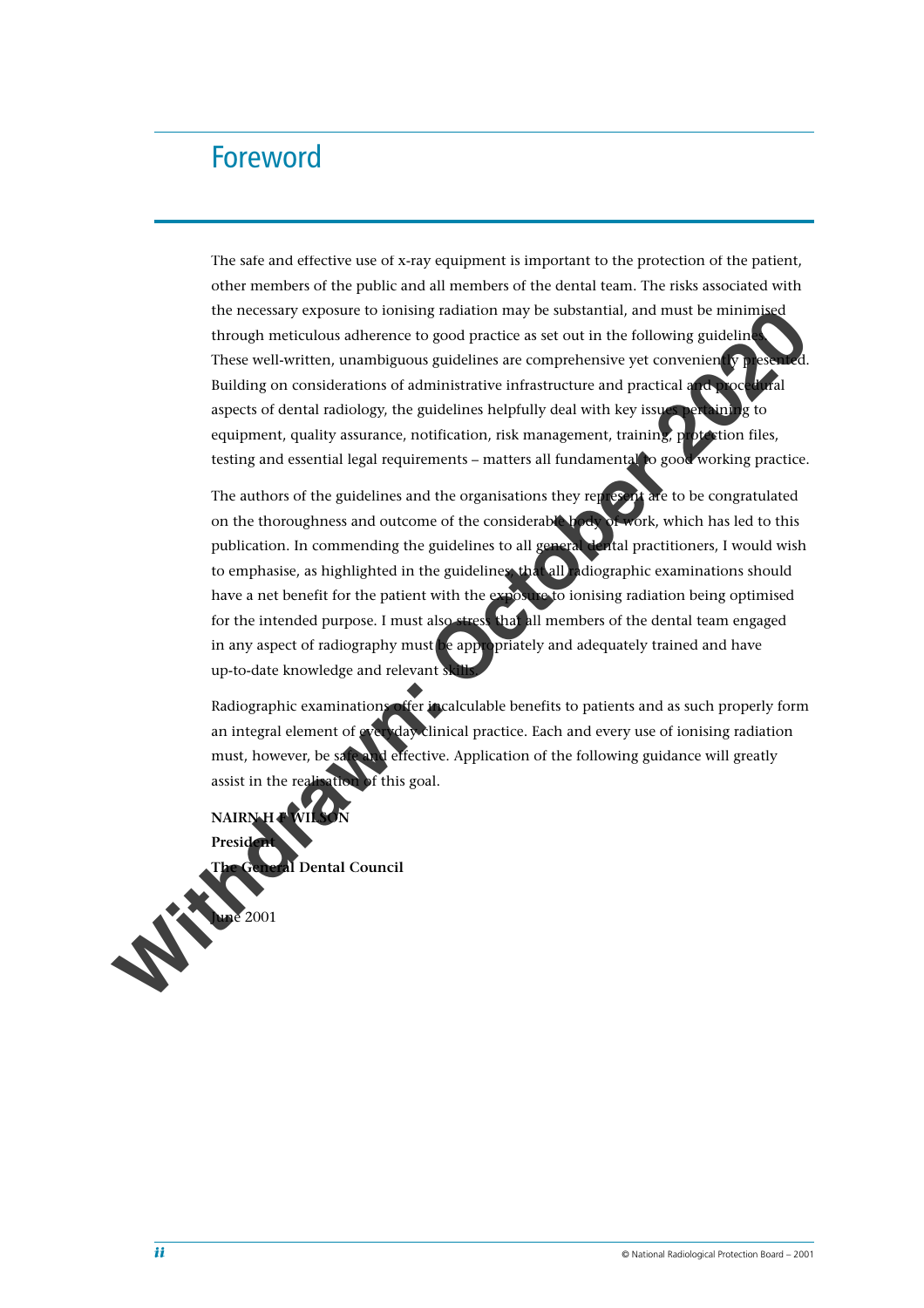## Preface

Dental radiographic examinations represent one of the most frequently undertaken radiological investigations in the UK. A survey for the period 1997/98<sup>(1)</sup> estimated that dentists were taking 19 million intra-oral radiographs each year and more than 2.9 million panoramic radiographs. The effective dose delivered to the patient per radiograph is very small but the collective do is significant because of the large number of radiographs that are taken.

New general recommendations from the International Commission on Radiology Protection were issued in 1991<sup>(2)</sup>. As a result, revised Euratom Directives were publis and addressed the protection of workers and the general public (in  $1996$ )<sup>3</sup>), and patient protection (in 1997)<sup>(4)</sup>. These Directives had to be implemented by member states of the EU by 13 May 2000, and this has resulted in the UK in the creation sets of regulations:

- (a) the Ionising Radiations Regulations 1999 (IRR99)<sup>(5)</sup> which relate principally to the protection of workers and the public, but also address the equipment aspects of patient protection;
- (b) the Ionising Radiation (Medical Exposure) Regulations 2000 (IR(ME)R2000)<sup>(6)</sup> which relate to patient protection.

These 'Guidance Notes for Dental Practitioners' have been drafted by a small Working Party representing the organisations listed below and the content should be regarded as representative of good working practice:

British Dental Association

British Society of Dental and Maxillofacial Radiology

Royal College of Radiologists

Faculty of General Dental Practitioners (UK) of the Royal College of Surgeons of England Health and Safety Executive

Ifte of Physics and Engineering in Medicine

National Radiological Protection Board

**Jorking Party wishes to thank the Standing Dental Advisory Committee of the** Department of Health for its support of the technical content of the Guidance Notes, and to gratefully acknowledge the Department of Health's decision to fund both the publishing and distribution of the final document.

The aim is to provide dental practitioners with a convenient publication upon which to evaluate and base their compliance with those parts of the new regulations that apply to the use of x-rays in a dental practice. The drafting was undertaken under an informal agreement between the British Dental Association (BDA), the Institute of Physics and Engineering in Medicine (IPEM) and the National Radiological Protection Board (NRPB). IPEM has revised the more general Guidance Notes that relate to both medical and dental uses of ionising radiation<sup> $(7)$ </sup> and which apply principally to the hospital environment. For this time tart and radio to the particular control that the this particular protection Board (NAT).<br>
The effective dose delivered to the putcher per nothing particle were small but the collective different tends<br>in the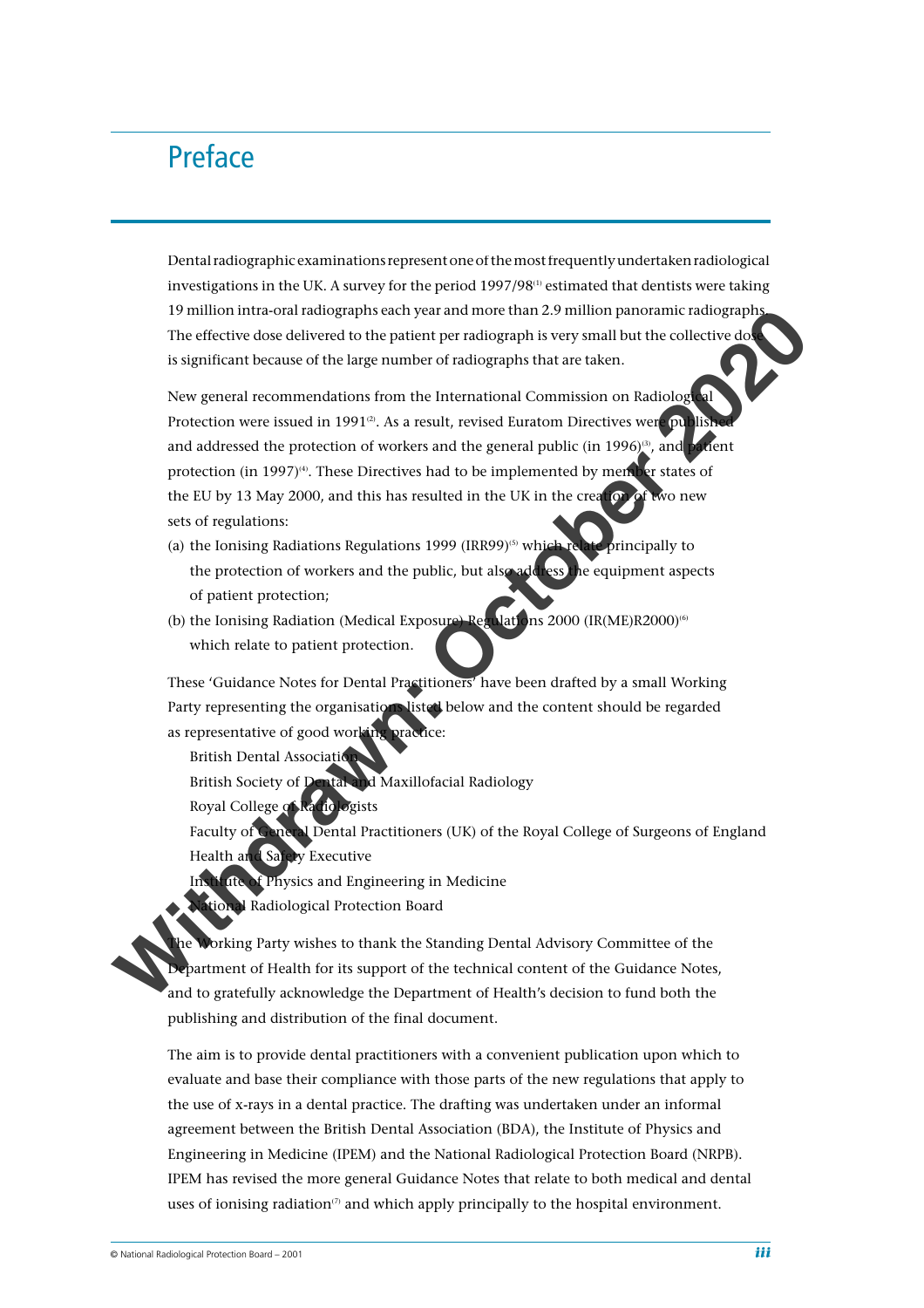## **Contents**

| Foreword                             |                                                                                                                                                                                                                        | ii                                                                                                                                                                                                                                            |
|--------------------------------------|------------------------------------------------------------------------------------------------------------------------------------------------------------------------------------------------------------------------|-----------------------------------------------------------------------------------------------------------------------------------------------------------------------------------------------------------------------------------------------|
| <b>Preface</b>                       |                                                                                                                                                                                                                        | iii                                                                                                                                                                                                                                           |
| <b>Chapter 1</b><br><b>Chapter 2</b> | Introduction<br><b>Application</b><br>Legislation<br><b>Radiation risks</b><br>Structure and purpose of this document<br>Legal compliance<br>Clinical governance<br>Administrative infrastructure for dental radiology | 1<br>3<br>4                                                                                                                                                                                                                                   |
|                                      |                                                                                                                                                                                                                        | 5                                                                                                                                                                                                                                             |
|                                      |                                                                                                                                                                                                                        | 5                                                                                                                                                                                                                                             |
|                                      |                                                                                                                                                                                                                        | 5<br>5                                                                                                                                                                                                                                        |
|                                      |                                                                                                                                                                                                                        | 5                                                                                                                                                                                                                                             |
|                                      |                                                                                                                                                                                                                        | 5                                                                                                                                                                                                                                             |
|                                      |                                                                                                                                                                                                                        | 6                                                                                                                                                                                                                                             |
|                                      |                                                                                                                                                                                                                        | 6                                                                                                                                                                                                                                             |
|                                      |                                                                                                                                                                                                                        | 7                                                                                                                                                                                                                                             |
|                                      | <b>Radiation Protection Adviser</b>                                                                                                                                                                                    | 7                                                                                                                                                                                                                                             |
|                                      | Medical Physics Expert                                                                                                                                                                                                 | 8                                                                                                                                                                                                                                             |
|                                      | otification of specified work                                                                                                                                                                                          | 8                                                                                                                                                                                                                                             |
|                                      | Research                                                                                                                                                                                                               | 8                                                                                                                                                                                                                                             |
|                                      | Risk assessment for ionising radiation                                                                                                                                                                                 | 9                                                                                                                                                                                                                                             |
|                                      | Dose limitation for workers and the public (excluding patients)                                                                                                                                                        | 10                                                                                                                                                                                                                                            |
|                                      | <b>Training</b>                                                                                                                                                                                                        | 11                                                                                                                                                                                                                                            |
|                                      | Radiation Protection File (Local Rules and Legal                                                                                                                                                                       |                                                                                                                                                                                                                                               |
|                                      | <b>Person's Procedures)</b>                                                                                                                                                                                            | 11                                                                                                                                                                                                                                            |
|                                      | Duties of employees                                                                                                                                                                                                    | 12                                                                                                                                                                                                                                            |
|                                      | Administrative and procedural aspects of patient protection                                                                                                                                                            | 12                                                                                                                                                                                                                                            |
|                                      | Referral                                                                                                                                                                                                               | 12                                                                                                                                                                                                                                            |
|                                      | Justification                                                                                                                                                                                                          | 13                                                                                                                                                                                                                                            |
|                                      | Medico-legal and other third-party exposures                                                                                                                                                                           | 13                                                                                                                                                                                                                                            |
|                                      | Female patients of child-bearing age                                                                                                                                                                                   | 14                                                                                                                                                                                                                                            |
|                                      | Optimisation                                                                                                                                                                                                           | 15                                                                                                                                                                                                                                            |
|                                      | 'Excessive' exposure of patients                                                                                                                                                                                       | 16                                                                                                                                                                                                                                            |
|                                      | Quality assurance                                                                                                                                                                                                      | 17                                                                                                                                                                                                                                            |
|                                      |                                                                                                                                                                                                                        | outside of the hospital sector<br>Legal responsibility and staff appointments<br>Introduction<br>Legal Person<br>Radiation Protection Supervisor<br>Referrer<br>Practitioner (IRMER practitioner)<br><i>Operator</i><br>External appointments |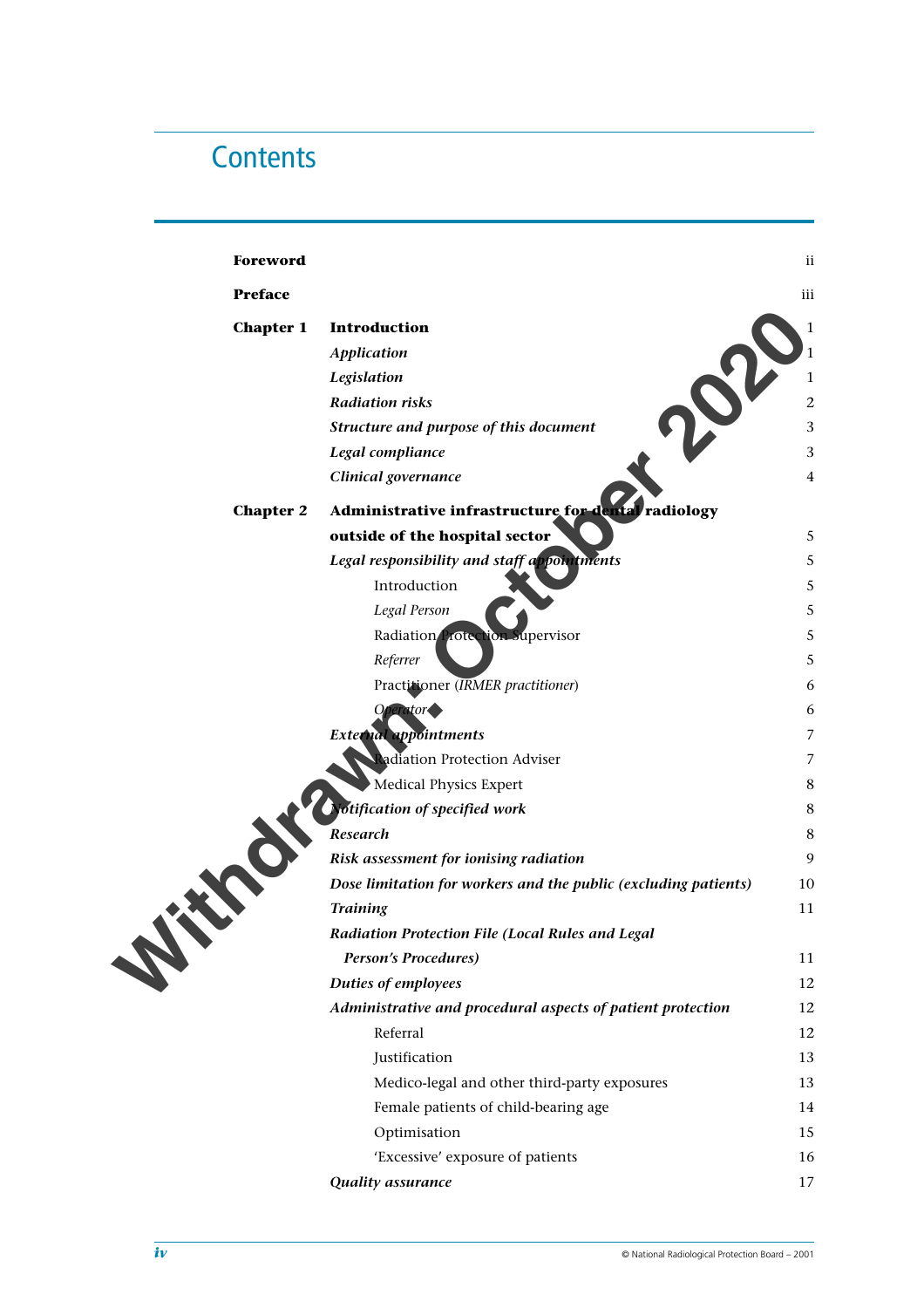| <b>Chapter 3</b> | Practical and procedural aspects of dental radiology         | 18 |
|------------------|--------------------------------------------------------------|----|
|                  | <b>Introduction</b>                                          | 18 |
|                  | Controlled area                                              | 18 |
|                  | Classification of staff and personal dosimetry               | 19 |
|                  | Location and installation                                    | 19 |
|                  | Room warning signs and signals                               | 21 |
|                  | Maintenance and testing                                      | 21 |
|                  | <b>General procedures</b>                                    |    |
|                  | Detectors, processing and viewing                            |    |
|                  | Film                                                         |    |
|                  | Digital detectors                                            |    |
|                  | Procedures specific to intra-oral radiography                |    |
|                  | Procedures specific to panoramic radiography                 | 25 |
|                  | Procedures specific to cephalometry                          | 26 |
|                  | Protective clothing                                          | 26 |
| <b>Chapter 4</b> | <b>Equipment aspects for dental radiology</b>                | 27 |
|                  | <b>Introduction</b>                                          | 27 |
|                  | General                                                      | 27 |
|                  | X-ray source assembly                                        | 27 |
|                  | <b>Beam filtration</b>                                       | 27 |
|                  | X-ray tube operating parameters                              | 28 |
|                  | Beam size, beam alignment, film holders and distance control | 29 |
|                  | Intra-oral radiography                                       | 29 |
|                  | Panoran ic radiography                                       | 29 |
|                  | Cephalometry                                                 | 30 |
|                  | <b>Warning signals</b>                                       | 30 |
|                  | <b>Exposure</b> control                                      | 30 |
| <b>Chapter</b>   | uality assurance in dental radiography                       | 32 |
|                  | <b>Introduction</b>                                          | 32 |
|                  | 'QA programme                                                | 32 |
|                  | QA procedures for image quality                              | 33 |
|                  | Image quality                                                | 33 |
|                  | Unacceptable radiographs                                     | 34 |
|                  | QA procedures for patient dose and x-ray equipment           | 34 |
|                  | QA procedures for the darkroom, desktop processing units,    |    |
|                  | films and processing                                         | 35 |
|                  | Darkroom and desk top processing units                       | 35 |
|                  | Films and processing                                         | 35 |
|                  | QA of working procedures                                     | 36 |
|                  | Radiation Protection File (Local Rules and Legal Person's    |    |
|                  | Procedures)                                                  | 36 |
|                  | Operational procedures                                       | 36 |
|                  | Procedures log                                               | 36 |
|                  |                                                              |    |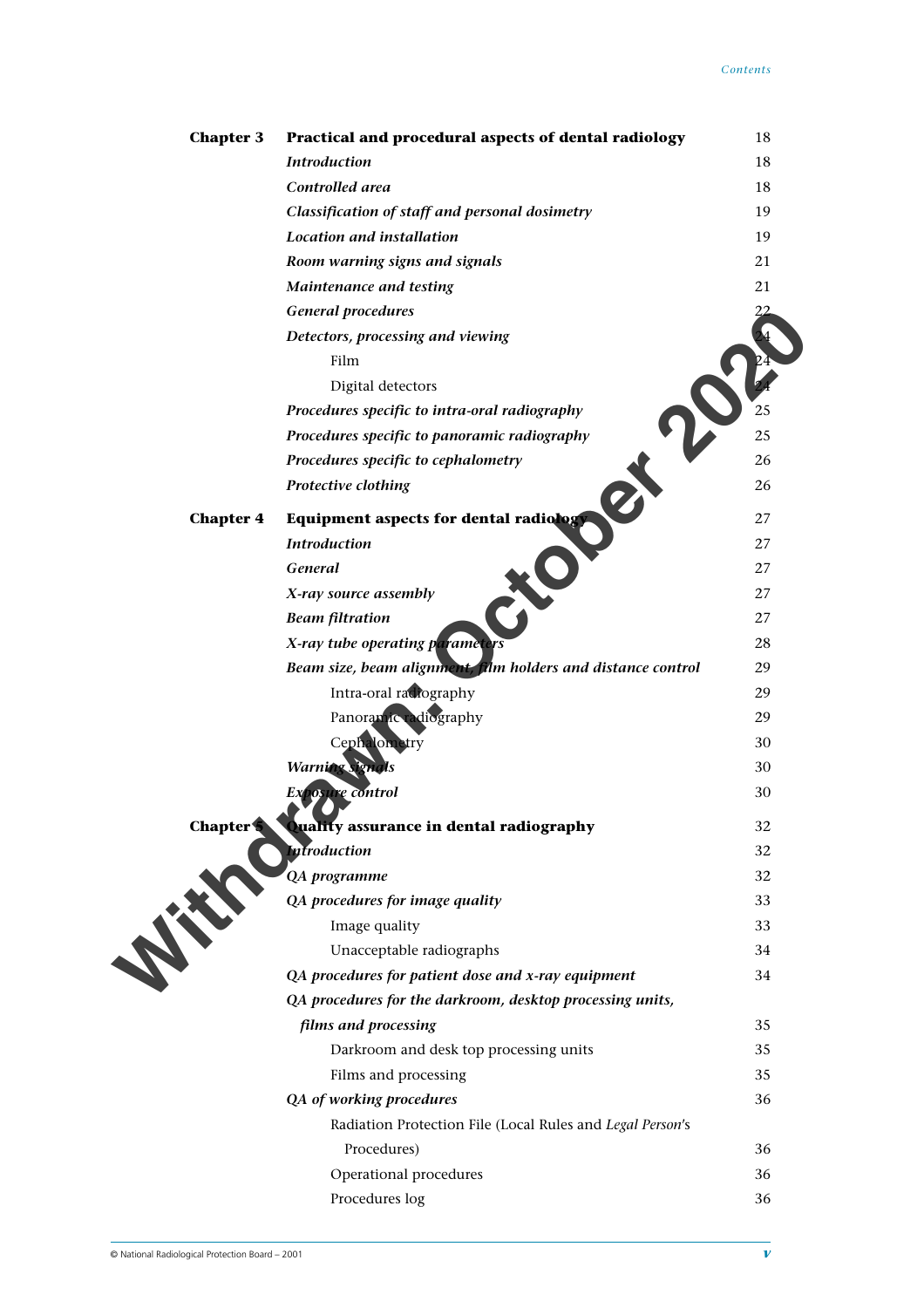|                         | QA procedures for training                                     | 37 |
|-------------------------|----------------------------------------------------------------|----|
|                         | QA audits                                                      | 37 |
|                         | Appendix 1 Particulars to be provided in a notification        |    |
|                         | of specified work under Regulation 6(2) of IRR99               | 38 |
|                         | Appendix 2 Matters relevant to a risk assessment in            |    |
|                         | pursuance of Regulation 7(1) of IRR99                          | 39 |
|                         | Appendix 3 Adequate training requirements under IR(ME)R2000    | 41 |
|                         | Adequate training                                              | 41 |
|                         | Continuing education and training                              | 42 |
|                         | Appendix 4 Essential content of radiation protection file      | 44 |
|                         | <b>Content deriving from IRR99</b>                             | 44 |
|                         | Local Rules                                                    | 44 |
|                         | Working instructions                                           | 45 |
|                         | Contingency arrangements                                       | 45 |
|                         | Dose investigation level                                       | 46 |
|                         | Content deriving from IR(ME)R2000                              | 46 |
|                         | Legal Person's procedures                                      | 46 |
|                         | Patient identification                                         | 47 |
|                         | Staff appointments                                             | 47 |
|                         | Accidental or unintended dose                                  | 47 |
|                         |                                                                |    |
|                         | Appendix 5 Guidance on the testing of dental x-ray equipment   | 48 |
|                         | 'Critical examination'                                         | 48 |
|                         | 'Acceptance test'                                              | 49 |
|                         | 'Routine test'                                                 | 49 |
|                         | <b>Results of tests</b>                                        | 50 |
| Appen                   | <b>Essential legal requirements</b>                            | 51 |
|                         | Essential legal requirements arising out of IRR99              | 51 |
|                         | Essential legal requirements arising out of IR(ME)R2000        | 52 |
|                         | Appendix 7 Useful addresses and list of abbreviations employed |    |
| in these Guidance Notes |                                                                | 53 |
|                         | Useful addresses - organisations                               | 53 |
|                         | Useful addresses - professional bodies                         | 55 |
|                         | Abbreviations used in this document                            | 56 |
| <b>References</b>       |                                                                | 57 |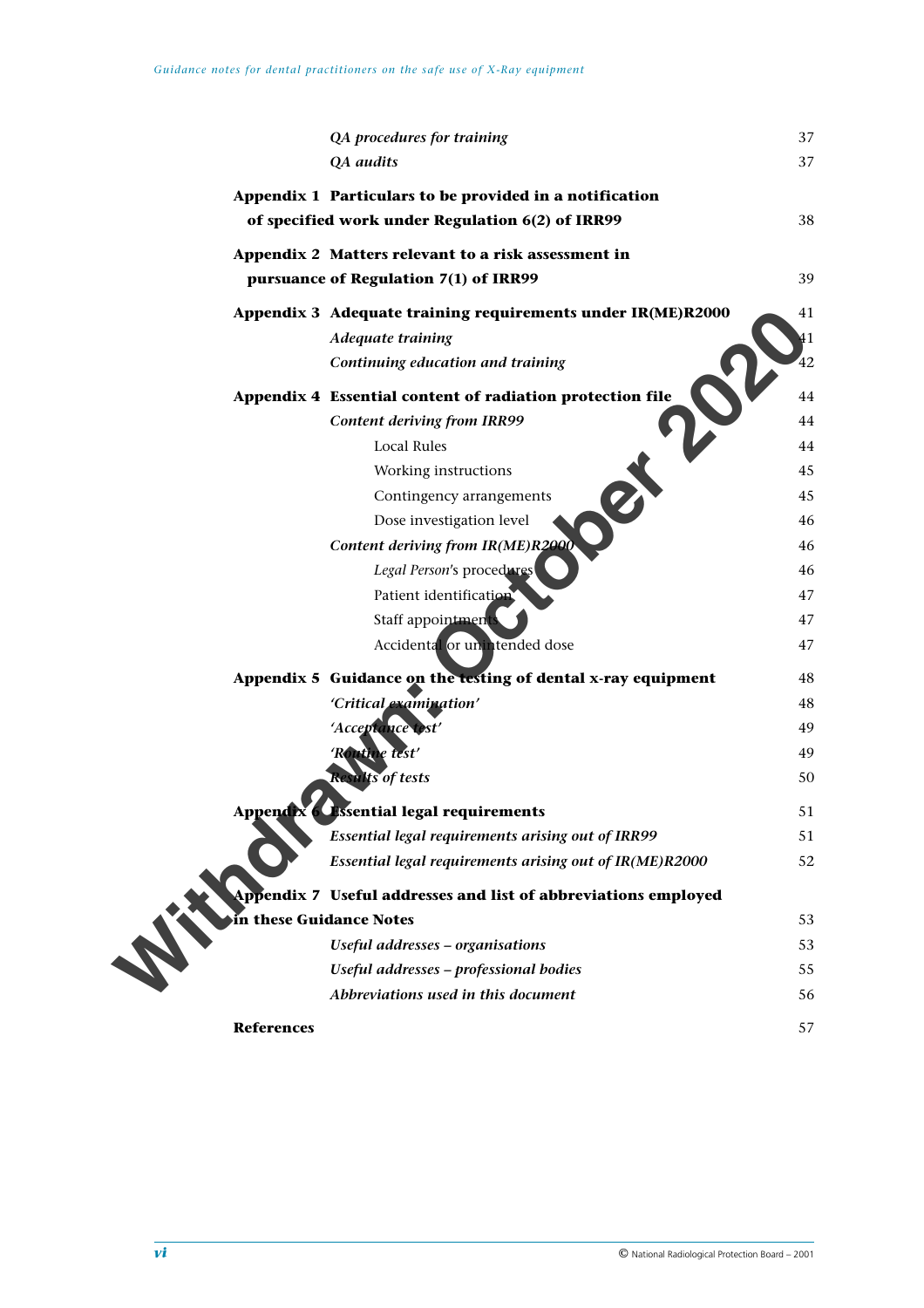#### Application

- **1.1** These Guidance Notes (GNs) apply to the use of equipment specifically designed for radiography of the teeth or jaws including radiography using an intra-oral image receptor (or, with the same equipment, an extra-oral receptor), panoramic radiography with a extra-oral x-ray tube and cephalometric radiography. While primarily concerned a use of x-ray equipment for the examination of patients, the guidance is also relev operation during testing, measurement of the radiation produced, staff training, research into examination techniques, the examination of volunteers in approved research projects and other uses at the place where the equipment is normally used.
- **1.2** The GNs have been written to relate specifically to the use of dental x-rays outside the hospital sector. The area of use does not materially affect the technical aspects of radiation protection; consequently, the technical content of Chapters  $3$  and 4 is universal to the use of x-rays in all areas of dentistry. However, practitioners working outside the hospital sector do not, for example, have immediate access to specialist medical physics backup nor the support of a hospital administrative structure. Consequently, the content of Chapter 2 and, to a lesser extent, Chapter 5 reflects an administrative infrastructure that is very different to that found in a hospital. Additionally, the content of the majority of the appendices is designed to assist the 'stand alone' practitioner who does not have day-to-day, on-site access to specialist technical advice. Staff working in community health trusts might find themselves working within an administrative structure that is most closely related to the content of these G The column of the technology with the technology with the technology with the same equipment, an extra-ord integraphy with a extra-ord integraphy with a extra-ord integraphy with a extra-ord integraphy with a extra-ord int

## Legislation

- **1.3** All dental practices have to arrange their work to comply with health and safety  $\hat{\mathbf{a}}$ , such as the general duties of the Health and Safety at Work etc Act 1974<sup>(8)</sup>, the Management of Health and Safety at Work Regulations 1999 (MHSWR99)<sup>(9)</sup> and the rovision and Use of Work Equipment Regulations (1998)<sup>(10)</sup>. This is not the concern of these GNs, although some passing references are made to the more general legislation where this is considered to assist the principal aim of achieving compliance with the two sets of radiation protection legislation that follow.
- **1.4** The Ionising Radiations Regulations 1999 (IRR99)<sup>(5)</sup> relate principally to the protection of workers and the public, but also address the equipment aspects of patient protection. HSE has published an accompanying Approved Code of Practice (ACoP) and associated Guidance<sup>(11)</sup>.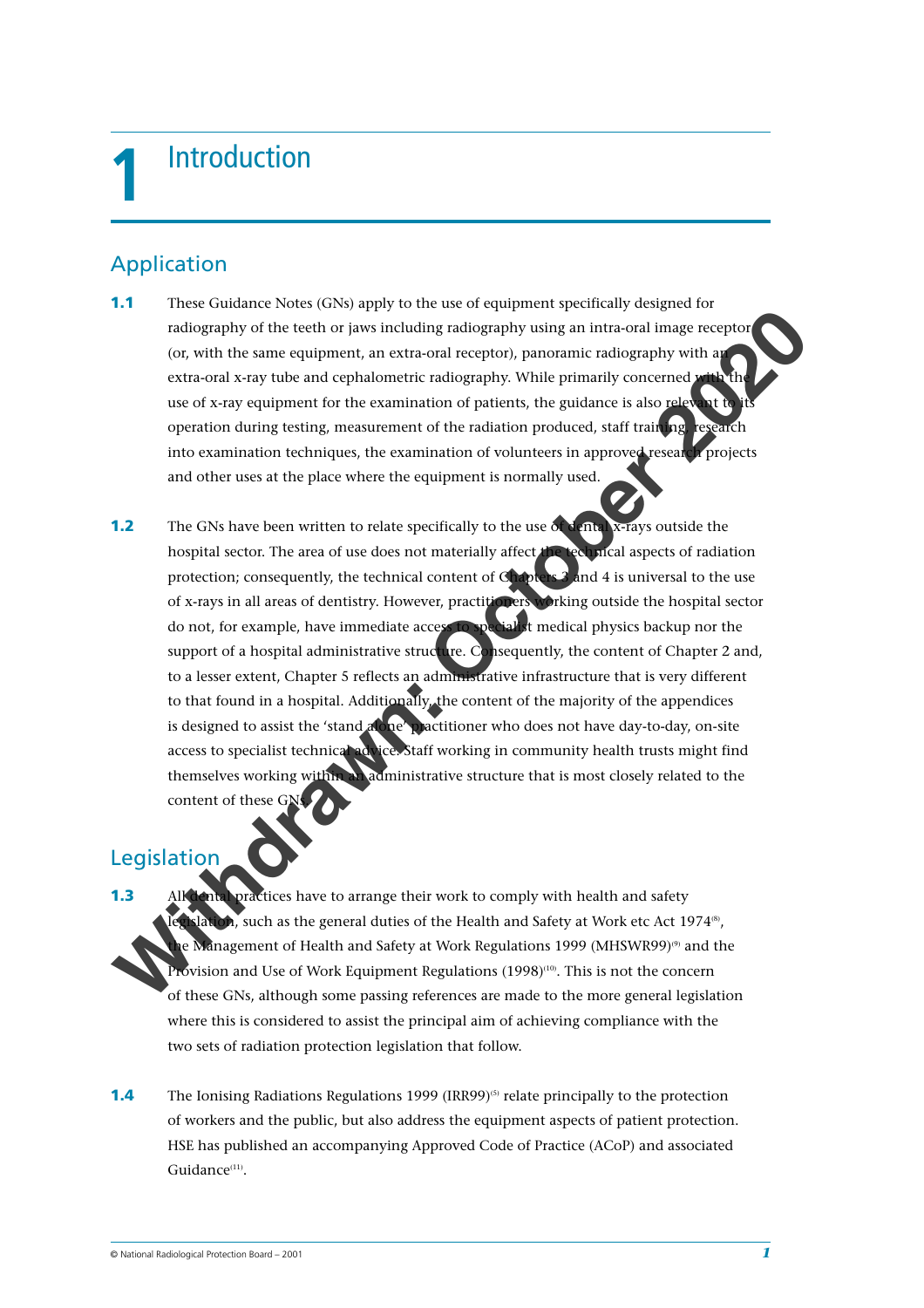**1.5** The Ionising Radiation (Medical Exposure) Regulations 2000 (IR(ME)R2000)<sup>(6)</sup> relate to patient protection. Supporting guidance and notes on good practice are available on the Department of Health's web-site.

#### Radiation risks

- **1.6** An evaluation of the risks associated with a range of diagnostic radiological procedures, including dentistry, may be found in a report of an advisory group on ionising radiation, entitled 'Guidelines on Patient Dose to Promote the Optimisation of Protection for Diagnostic Medical Exposures<sup>'(12)</sup>.
- **1.7** Many individual diagnostic procedures deliver only a relatively small regional and this is especially true in dentistry. However, the above named Guidelines state:

*'Diagnostic investigations utilising ionising radiations offer potential benefits to the health care of patients and are an accepted part of medical practice. However, it is recognised that exposure to such radiations is associated with an increased risk in the long term of malignant disease in those persons irradiated; there is also a putative but low risk of serious hereditary disease in their descendants. Furthermore, it is assumed that the probability of occurrence of these adverse effects is directly proportional to the level of exposure, without any dose threshold. On this basis, it is necessary to consider the potential harm, albeit relatively small, arising from even the lowest levels of absorbed radiation dose and to avoid those exposures which have no merit.'* anciented contrast that the protection and contrast in the state of the state of the state of the state of the state of the state of the state of the state of the state of the state of the state of the state of the state

- **1.8** The first stage in eliminating unnecessary exposure is to ensure that any radiographic examination that is under a ken has a net benefit for the patient and will normally provide new information to aid the patient's management or prognosis (ie that it is 'Justified', as developed in paragraphs 2.32 to 2.35).
- **1.9** A number of publications<sup>(13)(14)</sup> have drawn attention to the poor quality of many dental radiographs, to the point where a significant proportion may be of no practical clinical value. It is particularly important in dental radiation protection to 'avoid those exposures which have no merit'. This amounts to achieving a marked improvement in radiographic echniques to the point where, ideally, all radiographs are of adequate diagnostic quality.

**1.10** Having attempted to eliminate these 'exposures which have no merit' it is necessary to reduce routine patient doses to as low as reasonably practicable consistent with the intended purpose (known as 'Optimisation'). A practical aid to achieving this is the concept of the 'Diagnostic Reference Level', which can be found in paragraphs 2.47 to 2.49 of these GNs.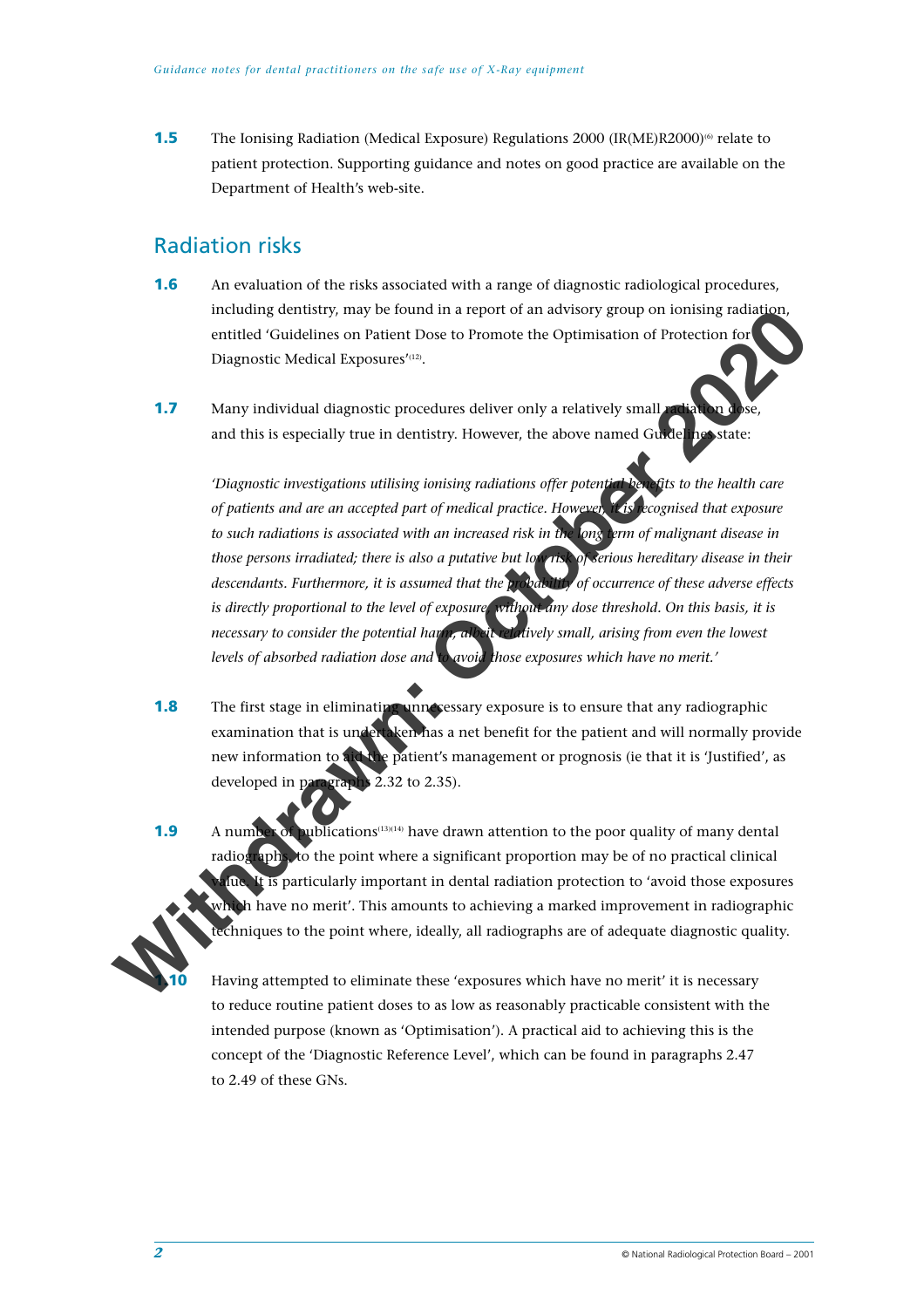#### Structure and purpose of this document

- **1.11** This document consists of five chapters, supported by seven technical appendices that provide more detailed guidance on specific topics of particular importance in terms of meeting legal requirements. The purpose is to provide the dental practitioner with comprehensive guidance to enable dental radiology to be undertaken in accordance with:
	- (a) the requirements of IRR99;
	- (b) the requirements of IR(ME)R2000;
	- (c) established principles of good practice.
- **1.12** A prime objective of this document is to provide an operational structure within dental practitioners can work to eliminate 'exposures which have no merit' 'optimise' all justified exposures. To this end the Working Party places great empha on the value of Quality Assurance (QA), as detailed in Chapter 5. (b) the requirements of IR(ME)R2KR);<br>
(c) established principles of good practice.<br>
A prime objective of this document is to provide an operational structure within<br>
denta pactitiones can work to eliminate "exposures which

#### Legal compliance

- **1.13** For the convenience of the reader, the **Essential Legal Requirements** have been summarised in Appendix 6, together with a simple indexing system to locate the primary source(s) of information relating to these requirements.
- **1.14** Within the text of this document, the following hierarchy of requirements and recommendations has been followed:
	- (a) where legal requirements are  $\phi$  over the value of incident regulation;
	- (b) where the direct link to a specific regulation is omitted, the word 'must' is used to denote a legal requirement
	- (c) the word 'should' relates to requirements that can be linked, directly or indirectly, to the ACoP or to the formal guidance that supports either IRR99 or IR(ME)R2000, ases to a direct requirement from a British Standard;

like 'recommended', 'advised' and 'would be expected' are used where the rested action has no specific legal backing, but represents the Working Party's interpretation of what is necessary to achieve good practice.

**1.15** The ACoP gives practical advice on how to comply with the law. A *Legal Person* (see paragraph 2.2) following this advice will be doing enough to comply with the law in respect of those specific matters on which the ACoP gives advice. A *Legal Person* may use alternative methods to those set out in the ACoP in order to comply with the law. However, the ACoP has a special legal status. If a *Legal Person* is prosecuted for breach of the law, and it is proved that the relevant provisions of the ACoP have not been followed, then the *Legal Person* would need to demonstrate that compliance with the law had been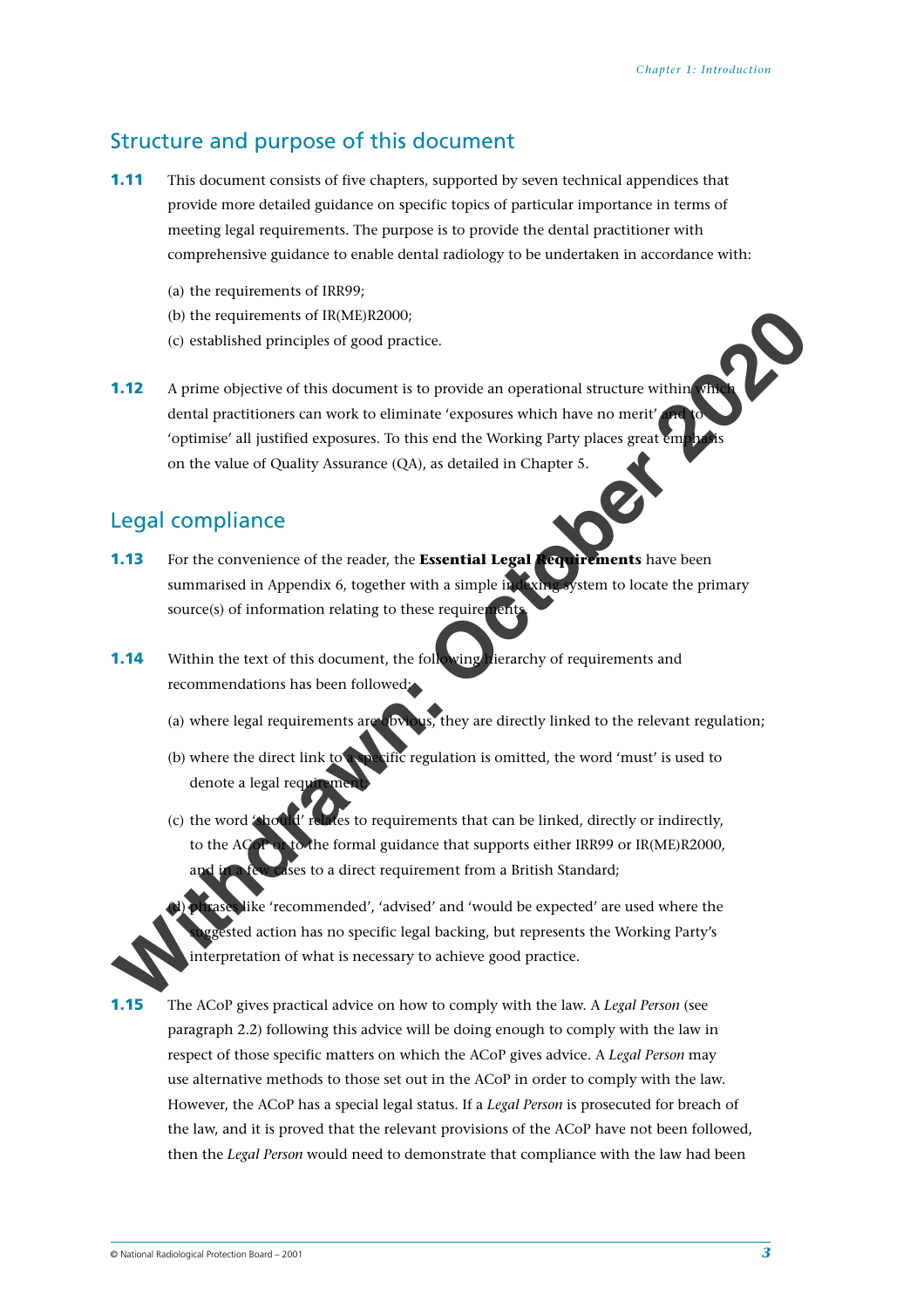achieved in some other way. Failure to demonstrate this would mean that a court would find the *Legal Person* to be at fault.

**1.16** It is not compulsory to follow guidance that supports regulations or an ACoP and the *Legal Person* is free to take other action. However, a *Legal Person* who does follow such guidance will normally be regarded as doing enough to comply with the law. Inspectors seek to secure compliance with the law and may refer to this guidance as illustrating good practice.

#### Clinical governance

**1.17** Practitioners should regard observance of the recommendations and stand these GNs as part of the implementation of clinical governance in their practices. The GNs may also be used as an appropriate standard against which the quality of activities can be measured during a peer review or a clinical audit. Clinical governance<br>
these casts are soluted these measured distributed of distribution Board – 2002<br>
these casts are protection by a comparison between the control and the control with the summer of the control and the co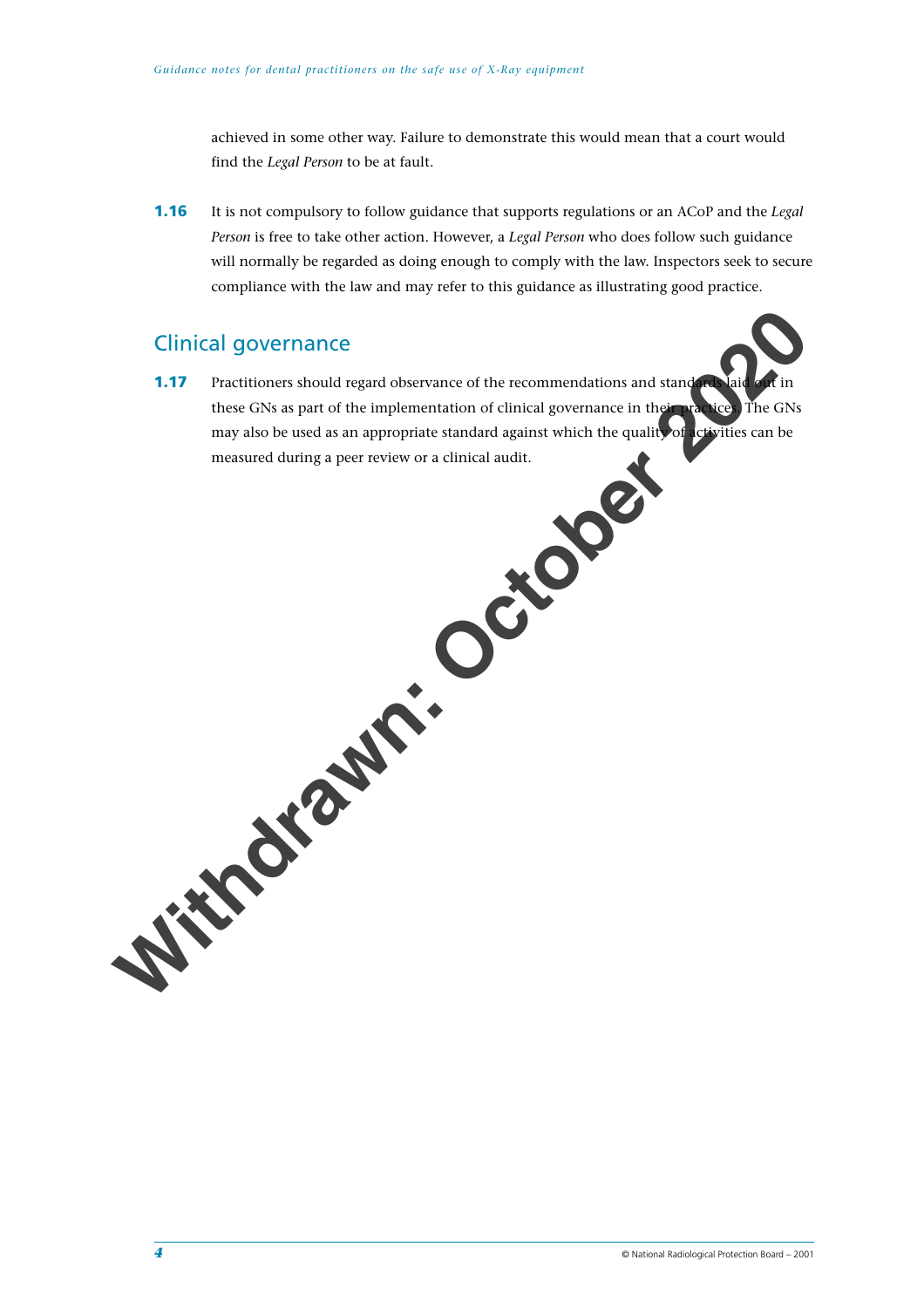# Administrative infrastructure for dental radiology **2** outside the hospital sector

#### Legal responsibility and staff appointments

#### **2.1 Introduction**

This section describes the responsibilities and staff appointments required under IRR99 and  $IR(ME)R2000$ . In many dental practices the responsibilities and appointments co fall on one and the same person.

#### **2.2 Legal Person**

Responsibilities under the IRR99 relate to an 'employer' and a 'radiation employer', whilst IR(ME)R2000 uses only 'employer' but with a definition based on the concept of responsibility rather than employment law. What matters is that there is a clearly defined person or body corporate that takes **legal responsibility** for implementing both sets of regulations. Consequently it is recommended that the Local Rules (see paragraphs 2.24 and 2.27 and Appendix 4) specify the person or body corporate with that legal responsibility in respect of every dental x-ray set and every item of auxiliary equipment that is associated with radiation safety. In these GNs that person  $\alpha$  body corporate is referred to as the *Legal Person*. Introduction<br>
This section describes the responsibilities and staff appointments required under IRB99<br>
and IRMF, IR2000. In many dental practices the responsibilities and appointments com<br>
fall on one and the same person.<br>

#### **2.3 Radiation Protection Sup**

Where a controlled area is designated (see paragraphs 3.2 to 3.5), the *Legal Person* must appoint one or more Radiation Protection Supervisors (RPSs) whose function is to help in ensuring compliance with IRR99 and in particular to supervise the arrangements set out in the Local Rules. Similar appointments are recommended even in situations where no controlled area is designated.

RPSs must have received appropriate training (see paragraph 2.20) and should  $\tilde{\text{elv}}$  involved with the radiography. An appropriate appointee is likely to be a dental practitioner or another Professional Complementary to Dentistry (PCD), such as a dental nurse. Whoever is appointed as an RPS should have the authority to adequately implement their responsibilities.

#### **2.4 Referrer**

In IR(ME)R2000, a *referrer* means a registered medical practitioner, dental practitioner or other health professional who is entitled in accordance with the *Legal Person*'s procedures to refer individuals for medical exposure to an *IRMER practitioner* (see paragraph 2.5). In the dental surgery the *referrer* will normally be a dental practitioner who wishes to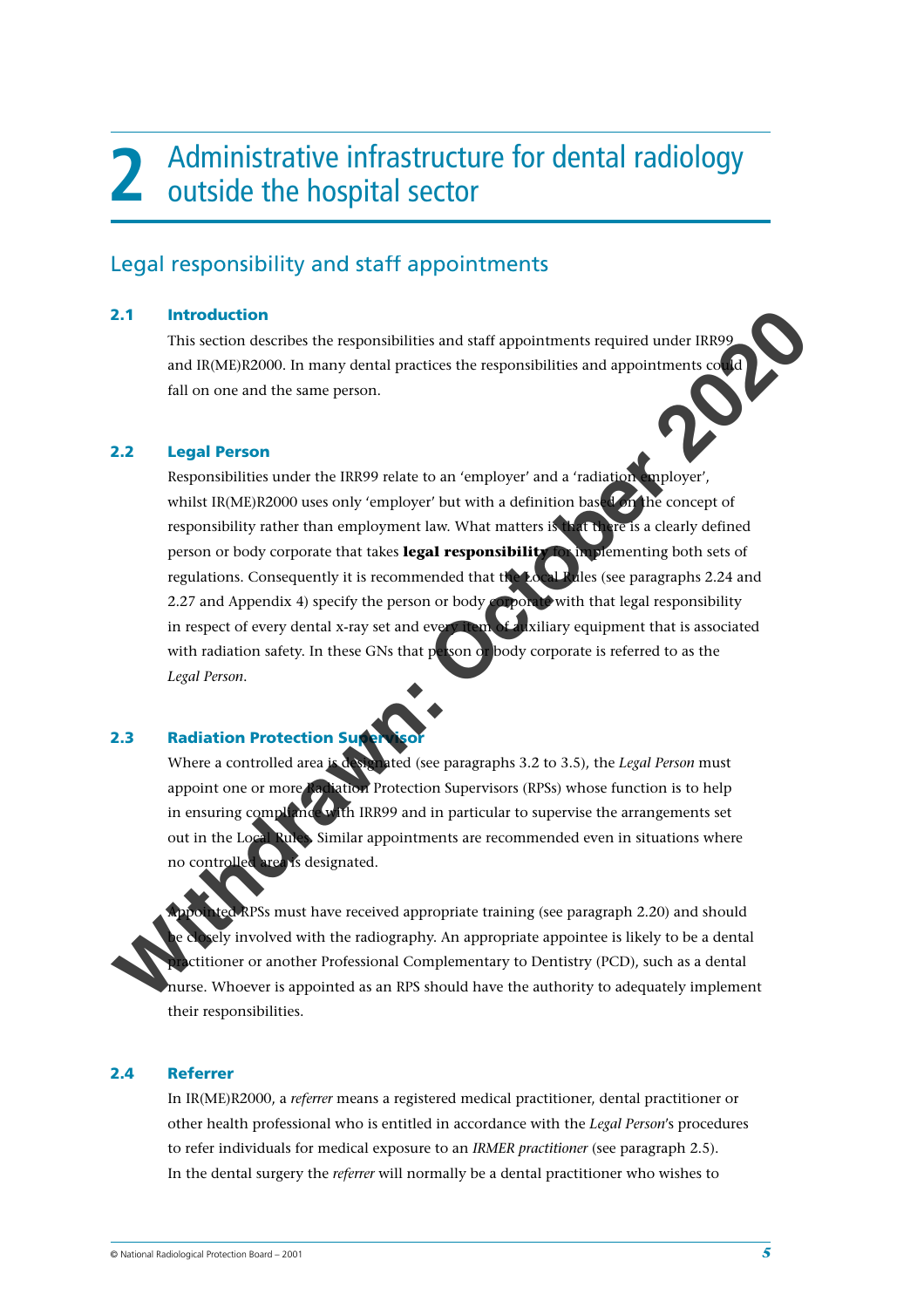refer patients to an *IRMER practitioner* for a radiographic examination. As at January 2001, it is not permissible for a PCD to act as a *referrer*. See paragraphs 2.29 and 2.31 for guidance on referrals.

#### **2.5 Practitioner (IRMER practitioner)**

In IR(ME)R2000, a 'practitioner' means a registered medical practitioner, dental practitioner or other health professional who is entitled in accordance with the *Legal Person*'s procedures to take responsibility for an individual medical exposure. The primary function of the practitioner is to undertake the justification of ind exposures (see paragraphs 2.32 to 2.34). All practitioners must be adequately trained to undertake this function (see Appendix 3 for details). To distinguish the as defined in IR(ME)R2000 from other staff groups also known as practitioners, the term *IRMER practitioner* will be used throughout these GNs. *f.gsd Person's* procedures to take responsibility for an individual medical exposure the particulation is to undertake this interaction and the particulation of the subsequential Board – 2001  $\mu$  With distinct the subseq

#### **2.6 Operator**

In IR(ME)R2000 an operator is any person who is entitled, in accordance with the *Legal Person*'s procedures, to carry out all or part of the practical aspects associated with a radiographic examination. Practical aspects include:

- (a) patient identification;
- (b) positioning the film, the patient and the x-ray tube head;
- (c) setting the exposure parameters;
- (d) pressing the exposure button to initiate the exposure;
- (e) processing films;
- (f) clinical evaluation of radiographs;
- (g) exposing test objects as part of the QA programme.

In fact, any single exposure could involve a number of different *operators* performing the lactions. Because of this range of functions carried out by *operators*, it is essential ctions and responsibilities of individual *operators* are clearly defined by the *Legal Person*.



In dental practice it will be common for the *referrer* and *IRMER practitioner* to be the same person, who may also act as an *operator*. However, many dental nurses or other PCDs will also perform some of the functions of an *operator*. All *operators* must be adequately trained to undertake these functions (see Appendix 3 for details).

Non-clinical staff (eg practice managers and receptionists) should not normally be asked to undertake the majority of *operator*'s duties. Some of the more straightforward *operator*'s duties may be undertaken by non-clinical staff, but these staff must have been appropriately trained for all of the tasks that they perform and their training must be recorded.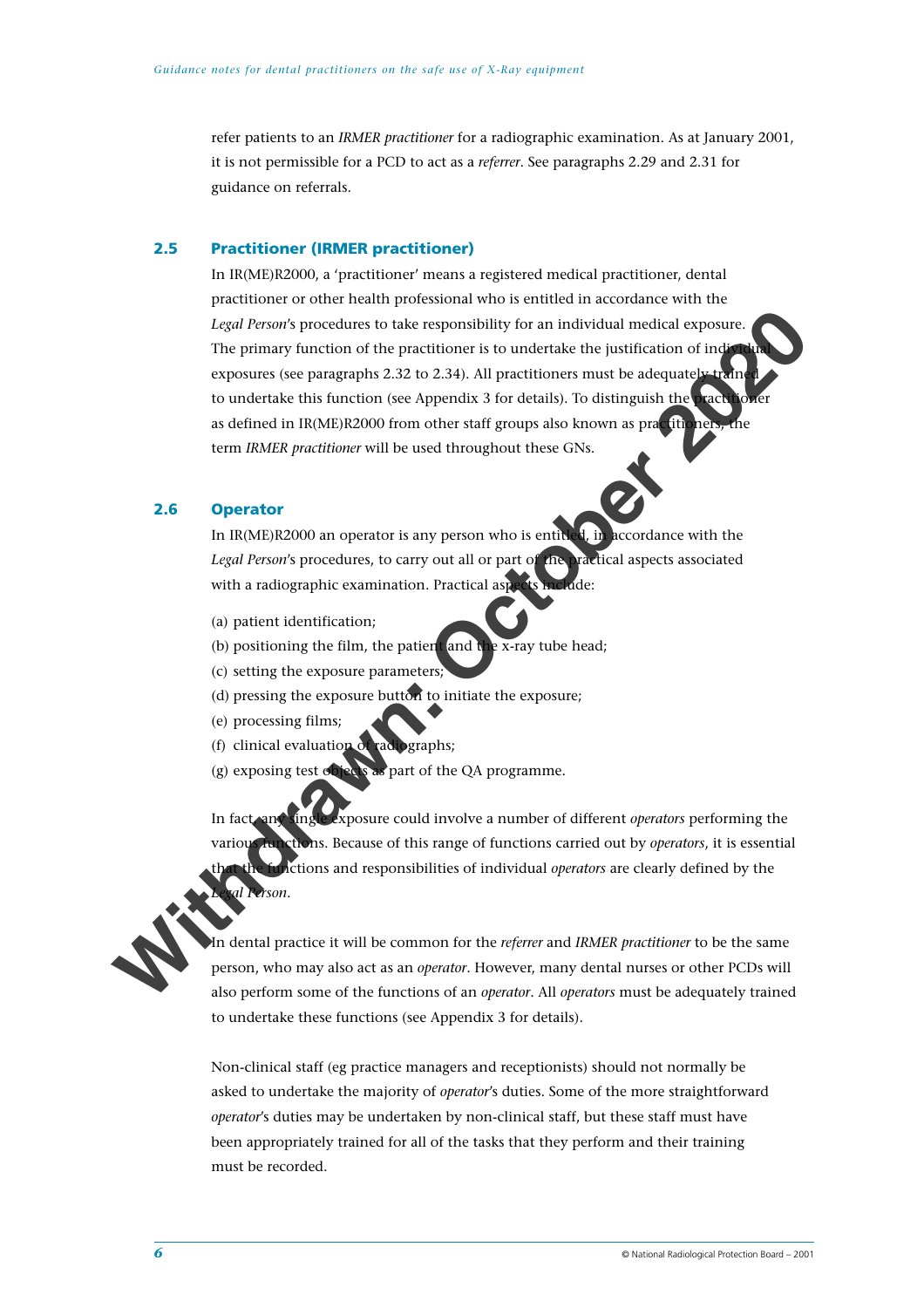#### External appointments

#### **2.7 Radiation Protection Adviser**

(a) From time to time every *Legal Person* will need advice on compliance with IRR99, particularly those matters listed in paragraph (b) below. Such advice must be obtained by consulting a suitable Radiation Protection Adviser (RPA) (see paragraph (c) below) who must be appointed in writing and whose written appointment must include the scope of advice that is required. The *Legal Person* may appoint the RPA on a temporary basis for the purpose of obtaining the specific advice that is currently required. However, most dental practices would find it advantageous to appoint a RPA on an ongoing basis. This would ensure that advice is always available and the continuity of advice is assured. The person or organisation that provides routine radiation surveys of the dental equipment would normally be expected to be able to act as RPA, provided the criteria set out in paragraph (c) below are met. include the scope of advice that is required. The *Legal Person* may appoint the RPA<br>on a temporary basis for the purpose of obtaining the specific advice that is corrected.<br>FRA on an ongoing basis. This would resurre that

The *Legal Person* is recommended to obtain key RPA advice in written format since this provides firm evidence that consultation has taken place.

- (b) The scope of advice that the *Legal Person* will require from the RPA, to meet statutory obligations, will include items that are mandatory by virtue of Schedule 5 of IRR99 (asterisked below) and items that derive from the ACoP:
	- implementation of the requirements for designated areas\*;
	- prior examination of plans for the installation and acceptance into service of new or modified dental x-ray equipment, with particular respect to any engineering controls, design features, safety features and warning devices provided to restrict exposure to ionising radiation\*;
	- advice on the suitability, use and checking of any instrument provided to monitor levels of ion sing radiation\* (it is recognised that such instruments are currently of little practical value for staff in a dental practice);
	- the periodic examination and testing of engineering controls, design features, fety features and warning devices\*:

regular checking of systems of work provided to restrict exposure\*; the risk assessment;



the drawing up of contingency plans. (see Appendix 4, paragraphs A4.8 to A4.11);

- the training of staff;
- the assessment and recording of radiation doses received by staff, where this is applicable (see paragraphs 3.7 and 3.8);
- the conduct of any investigations, required by the regulations (eg following an incident or accident situation);
- the QA programme.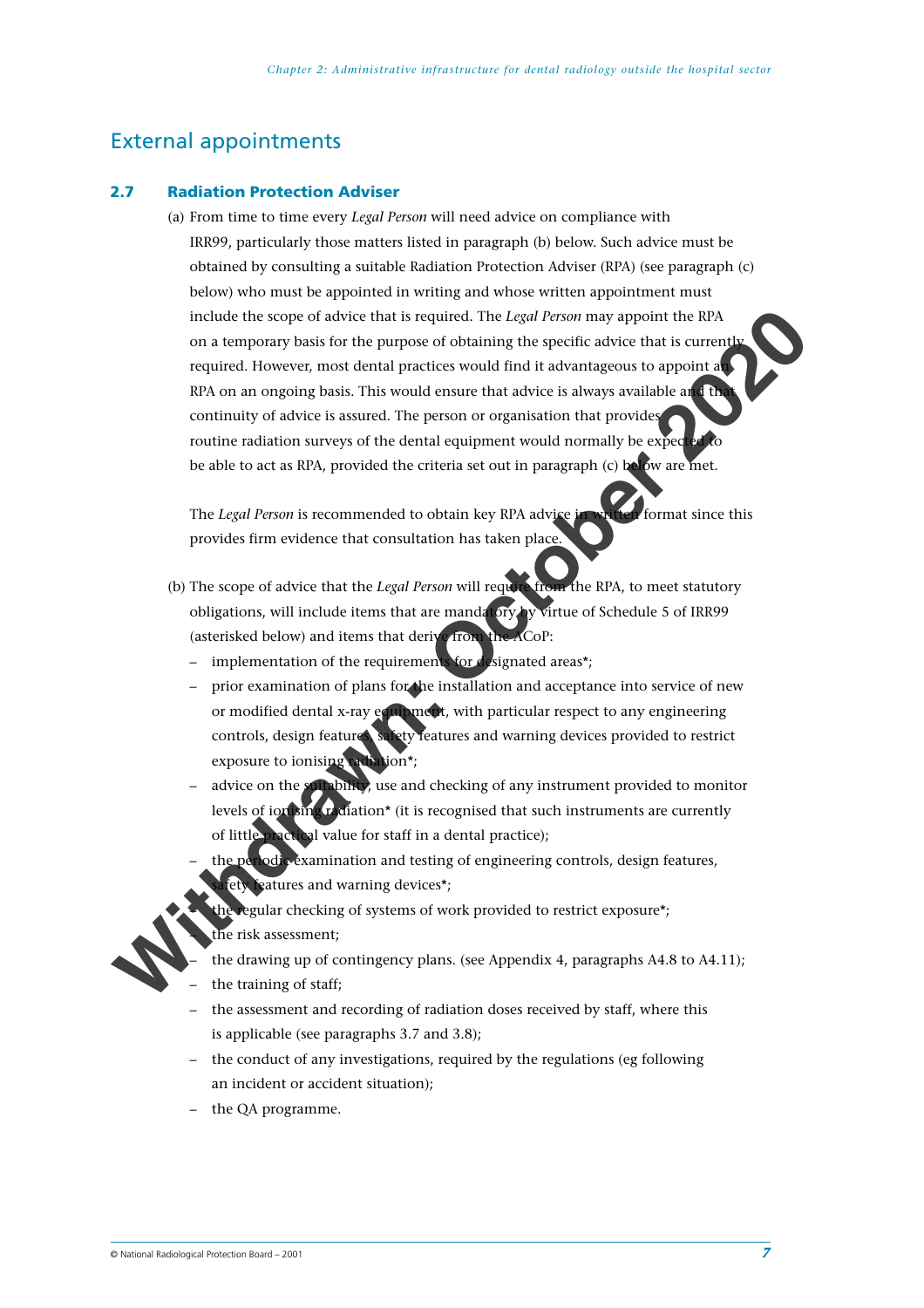(c) The RPA consulted must be able to demonstrate compliance with the HSE's current criteria of competence for RPAs<sup>(15)</sup>. The *Legal Person* must ensure that any RPA consulted is suitable in terms of possessing specific knowledge and adequate experience of radiation protection in dentistry.

#### **2.8 Medical Physics Expert**

A Medical Physics Expert (MPE) is defined in IR(ME)R2000 as 'a person who holds a science degree or its equivalent and who is experienced in the application of physics to the diagnostic and therapeutic uses of ionising radiation'. The MPE would be expected to give a give  $\alpha$ advice on such matters as the measurement and optimisation of patient dose. certificated and suitable RPA (see paragraph 2.7(c)) would be expected to b to act as the MPE or to suggest an appropriate person.

#### Notification of specified work

- **2.9** The *Legal Person* is required by regulation 6(2) of IRR99 to provide HSE with the particulars specified in Schedule 2 of the regulations (see Appendix 1 to these GNs). However, if a practice has already notified HSE under IRR85, there is no need to duplicate that notification under IRR99.
- **2.10** Changes that materially alter the particulars notified to HSE must be re-notified. Examples are a change in ownership of the practice and a move to new premises. However, re-notification is not necessary when x-ray equipment is changed or new equipment is obtained.

#### Research

- **2.11** The routine use of dental x-ray equipment for diagnostic purposes does not require authorisation under Regulation 5 of IRR99. However, the use of dental x-ray equipment for research purposes where there is no diagnostic benefit to the individual being exposed buld be in accordance with the conditions of a generic authorisation granted by HSE.  $RPA$  would be expected to be able to provide details of these conditions or they may be found on the HSE's web-site. In the unlikely event that the *Legal Person* cannot comply fully with the conditions in the generic authorisation, the *Legal Person* must apply to HSE for individual authorisation before undertaking the research. *8* degree or its equivalent and who is caperienced in the application of physics to the angulation in the system of the angulation in the MP would be expected by the continued and stable tires (as a continued and stable t
	- **2.12** In addition, IR(ME)R2000 places a number of requirements on any *Legal Person* undertaking the exposure of patients or other persons voluntarily participating in medical or biomedical, diagnostic or therapeutic, research programmes. Any *Legal Person* planning to undertake such research is strongly advised to consult an MPE to ensure compliance with the IR(ME)R2000 requirements.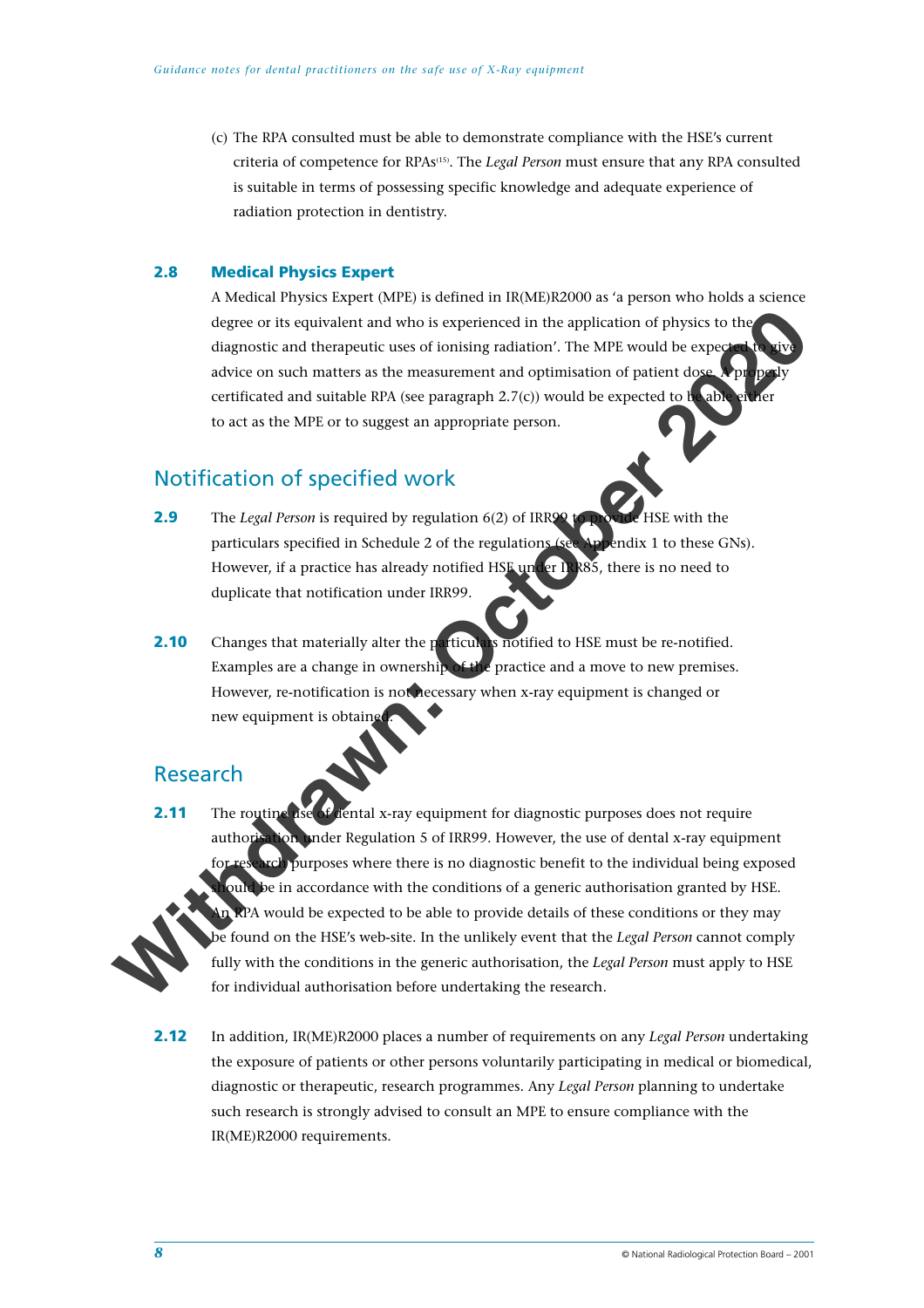#### Risk assessment for ionising radiations

- **2.13** Under both MHSWR99 and IRR99, the *Legal Person* is required to have undertaken a risk assessment for the purpose of identifying the measures needed to restrict the exposure of himself and other persons. Regulation 3(6) of MHSWR99 requires that the significant findings of the risk assessment, and the details of any group of employees identified as being especially at risk, have to be recorded if there are five or more employees. However, it is recommended that the findings of the assessment be recorded on all occasions.
- **2.14** Three basic provisions associated with a risk assessment are:
	- (a) a risk assessment is required prior to any new work being undertaken with dental x-ray equipment;
	- (b) the *Legal Person* should involve an RPA in the risk assessment and may also consult employees and workers' safety representatives about new measures affecting health and safety;
	- (c) a risk assessment should be subject to routine review to ensure that it remains valid and up-to-date. It is recommended that routine reviews be undertaken at intervals not exceeding five years. Reviews should also be carried out whenever there are significant changes to the work activities, such as:
		- the introduction of new types of equipment (eg the first work with panoramic or cephalometric equipment, or with digital receptors);
		- significant changes to working methods;
		- the introduction of new legislation.

Conditions that would require a review should be included in the assessment.

- **2.15** The net effect is that *Legal Persons* setting up work with dental x-ray equipment for the first time, or setting up such work in a new practice, must undertake and record a prior risk assessment. Existing *Legal Persons* should have already undertaken an assessment as a requirement of the MHSWR99 (previously MHSWR92), in which case the assessment d be reviewed and updated to reflect the requirements of IRR99. If, for whatever risk assessment has not already been carried out, the *Legal Person* must arrange for one to be conducted at the earliest opportunity. **Examined the the interaction of the statistical conduction of the Example of the statistical conductivity and the statistical conduction of the statistical conduction of the statistical conduction of the statistical cond**
- **2.16** Guidance for conducting and reviewing a risk assessment can be found in Appendix 2 to these GNs. Attention is drawn to the need to take appropriate action in respect of any deficiencies identified by the assessment.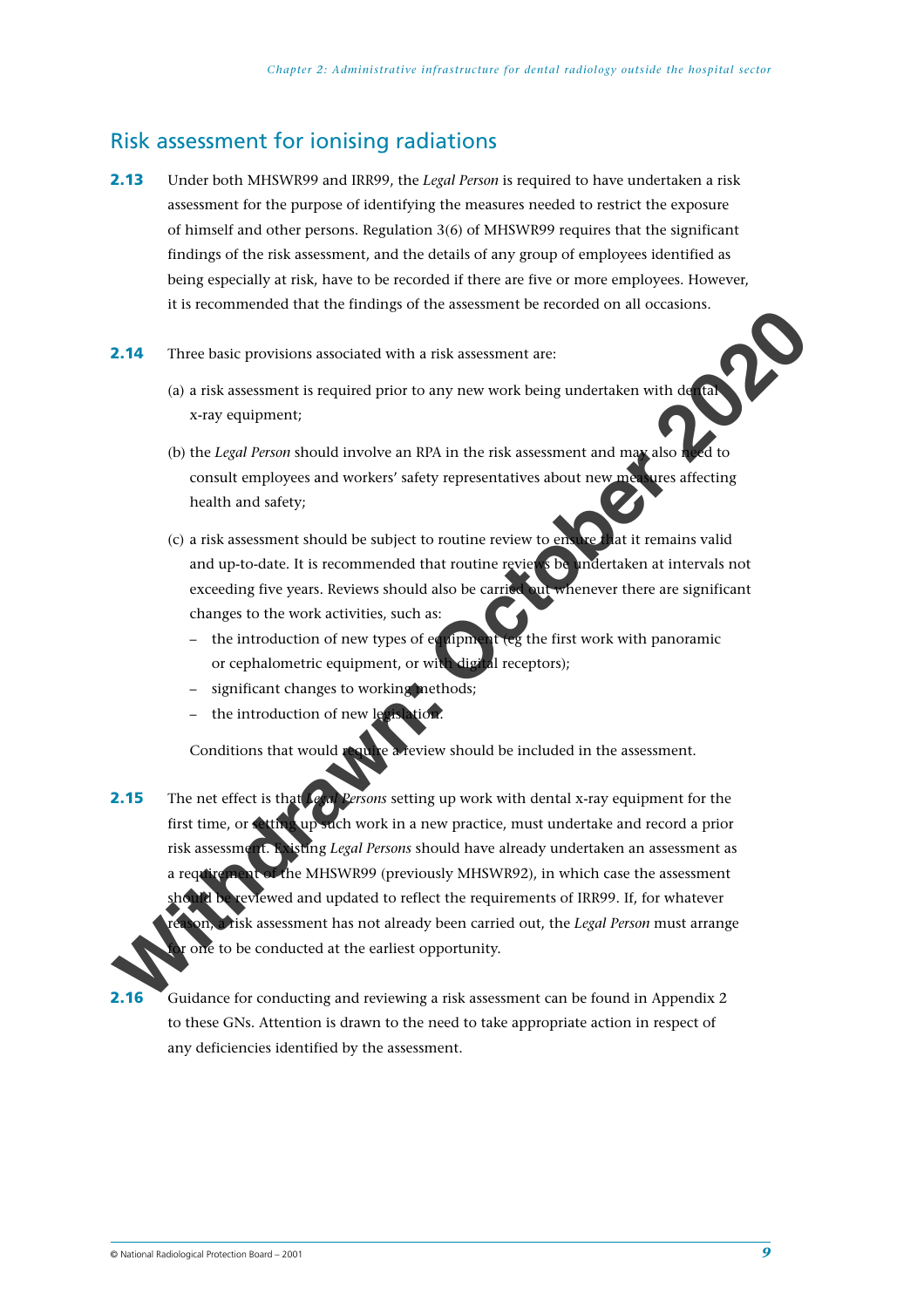#### Dose limitation for workers and the public (excluding patients)

**2.17** For the purposes of a general dental practice, the dose limits in IRR99 can be interpreted as follows:

| <b>Class of person</b>                              | <b>Annual limit of effective dose</b> |  |  |
|-----------------------------------------------------|---------------------------------------|--|--|
|                                                     | in millisievert (mSv)                 |  |  |
| Any employee aged 18 years or above                 | $20$ mS $v$                           |  |  |
| Trainees aged under 18 years                        | 6 mSv                                 |  |  |
| Other persons (including any person below           |                                       |  |  |
| the age of 16 years, and all members of the public) | 1 mSv                                 |  |  |

Limits on equivalent dose are also specified for the lens of the eye, the extremities. These are not normally appropriate for exposure to dental  $x$ -rays, but might need to be considered in an accident or incident situation, in which case an RPA should be consulted.

**2.18** Under normal circumstances, doses to staff and other persons will be very low and the above limits have little practical relevance in most surgeries. However, Regulation 8(1) of IRR99 places an overriding requirement on the *Legal Person* to ensure that radiation doses to staff and other persons are always as low as reasonably practicable (known as 'Optimisation'). It is this requirement that is the prime objective of the various sections of these GNs that address the protection of staff and other persons.

As an aid to Optimisation at the planning stage of any new facility, IRR99 suggest the setting of 'Dose Constraints'. These represent the upper level of individual dose that should not be exceeded in a well-managed practice. Where applicable, the following annual dose constraints are recommended for dental radiography:

- 1 mSv for employees directly involved with the radiography (*operators*); 0.3 mSv for employees not directly involved with the radiography and for
	- members of the public.

 $\hat{A}$  of a new dental x-ray facility is unlikely to be considered satisfactory if the pdicted annual doses exceed these dose constraints.

**2.19** In addition to the above dose limits, the *Legal Person* must ensure that the dose to the fetus of any pregnant member of staff is unlikely to exceed 1 mSv during the declared term of the pregnancy. In dental practice it would be considered unusual for any member of staff to be exposed to radiation to an extent that would lead to this level of fetal dose. However, the *Legal Person* should review the work and the likely dose to ensure compliance with this restriction on dose to the fetus. In particular, in situations where the radiographic workload is high and the pregnant woman personally attends more than 100 exposures per week, an RPA should be consulted for more specific advice to ensure that the dose to the fetus will be less than 1 mSv. **10 10** *n* **Consequent Consequent Consequent Consequent Consequent Consequent Consequent Consequent Consequent Consequent Consequent Consequent Consequent Consequent Consequent Consequent Consequent Consequent Consequ**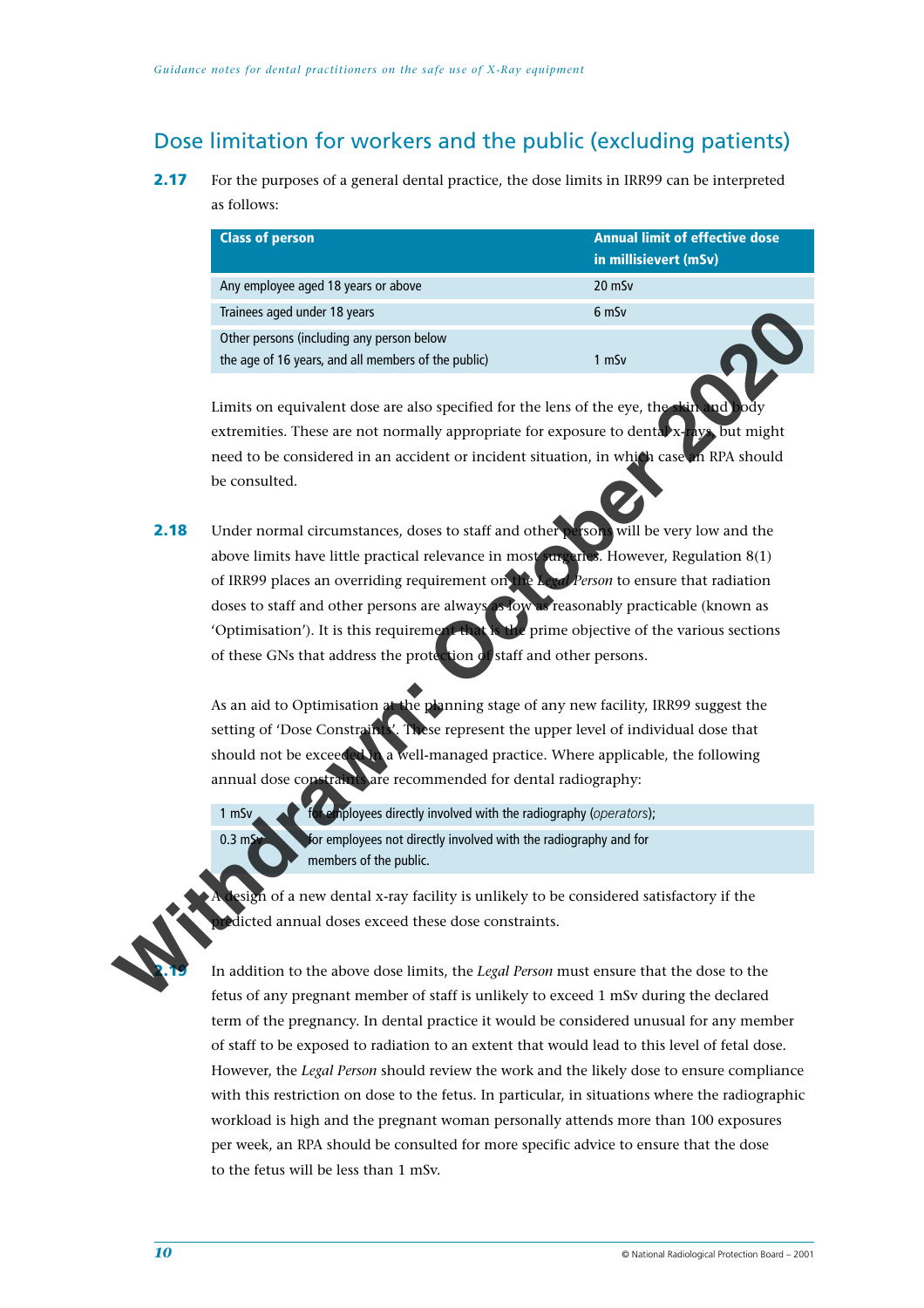## **Training**

- **2.20** Under IRR99, the *Legal Person* is required to ensure that:
	- (a) staff directly engaged in any aspect of radiography have received appropriate and adequate training commensurate with their duties, so that they know:
		- the risks to health created by exposure to x-rays;
		- the precautions that need to be taken;
		- the importance of complying with the medical, technical and administrative requirements of legislation (of special relevance to appointed RPSs, who should have a working knowledge of the requirements of IRR99);
	- (b) other persons who are directly concerned with the radiography are given ad information to ensure their health and safety, (eg a parent supporting a child see paragraph 3.22);
	- (c) female employees engaged in the radiography are informed of the possible risk to a fetus and of the importance of informing the *Legal Person*, in writing, if they become aware that they are pregnant.
- **2.21** The *Legal Person* is also advised to ensure that all **non-clinical** staff are provided with adequate basic information so that they are aware of the use of x-rays in the practice and of the need and the way to avoid unnecessary personal exposure.
- **2.22** Regulation 4(4) of IR(ME)R2000 places a responsibility on the *Legal Person* to ensure that every *IRMER practitioner* and *operator* has received adequate and appropriate training and undertakes continuing education and training after qualification. A summary of the requirements appropriate to dentistry is given in Appendix 3. An up-to-date record of training must be maintained and be available for inspection (see paragraph 5.26). • the importance complying with the media telescoil, technological and administrative<br>requirements of psychiatric protection BR99);<br>the radioaction because the requirements of BR99);<br>the other are working knowledge of th
- **2.23** Information leaflets can provide useful support for staff training. Sources of such leaflets **INRPB** and the BDA Advisory Service.

## **rotection File** dules and *Legal Person's Procedures*)

- **2.24** The *Legal Person* is required to provide written 'Local Rules' if a controlled area has been designated under IRR99. These rules are intended to identify the key working instructions to ensure that exposure to staff is restricted. It is recommended that Local Rules be provided in all cases, whether or not a controlled area has been designated.
- **2.25** The *Legal Person* is required to provide a framework under IR(ME)R2000 for *IRMER practitioners* and *operators* to work under. These must include a number of written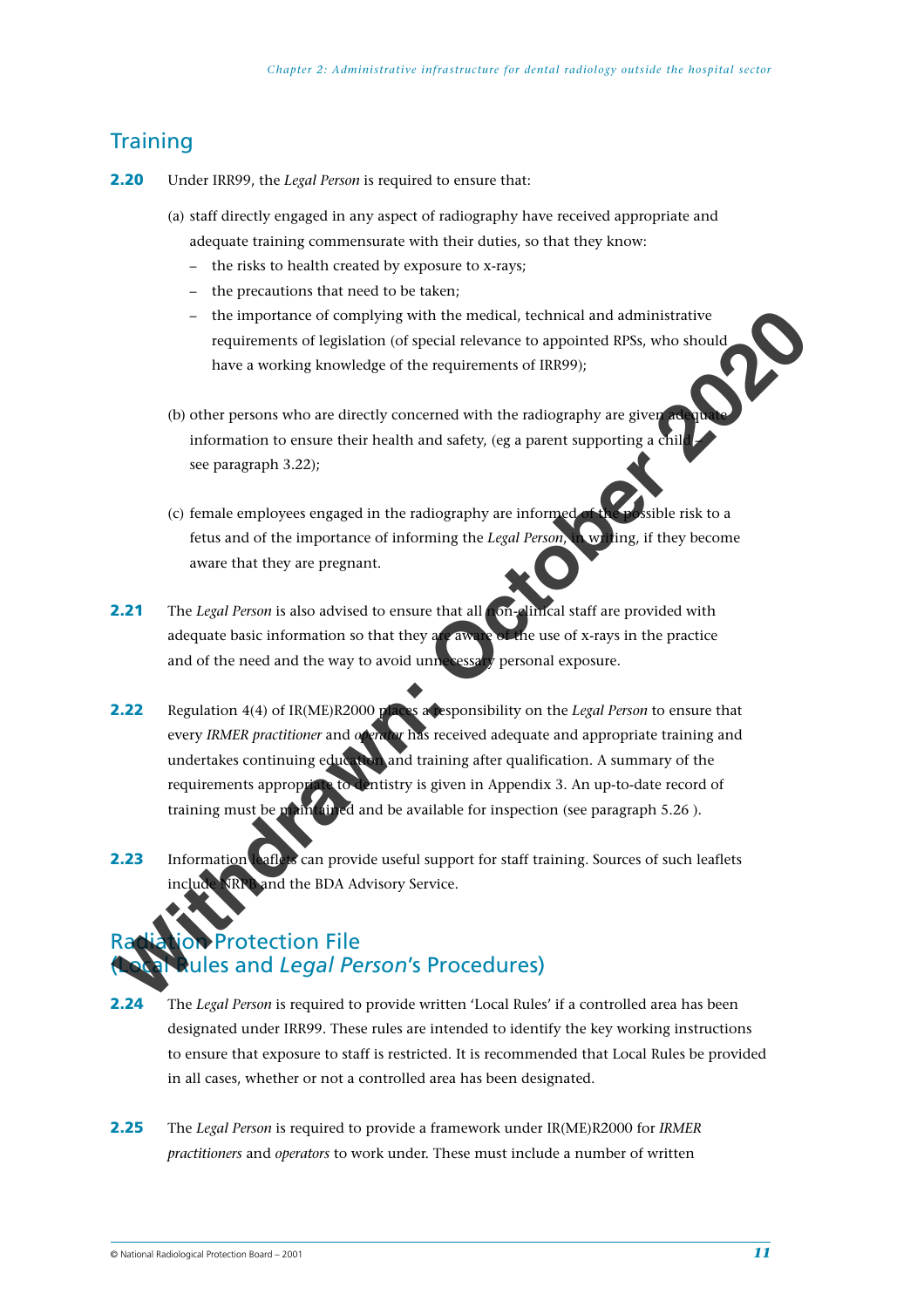'Employer's Procedures' concerning matters of patient protection. Within these GNs, these are called *Legal Person*'s Procedures.

- **2.26** It will generally be convenient for as much as practicable of the required information to be contained in a single document, and this document will be referred to as the 'Radiation Protection File' in these GNs. Some additional information and instructions may need to appear in the QA programme and possibly in some other working instructions.
- **2.27** Guidance on the essential content of the 'Radiation Protection File' (including the Rules and *Legal Person's Procedures*) will be found in Appendix 4 to these GN

#### Duties of employees

- **2.28** Notwithstanding the many and varied responsibilities placed on the *Legal Person*, regulation 34 of IRR99 also places duties on employees including:
	- (a) to not knowingly expose themselves or any other person to x-rays to an extent greater than is reasonably necessary for the purposes of their work;
	- (b) to exercise reasonable care when working on any aspect of dental radiology;
	- (c) to immediately report to the *Legal Person* whenever they have reasonable cause to believe that an incident or accident has occurred with the x-ray equipment, or that they or some other person have received an overexposure.

## Administrative and procedural aspects of patient protection

#### **Referral**

**2.29** When a *referre* wishes to refer a patient for radiographic examination, sufficient clinical information must be supplied to enable the *IRMER practitioner* to decide whether the exposure is justified. A history and clinical examination of the patient is **essential** prior to any radiographs<sup>(16)</sup>.



**2.30** In a dental practice it will be common for the *referrer* and *IRMER practitioner* to be the same person, in which case the formal exchange of clinical information is unnecessary. However, whenever the *referrer* and *IRMER practitioner* are not the same person (eg a patient is referred to another practice or hospital, or to another *IRMER practitioner* at the same practice), the *referrer* must supply the required information. It is recommended that this include previous relevant radiographs (where possible) and at least the following: 2.27 Ginklance in the essential content of the "kallation Photection Bile" (bicknailing the Columbus)<br>
Rules of employees<br>
2.28 Notenhatanding the many and varied responsibilities placed on **a** Legaritorio, regulation<br>
2

- (a) unique identification of the patient;
- (b) clinical information to justify the requested exposure;
- (c) unique identification of the referrer;
- (d) if relevant (see paragraphs 2.38 to 2.40), information on pregnancy or last menstrual period.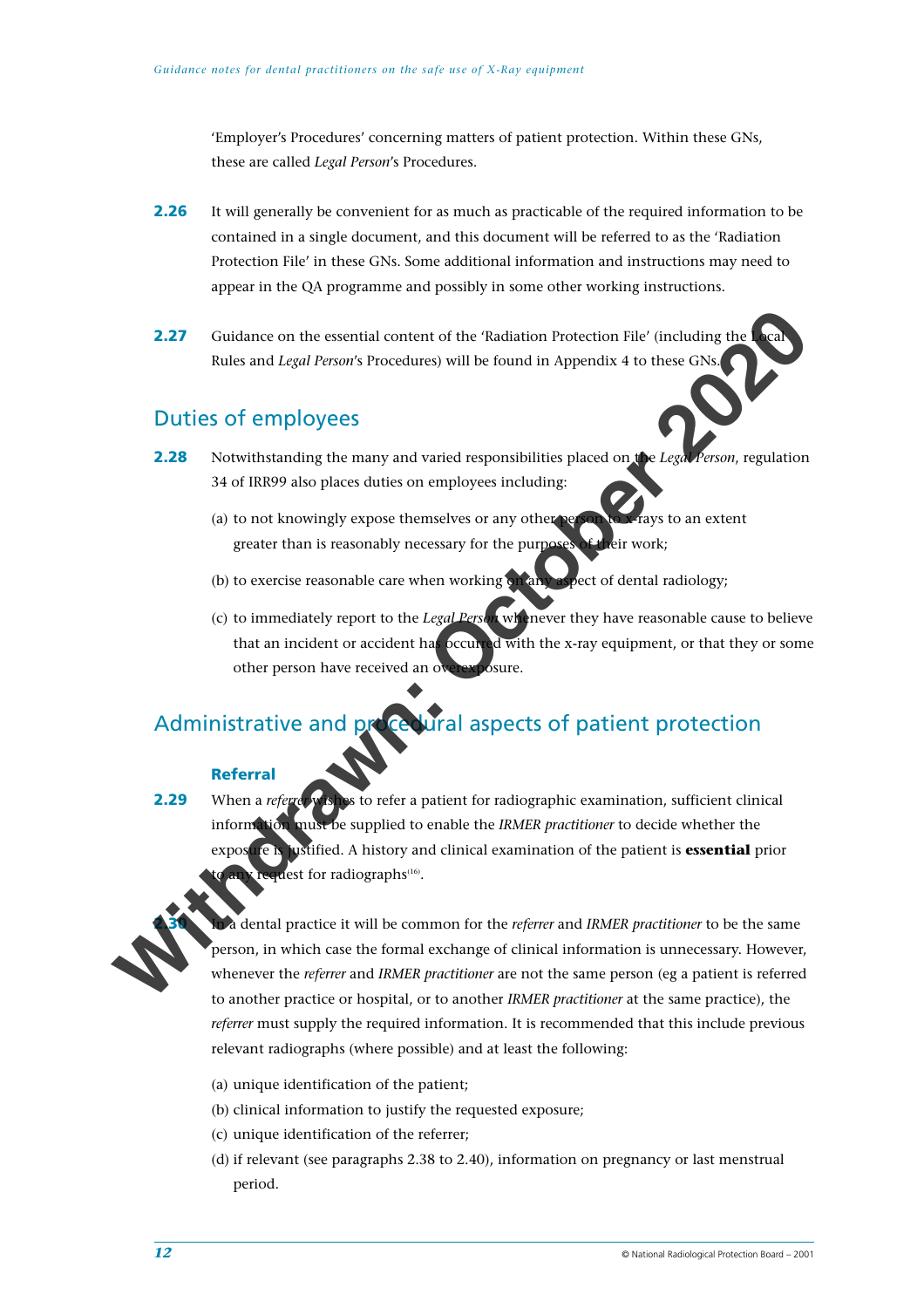**2.31** The *Legal Person* must always establish guidelines for referral criteria for radiographic examinations and ensure that these are available to all *referrers* even when the *IRMER practitioner* and *referrer* are the same person. When establishing such criteria, the *Legal Person* may wish to make use of the booklet published by the FGDP-RCS, 'Selection Criteria for Dental Radiography<sup>'(16)</sup>, or similar guidelines<sup>(17)</sup>.

#### **Justification**

- **2.32** Before an exposure can take place, it must be justified by an *IRMER practitioner* and authorised as the means of demonstrating that it has been justified. In deciding whet an individual exposure is justified the *IRMER practitioner* must give appropriate we
	- (a) the availability and findings of previous radiographs;
	- (b) the specific objectives of the exposure in relation to the history and examination of the patient;
	- (c) the total potential diagnostic benefit to the individual;
	- $(d)$  the radiation risk associated with the radiographic examination
	- (e) the efficacy, benefits and risk of available alternative techniques having the same objective but involving no, or less, exposure to ionising radiation.

For an exposure to be justified, the benefit to the patient from the diagnostic information obtained should outweigh the detriment of the exposure. The exposure would normally be expected to provide new information to aid the patient's management or prognosis.

- **2.33** In deciding whether an exposure is justified, the *IRMER practitioner* must take into account the clinical information supplied by the *referrer* and may also wish to refer to the booklet published by the FGDP-RCS, 'Selection Criteria for Dental Radiography'<sup>(16)</sup>, or any similar guideline
- **2.34** There can be no possible justification for the routine radiography of 'new' patients prior to clinical examination. A history and clinical examination are the only acceptable means for determining that the most appropriate, and necessary, radiographic views are requested<sup>(16)</sup>.
- **2.35** The *Legal Person* should establish the method of authorisation. It will depend on local cumstances and may include a signature in the patient's clinical notes or the addition of an electronic signature. Whatever the method, any subsequent audit should be able to identify who made the clinical examination and who authorised any particular exposure as justified. It is not necessary to detail the reasoning behind the decision. 2.22 Thefore an expussive can take plane, it must be invitined by an *IRMRR* precisions with an and<br>substituted in the means of denotinating flat it in a best best<br>interval and the action best protocol protocol protocol i

#### **Medico-legal and other third-party exposures**

**2.36** The benefit from radiological examinations carried out to provide information for medicolegal purposes is primarily accrued by the third parties or the insurer, or is of financial rather than medical benefit to the individual examined. In view of this general lack of direct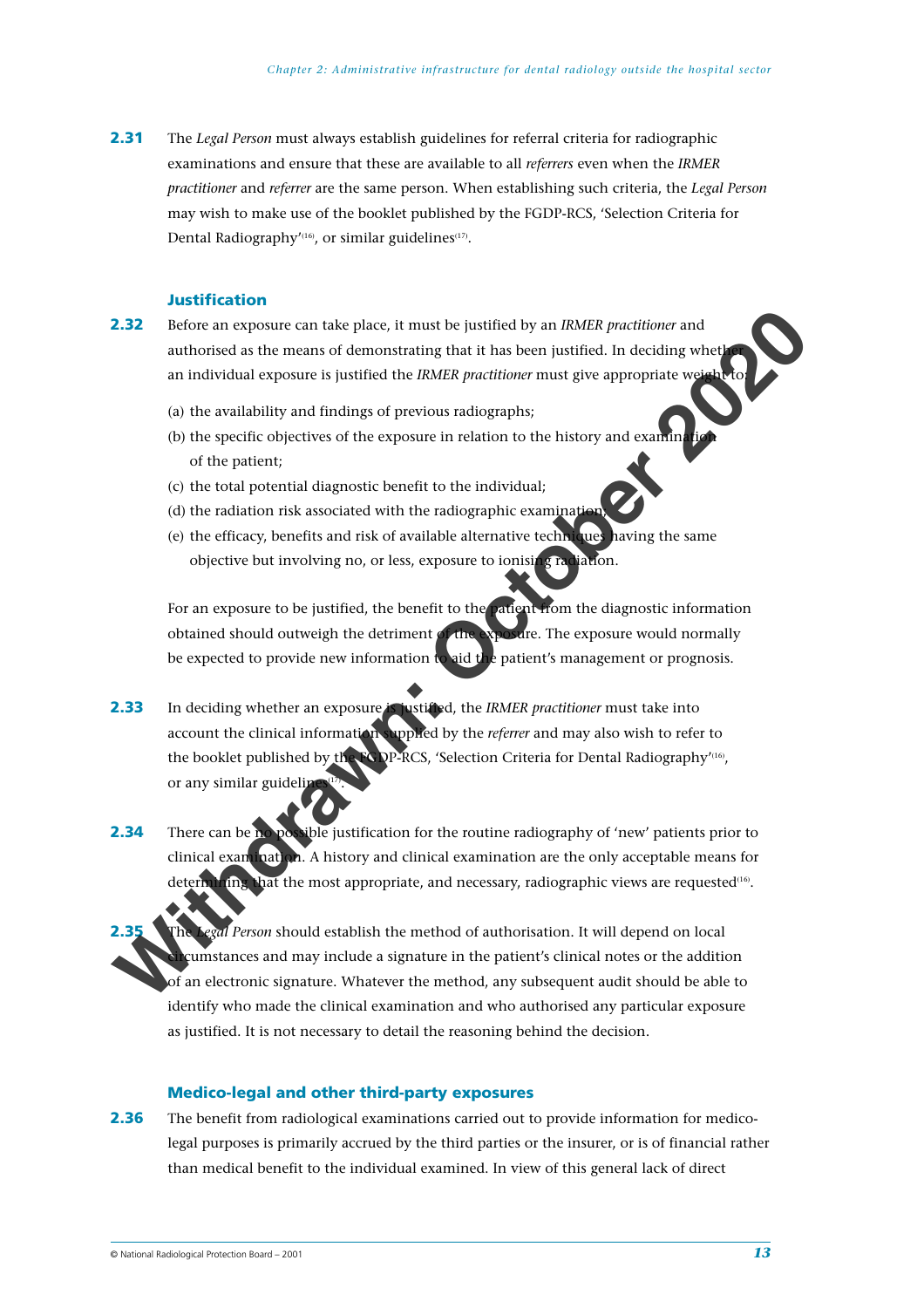health benefit, the need for and usefulness of such examinations should be critically examined when assessing whether they are justified. Prior to such examinations taking place, it is recommended that the patient's written consent be obtained.

**2.37** It is recommended that such exposures only be requested by a medical/dental practitioner. This will usually be either a medical compensation tribunal doctor/dentist, or a medical/dental practitioner employed by an insurance company for the purpose of performing clinical examinations. The *Legal Person's* procedures must include a proto for medico-legal and other exposures taken to inform a third party.

#### **Female patients of child-bearing age**

- **2.38** Regulation  $6(1)(e)$  of IR(ME)R2000 prohibits the carrying out of a medical a female of child-bearing age without an enquiry as to whether she is pregnant, if this is relevant.
- **2.39** Such an enquiry will not normally be necessary in dental radiography, because it is only relevant if the primary x-ray beam is likely to irradiate the pelvic area. It is recognised that dental radiography is often avoided if the patient is known to be pregnant, essentially for psychological reasons. For the vast majority of dental projections the pelvic area is not irradiated and an acceptable course of action would be to explain to the pregnant patient that a dental radiograph delivers such a small dose to the fetus that the associated risk can be regarded as negligible. However, because of the emotive nature of radiography during pregnancy, the patient could be given the option of delaying the radiography. Ferminant distribution The *Leap News procedures* annual Radiological Protection Board – 2.39<br> **Experiments** denicate a distribution Board – 2.49<br> **Fermale patients of child-bearing age**<br> **2.38** Regulation R(1)(e) or IR
	- **2.40** If the radiographic examination is such that the pelvic area might be irradiated (eg the unlikely occurrence of a vertex occlusal projection), a proper course of action would be:
		- (a) the *operator* asks the patient whether she is, or might be, pregnant and records  $th$  $e$ 
			- $\check{s}$  no possibility of pregnancy, the radiographic examination can proceed;



(c) if the patient is definitely, or probably, pregnant, the *IRMER practitioner* should review the justification for the proposed radiographic examination and decide whether to defer the investigation until after delivery. If the examination is undertaken, the fetal dose must be kept to a minimum consistent with the diagnostic purpose. In such situations the use of a lead apron is advised, principally because of the reassurance that it provides;

(d) if the patient cannot exclude the possibility of pregnancy, she needs to be asked whether her menstrual period is overdue. If pregnancy cannot be excluded but her menstrual period is not overdue, the examination can proceed. If the period is overdue, the advice in paragraph (c) should be followed.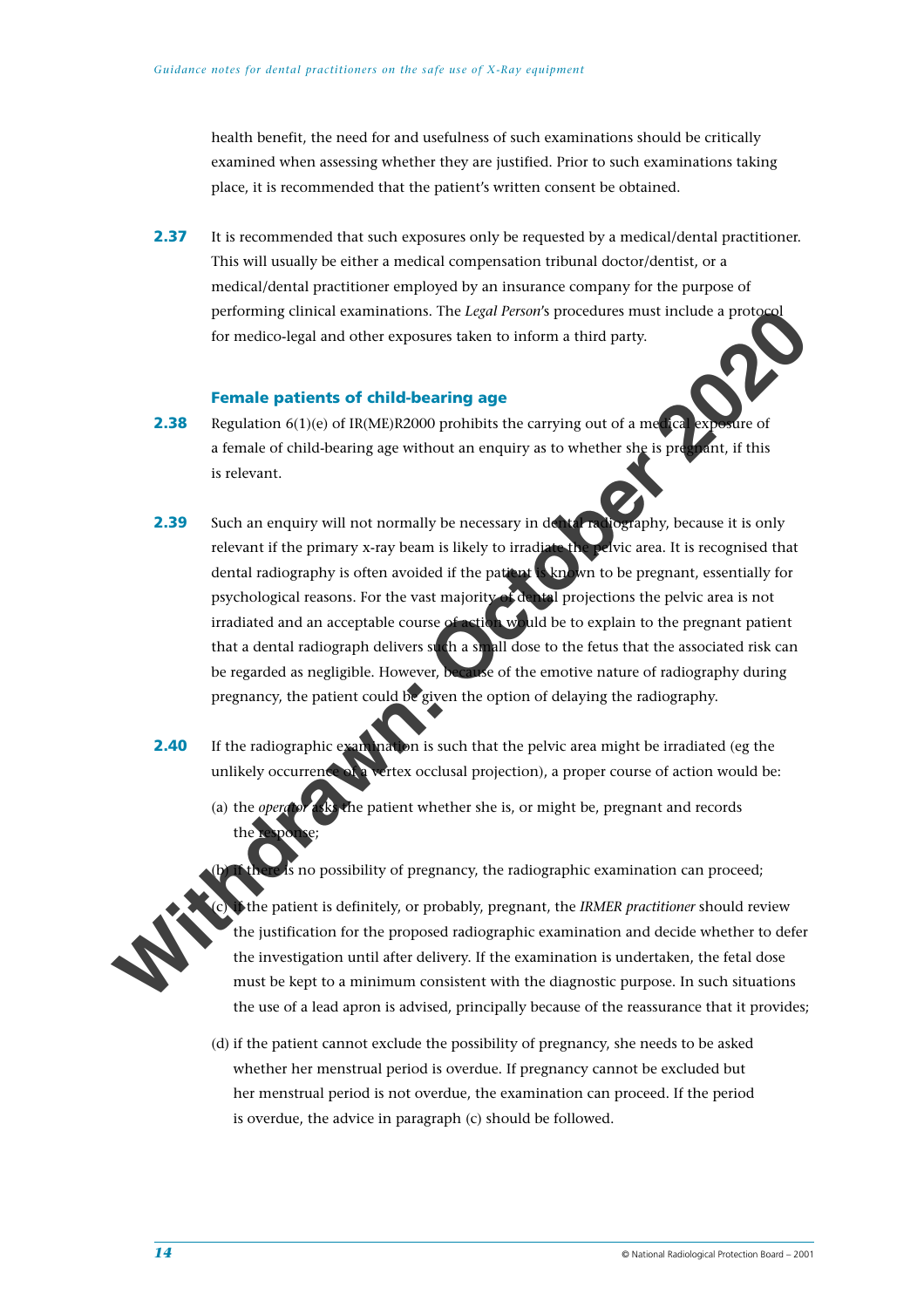#### **Optimisation**

- **2.41** For every x-ray exposure, the *operators* must ensure that doses arising from the exposure are kept as low as reasonably practicable and consistent with the intended diagnostic purpose. This is known as 'Optimisation' of protection.
- **2.42** The *Legal Person* must ensure that written protocols are in place for every type of standard projection for each x-ray set and should include the exposure settings. These can appear in the Radiation Protection File (see paragraph 2.26), and it is recommended that they also be readily available adjacent to the x-ray equipment.
- **2.43** Optimisation is a process that relies heavily upon professional competence and s While the operating procedures and protocols, established by the *Legal Perso* a framework, the *operators* should still use their skill and knowledge in deciding how best to perform individual exposures.
- **2.44** Where a standard protocol is followed, exposure factors do not need to be recorded. However, for non-standard exposures, the factors relevant to the patient dose should be recorded so that, if necessary, an estimation of the dose to the patient can be made at a later date (eg following an enquiry or complaint from a patient).
- **2.45** The *Legal Person* must provide procedures to ensure that a clinical evaluation of the outcome of each exposure is carried out and recorded. If it is known prior to the exposure taking place that no clinical evaluation will occur, then the exposure is not justified and must not take place. The Badistrian Protection Bit is to paragraphy 2.20, and it is recommended that they also<br>be readily available adjacent to the x-ray equipment.<br>
2.43 Optimisation be remeases that rediso heavily upon protessional competens
- **2.46** Clinical evaluation does not necessarily have to be a full radiology report, but should show that each radiograph has been evaluated and should provide enough information so that it can be subject to a later audit. For example, this information may include:
	- (a) the charting
	- $\overline{b}$  find to the patient's management or prognosis;
	- case of a pre-extraction radiograph, it may be sufficient to record either 'root form simple' or 'nothing abnormal diagnosed'.
	- **2.47** Diagnostic Reference Levels (DRLs) are defined in IR(ME)R2000 as dose levels in radiodiagnostic practices for typical examinations for groups of standard-sized patients or standard phantoms for broadly defined types of equipment. As such, they would not normally be expected to be exceeded without good reason.
- **2.48** In consultation with an MPE the *Legal Person* must adopt DRLs for local use having regard to national DRLs where available. At the time of preparing these GNs, no national DRLs for dental radiography had been formally recognised by the Department of Health. However, based on widespread national dose surveys, NRPB recommended reference dose values for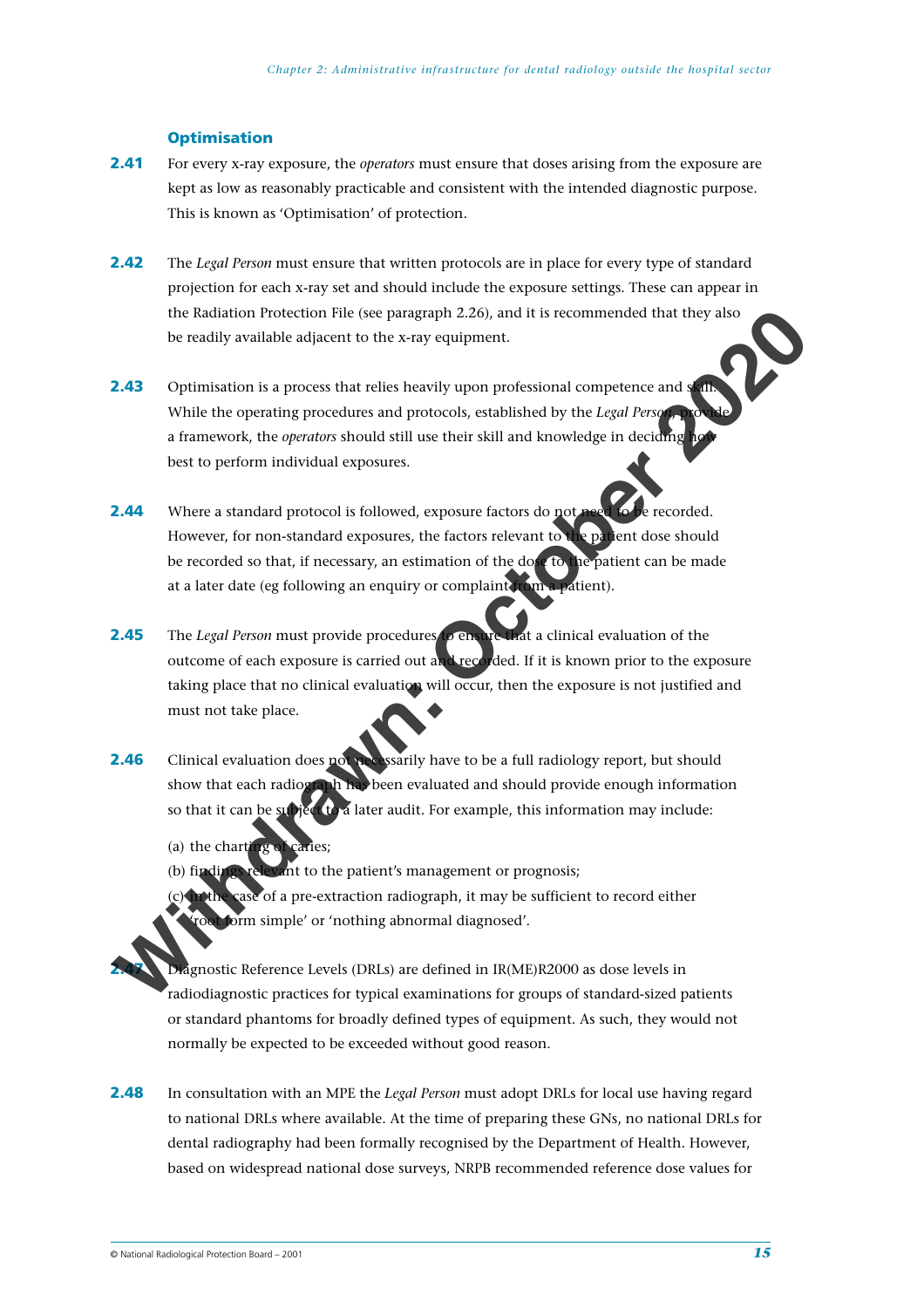intra-oral and panoramic dental radiographs in 1999<sup>(18)</sup>. In the absence of formally recognised national DRLs, the *Legal Person* is recommended to adopt these NRPB reference dose values (or any subsequent revisions) as DRLs for local use. The representative patient doses determined at the 'acceptance test' and at each 'routine test' (see paragraph 3.18 of these GNs) can be compared with these local DRLs, and appropriate action taken based on the advice of an RPA. For example, where radiography is being carried out using doses consistently above the DRLs, a thorough review of radiographic practice must be made either to improve the current techniques or to justify their continued use.

- **2.49** Attainment of doses at or below the DRLs is not necessarily indicative of optimum performance; further dose reduction may still be practical. *Legal Persons* are ento periodically review local patient dose data to determine whether their procedures and equipment would support the adoption of a DRL value lower than the current national DRL (or recommended reference dose).
- **2.50** Attention is drawn to a new concept known as 'Achievable Dose'<sup>(1)</sup>. This will be based on operational and technological factors and is likely to be gradually introduced to support DRLs so as to encourage practices already below current DRLs to optimise patient protection.

#### 'Excessive' exposure of patients

**2.51** An incident may arise as a result of an equipment malfunction, an *operator* error, or a failure to follow standard procedures. Where a *Legal Person* knows or has reason to believe that an incident may have occurred in which a patient has received an exposure that is much greater than intended, the *Legal Person* should consult an RPA without delay. In this context *'much greater than intended'* should be taken as greater than a certain multiple of the *intended dose*. This multiple may depend on circumstances and its magnitude should be discussed with an RPA. However, Guidance Note PM77<sup>(19)</sup> issued by HSE suggests that for dental radiography a multiple of 20 should always be regarded as '*much greater than*  $\tilde{h}$ e *intended dose* is the patient dose that is typical for the examination at particular establishment. Final Radio Control and Construction Board – 2.59<br> **2.49**<br> **2.49**<br> **2.49**<br> **2.49**<br> **2.49**<br> **2.49**<br> **2.49**<br> **2.49**<br> **2.49**<br> **2.49**<br> **2.49**<br> **2.49**<br> **2.49**<br> **2.49**<br> **2.49**<br> **2.49**<br> **2.49**<br> **2.49**<br> **2.49**<br> **2.49**<br> **2.49**<br> **2** 

Where there is difficulty in applying this multiple to an actual dose, it can be applied to exposure time, volume of tissue irradiated, or some other measure broadly representative of patient exposure.

**2.52** The *Legal Person* shall make an immediate preliminary investigation of the incident. Unless this investigation shows beyond reasonable doubt that no such incident has occurred, the *Legal Person* is required to notify the appropriate authority. For incidents that are a result of a malfunction or defect in equipment, Regulation 32(6) of IRR99 applies and HSE is the appropriate authority. Notifications should be made to the local HSE office. For incidents that are not a result of a malfunction or defect in equipment (ie clinical errors, errors of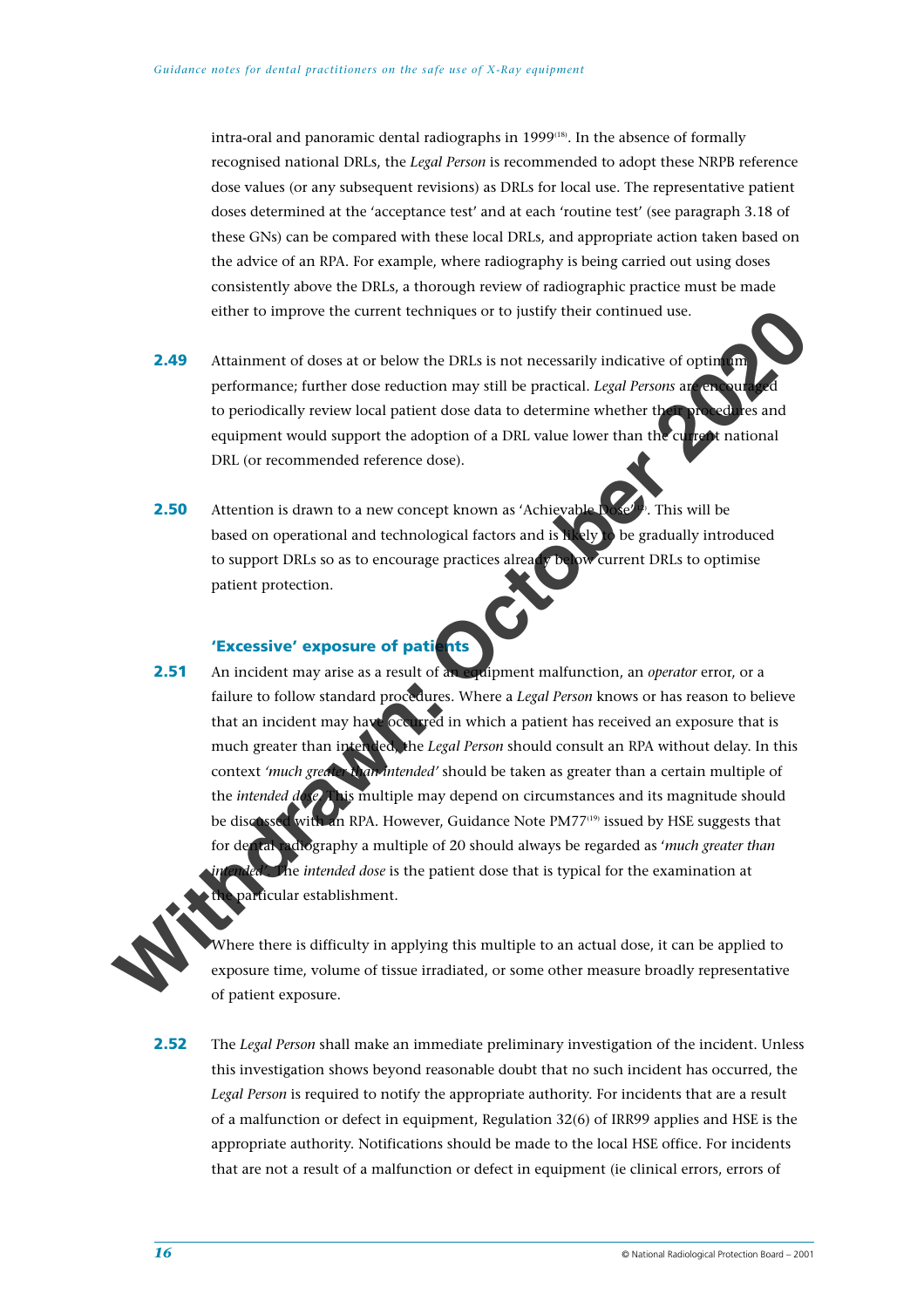judgement or *operator* error) Regulation 4(5) of IR(ME)R2000 applies and the IRMER Inspectorate is the appropriate authority.

- **2.53** A detailed investigation must then be carried out and should be in conjunction with an RPA. The purpose of this investigation is to:
	- (a) establish what happened;
	- (b) identify the failure;
	- (c) decide on remedial action to minimise the chance of a similar failure;
	- (d) estimate the doses involved.

The report of this investigation must be retained, by the *Legal Person*, for at least 50 years.

- **2.54** As a matter of good practice, patients who have been exposed to a dose much greater than intended should be informed of the incident, unless it can be justified not to do so. It is a local decision on how, when and by whom the patient is notified, but the *RMER practitioner* and referring clinician should be involved. Decisions not to hafter the patient should be clearly recorded in the patient's case notes.
- **2.55** Patients who undergo a procedure that was not intended, as a result of mistaken identification or other procedural failure, and consequently have been exposed to a radiation dose, should be considered as having received an unintended dose. An investigation and notification to the IRMER Inspectorate is required.
- **2.56** The Medical Devices Regulations 1994<sup>20</sup> require manufacturers to report adverse incidents to the Medical Devices Agency (MDA). Also, the MDA operates a scheme to encourage users to report any adverse incident concerning medical devices. Prompt reporting allows the MDA, where necessary, to issue warnings and take appropriate action with the manufacturer. The *Legal Person* is advised to report incidents that were a result of a malfunction or defect in equipment to manufacturers so they can fulfil their legal obligations. The *Legal Person* is also advised to report all incidents to the MDA  $\eta$ dix 7 for the address), whether attributable to an equipment defect our an error. MDA policy is that it is concerned with preventing the occurrence adverse incidents, not with assigning blame or liability. (c) decide on ramedal action to minimiste the chance of a similar failure.<br>
(d) estimate the doses involved.<br>
The report of this investment in most be relationed by the Legal Proton, for at least<br>  $\frac{1}{2}$  are matted of

#### Quality Assurance

- **2.57** Both IRR99 and IR(ME)R2000 place clear, but different, responsibilities on the *Legal Person* to establish and maintain quality assurance programmes in respect of dental radiology. The purpose of such QA is to ensure consistently adequate diagnostic information, whilst radiation doses to patients and staff are controlled to be as low as reasonably practicable.
- **2.58** Chapter 5 of these GNs provides the basis for a recommended QA programme.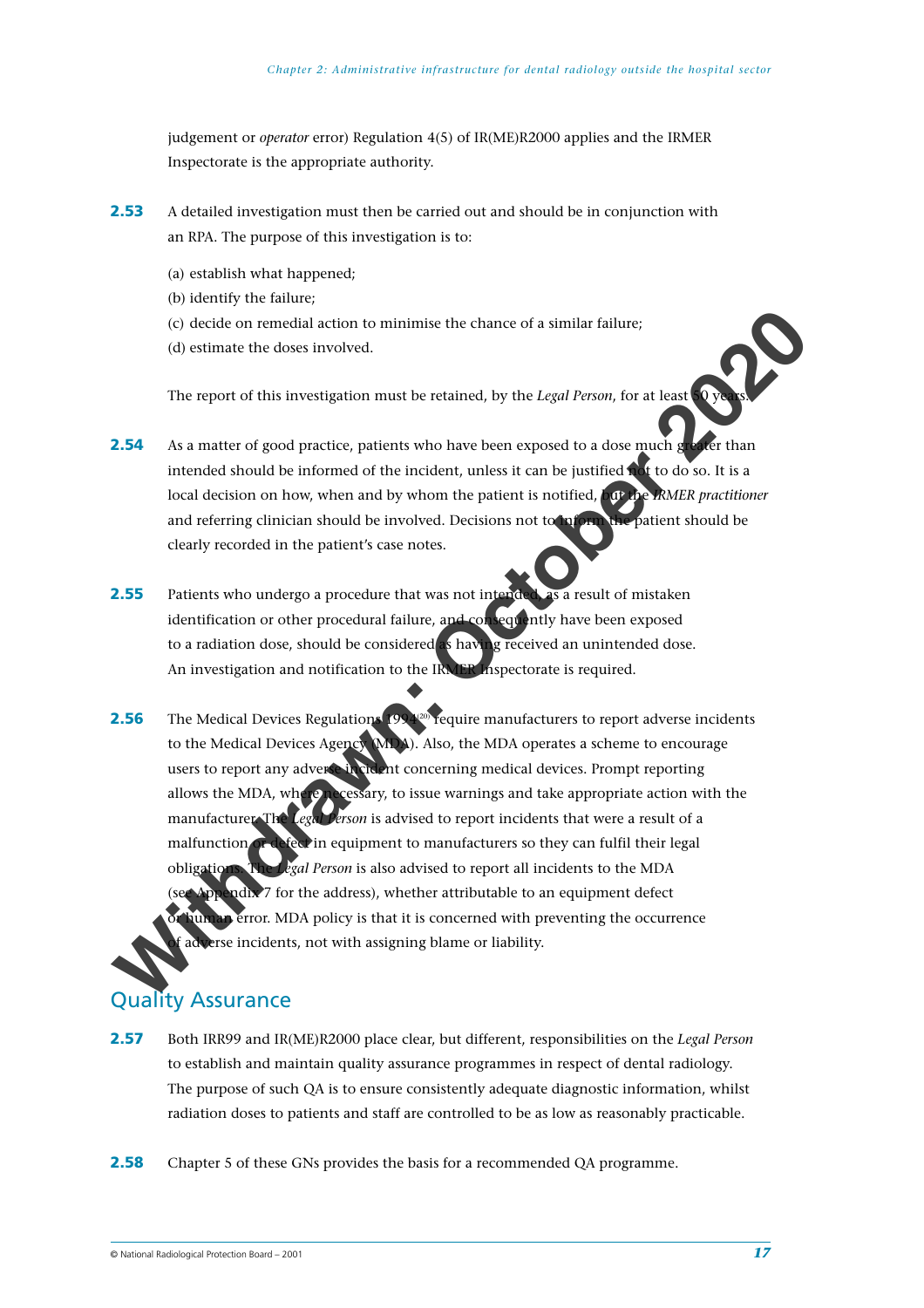# Practical and procedural aspects **3** of dental radiology

#### Introduction

**3.1** This chapter relates to the practical and procedural aspects of dental radiology that are common to all areas of dentistry.

#### Controlled area†

- **3.2** To achieve effective control over routine and potential exposures to staff persons, it will normally be advantageous to define a 'controlled area' around the dental x-ray equipment. However, the designation of a controlled area is not simply subject to prescriptive conditions related to dose or dose rate. Paragraph 252 of Regulatory Guidance in support of IRR99<sup>(11)</sup> states that *'The main purpose of* designating controlled areas is to help *ensure that the measures provided under regulations 7(3) and 8(1) are effective in preventing or restricting routine and potential exposures'*. Such designation is clearly open to interpretation and might be expected to be influenced by local circumstances. Accordingly, the *Legal Person*, having consulted with an RPA, is free to reach independent conclusions as to the best means of ensuring compliance with the regulations. Controlled area the state area that must be defined in the consulted and in the consulted and the consulted in the consulted and the consulted and the Local Rules.<br>
The Local Rules and the Local Rules and the Consulted and
	- **3.3** In practice, the majority of *Legal Persons* might be expected to prefer to adopt a pragmatic, standard approach that is closely related to what has become routine practice under previous legislation. In consultation with an RPA the necessary control of exposure can be achieved by
		- (a) defining  $\bullet$  controlled area around the x-ray set;
		- (b) prohibiting normal access to the controlled area during radiography;
		- (c) operating within procedures that are incorporated into Local Rules.

such an approach, the **controlled area** will only exist whilst x-rays are being erated. In deciding on the extent of the controlled area it will normally be satisfactory the controlled area is chosen to be:

- within the primary x-ray beam until it has been sufficiently attenuated by distance or shielding, and
- within 1.5 m of the x-ray tube and the patient, in any other direction.
- **3.4** Since the beam is not always fully attenuated by the patient, it should be considered as extending beyond the patient until it has been intercepted by primary protective shielding, eg a brick wall.

†Where the term 'controlled area' is used in these GNs, it means an area as described in paragraphs 3.2 to 3.5,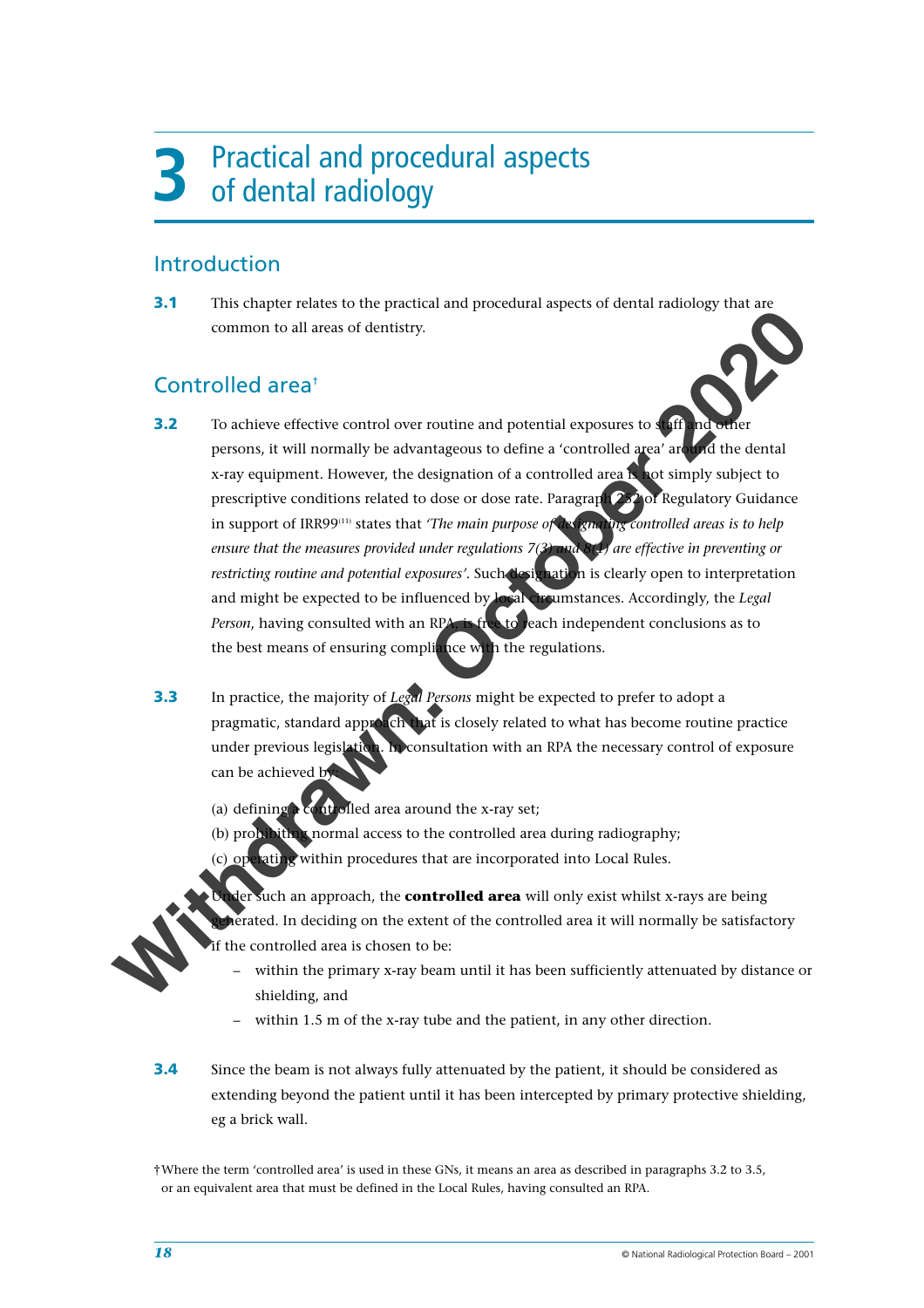- **3.5** The definition of the controlled area in paragraph 3.3 should be adequate for a weekly workload that does not exceed 100 films on intra-oral equipment or 50 films on panoramic equipment. At this workload, it is unlikely that anyone's annual dose would exceed 1 mSv, so long as staff remain outside the controlled area during exposure. The designation of a 'Supervised Area' is then unnecessary. For workloads very different to the above, or for other reasons related to the x-ray set, an RPA may advise different criteria for defining the controlled area so long as its extent is not less than 1 m from the x-ray tube and the patient.
- **3.6** Provided that the weekly workload stated in paragraph 3.5 is not exceeded, the system of equipment checks specified in paragraph 3.18 should be sufficient to obviate the need carry out further monitoring of radiation levels in the designated areas. These equipchecks should be supported by the ongoing QA programme so that any equipmalfunction will be quickly recognised and rectified.

#### Classification of staff and personal dosimetry

- **3.7** Provided the Local Rules are observed, all staff will receive an annual effective dose of considerably less than 6 mSv. Consequently, it will seldom, it ever, be necessary for staff to be designated as classified persons, under regulation 20 of IRR99. However, any staff who need to enter a controlled area must either be designated as classified persons or their entry must be subject to suitable written arrangements which may include the need to wear a personal dosemeter.
- **3.8** As staff have no routine need to enter the controlled area, personal dosemeters are not normally required. However, it is good practice to provide dosemeters if the risk assessment indicates that individual doses could exceed 1 mSv per year. In practice, this should be considered for those staff whose weekly workload exceeds 100 intra-oral or 50 panoramic films, or a pro-rata combination of each type of examination. The dosemeter wear period may be up to three months; results should be recorded and periodically discussed with an RPA to ensure that doses are optimised. Provided that the weekly workload stated in paragraph 3.5 is not exceeded, the system of equipment checks speeded in paragraph 3.8 is not exceeded. The system of early out the three interprets in the system of the system o

## Location and installation

- **3.9** Dental radiography should be carried out in a room or a radiography area from which all persons whose presence is unnecessary are excluded while x-rays are being produced. This room or area, which may be a dental surgery or a separate examination room or a part thereof, should not be used for other work or as a passageway whilst radiography is in progress. In subsequent paragraphs this room or area is simply called the 'x-ray room'.
- **3.10** In consultation with an RPA, the x-ray room should be chosen and designed to provide safe accommodation for all persons. Either the room should be large enough to allow the operator to stand well outside the controlled area (ie preferably 2 m or more from the x-ray tube and patient, and well out of the direction of the primary x-ray beam), or a protected area should be provided for the *operator*.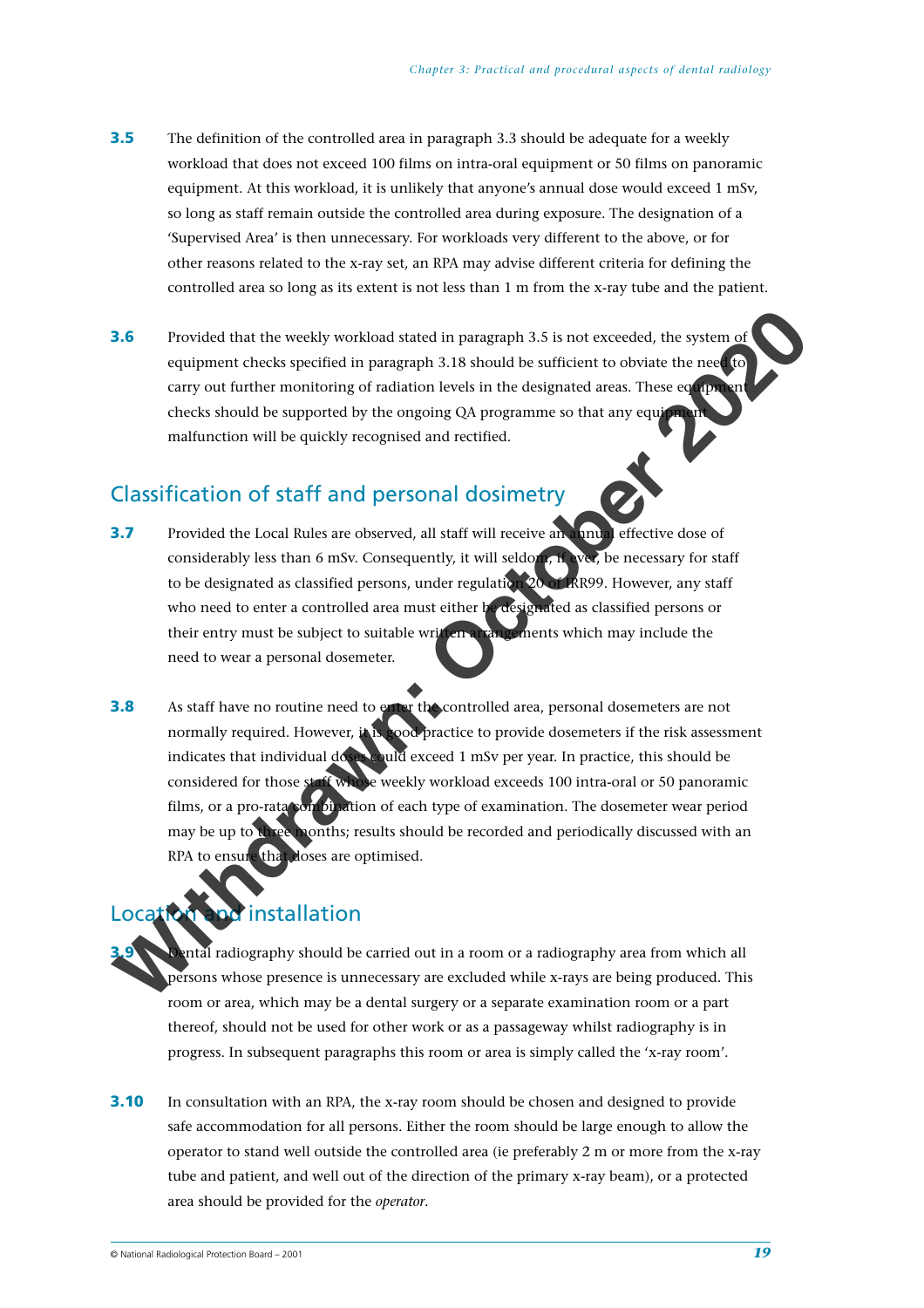The x-ray tube warning light and the patient should be visible to the *operator* throughout the radiography. It may be necessary to use mirrors or lead glass/perspex windows to achieve this. The *operator* should be able to prevent access to the controlled area, should anyone inadvertently enter the x-ray room.

- **3.11** Whether or not a protected area is provided for the *operator* depends on the equipment in use, the *operator*'s position and the radiographic workload. Such a protected area would not be expected to be required if the total equipment workload does not exceed that stated in paragraph 3.8 above. Where a protected area is provided it should be sited out of the direction of the main x-ray beam and incorporate protection of not less than  $t$ of 0.5 mm of lead.
- **3.12** Control panels (where possible), exposure switches, mains isolators and power switches should be positioned outside the controlled area. It is preferable if the equipment can be isolated from the electrical mains supply without the *operator* having to enter the controlled area.
- **3.13** If more than one x-ray set is sited in any room (eg in open plan accommodation), arrangements should be made in consultation with an RPA to ensure that patients, staff and all other persons are adequately protected. It should not be possible for an *operator* either to inadvertently energise the wrong x-ray set or to accidentally irradiate persons working independently in another part of the room. In particular, when it is possible from a single location to initiate the production of x-rays from more than one x-ray tube, each tube should be fitted with a warning signal that is arranged to operate automatically whilst that tube is selected to emit x-rays. and the expected that the total controlled the total controlled on the most and the stational Radiological Proteinal Radiological Proteinal Radiological Proteinal Radiological Proteinal Radiological Controlled Board – 201
	- **3.14** Persons in areas outside the x-ray room should be adequately protected, meaning that the controlled area should not normally extend beyond the x-ray room. It is only acceptable for adjacent areas outside the room to be designated as controlled or supervised if they are inaccessible during radiography (eg a locked storeroom). It is recommended that  $\frac{1}{2}$   $\frac{1}{2}$   $\frac{1}{2}$  room be arranged so that use is made of the natural shielding of the walls, floor and ceiling of the room, where these are relatively thick or dense, eg of solid brick or concrete construction.

If the normal structural materials do not afford sufficient shielding (eg a light-weight partition wall) additional protective material such as lead or x-ray protective plaster may be needed depending on the use of the adjacent area. Intra-oral equipment should be installed so that the useful beam is directed away from any door, and away from any window if the space immediately beyond the window is occupied. Panoramic and cephalometric equipment should be installed so that windows and doors are not within the controlled area.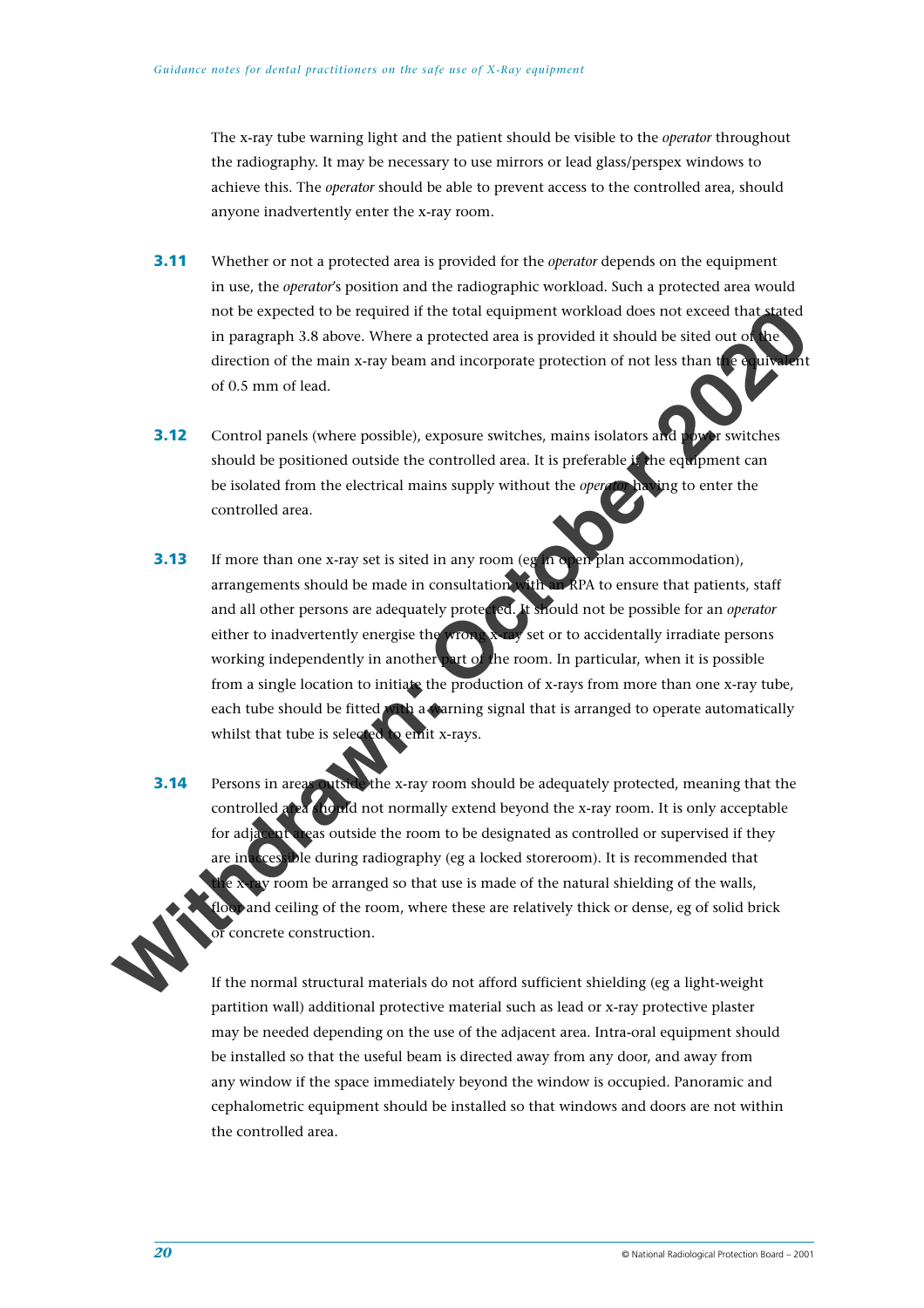#### Room warning signs and signals

**3.15** When a controlled area extends to any entrance of the x-ray room, a warning notice should be provided on the outside of the door. This notice must conform to current legal requirements<sup>(21)</sup> and include the basic ionising radiation symbol. Additionally, an automatic warning light should normally be provided at the entrance to indicate when radiography is in progress. This light should be illuminated whilst the mains supply to the x-ray set is on, and the mains supply should be switched off when radiography is not imminent. The warning notice should explain the significance of the warning light and include words such as 'controlled area: do not enter when light is on'. Such a war may be unnecessary if the *operator* is physically able to prevent access to the room radiography is in progress.

#### Maintenance and testing

- **3.16** The radiation safety features of equipment must be properly maintained. Equipment cannot be considered safe, from a radiation protection point of view, unless it is in good order both mechanically and electrically. Maintenance and associated checks should be in accordance with the advice of the manufacturer, the supplier and the RPA. Automatic processors should be subject to a maintenance schedule. Additionally, attention is drawn to paragraphs 5.13 to 5.17. The stational Radio and A stational Radio and Radio and Radio and Radio and Radio and Radio and Radio and Radio and Radio and Radio and Radio and Radio and Radio and Radio and Radio and Radio and Radio and Radio and Radio
- **3.17** Suppliers, erectors or installers of dental x-ray equipment are required, under Regulation 31(2)(c) of IRR99 and under the Medical Devices Regulations 1994<sup>(20)</sup> to provide the *Legal Person* with adequate information about the proper use, testing and maintenance of that equipment.
- **3.18** Dental x-ray equipment must be subject to the following tests:
	- (a) a 'critical examination' by the installer, following installation;
	- (b) an adequate test before the equipment is put into clinical use (the 'acceptance test'):
	- er adequate tests at appropriate intervals ('routine tests') and after any major intenance procedure;
		- suitable intervals, measurements to assess representative patient doses.

Guidance on the content of such tests, including necessary RPA and MPE involvement, is given in Appendix 5.

It will often be convenient if the *Legal Person* is able to arrange for the 'acceptance test' to be combined with the 'critical examination'. The 'acceptance test' should include measurements to assess representative patient doses.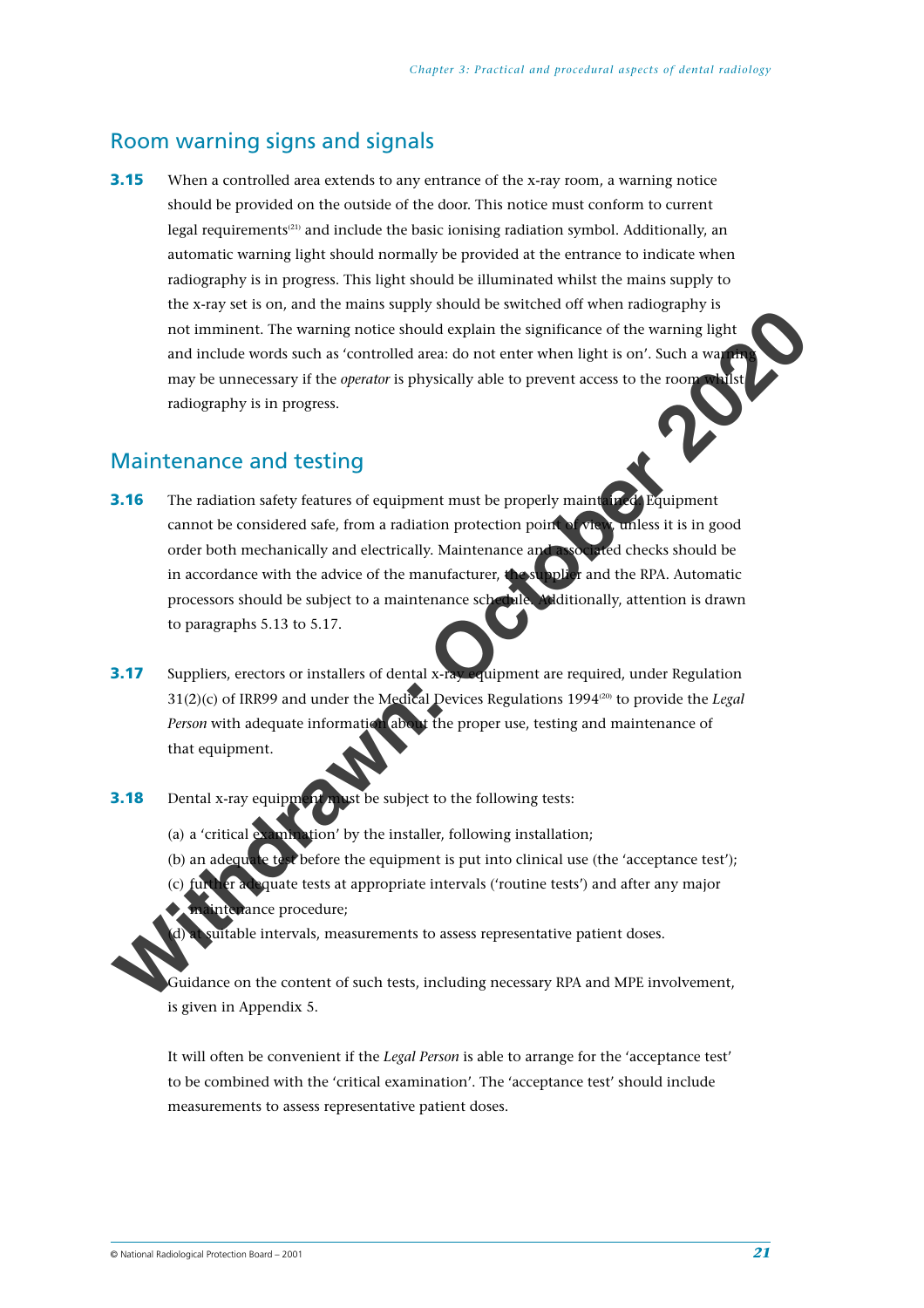It is recommended that routine tests normally be carried out at intervals not exceeding three years. However, annual testing is recommended if:

- (a) assessed representative patient doses exceed the DRL;
- (b) image quality analysis indicates a failure to meet the targets specified in Table 5.2 (Chapter 5);
- (c) the QA programme identifies some other significant performance weakness.

In any of these events, it is recommended that the equipment be subsequently tested and  $\mathbf{r}$ annual intervals until there is full confidence that acceptable performance is b maintained.

It will be adequate for representative patient doses to be assessed as a part test, provided that the QA programme is able to confirm acceptable ongoing quality of radiographs.

- **3.19** Electrical and mechanical faults could give rise to inadvertent radiation exposure, for example, a faulty cable to a hand switch or a failure or malfunction of the rotational movement mechanisms on panoramic equipment. It is expected that these kinds of faults will be identified and rectified by the *Legal Person*'s overall programme of managing work equipment safely. For further advice, see Safe Use of Work Equipment, ACoP and guidance on the Provision and Use of Work Equipment Regulations 1998<sup>(10)</sup>. **22** Determined the three control is in technological Board – 2002 Considers the system of the system of the system of the system of the system of the system of the system of the system of the system of the system of the s
	- **3.20** A record of maintenance, including any defects found and their repair, should be kept for each item of x-ray equipment and relevant auxiliary equipment. Following maintenance, the service engineer should provide a written report prior to handing the equipment back for clinical use. This should detail any changes that may affect radiation dose (to patient or staff) or image quality. The RPA and MPE should be consulted as necessary. When a maintenance log is provided, there is a legal duty to keep it up to date.

#### *<u>dedures</u>*



**3.21** The tube housing should never be held by hand during an exposure. The *operator* should stand well outside the controlled area and, preferably, at least 2 m away from the x-ray tube and patient, making use of the full length of cable to the exposure switch. Where a protective panel is provided the *operator* should stand behind it.

- **3.22** If it is necessary to provide assistance by supporting a handicapped patient or a child during radiography, a risk assessment should be undertaken in consultation with an RPA. Matters to consider include the following:
	- (a) the need to avoid the same member of staff regularly providing assistance;
	- (b) whether a parent or other accompanying adult can provide the assistance;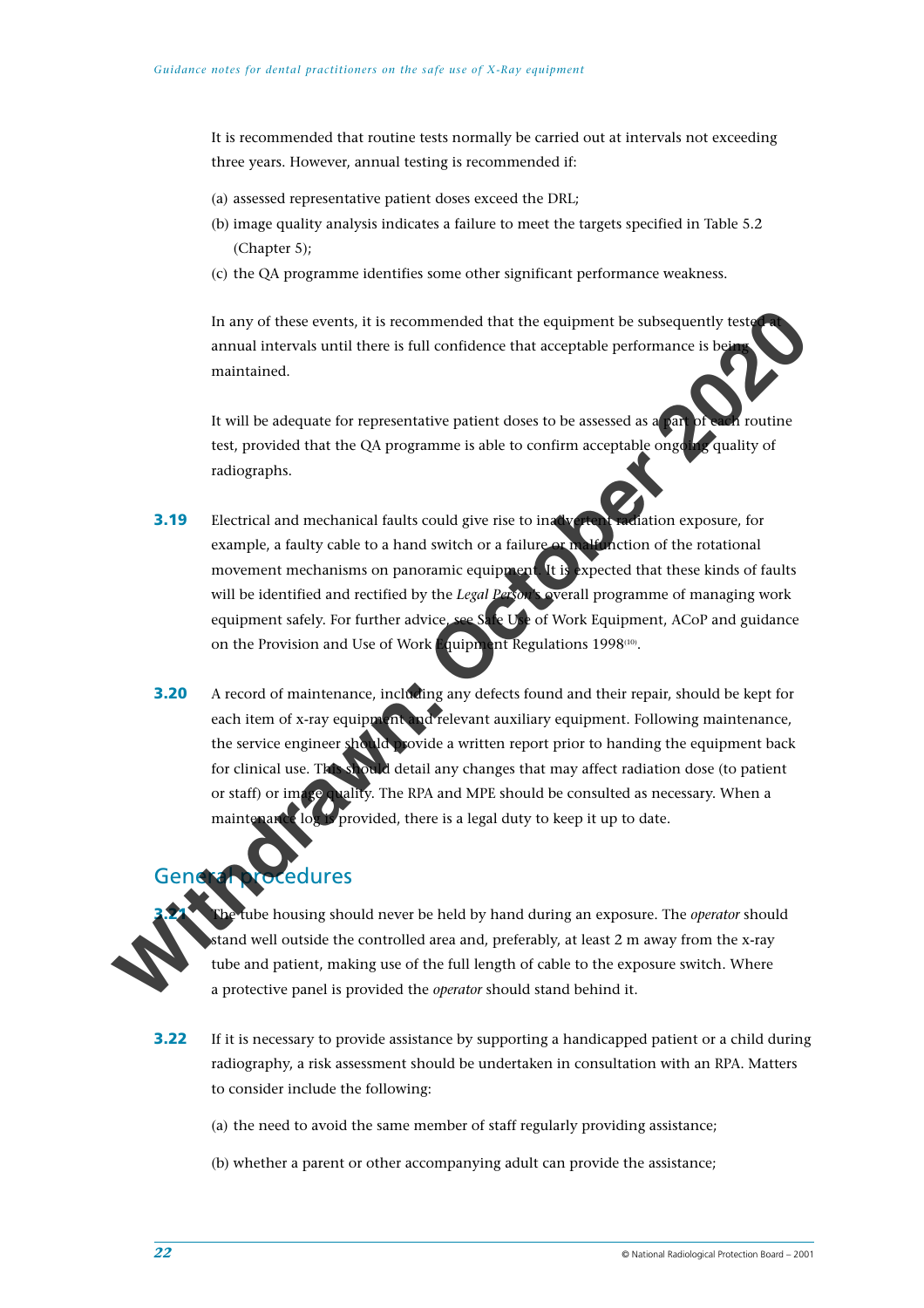- (c) the information that needs to be provided for any such parent or accompanying adult to ensure that they are aware of the risks involved and are willing to incur the small exposure that they will receive;
- (d) the provision of a lead apron for the assisting adult, who should nevertheless be instructed to keep all parts of his or her body out of the main x-ray beam;
- (e) the assisting adult should not be a pregnant woman;
- (f) the method to use to demonstrate that the dose to the assisting adult has been restricted – in this respect personal monitoring should be considered but will not normally be necessary unless an individual member of staff is likely to provide assistance or than 25 occasions in a year;
- (g) the provision of suitable written arrangements to specify the acceptable  $\overline{con}$ under which such assistance can be given.

A record must be kept for at least two years of the results of any personal monitoring, and made available on request to the person monitored. It is recommended that records should be maintained of all occasions when this form of assistance has been provided. The records should be designed to enable periodic audits to be made to demonstrate that the advice of the RPA has been followed.

- **3.23** Where equipment provides a choice of beam or field sizes, the smallest reasonably practicable size should be used consistent with the radiographic procedure.
- **3.24** The *operator* should check that the exposure warning light and, where provided, any audible warning signal, operates at each exposure and ceases at the end of the intended exposure. If the exposure does not appear to have terminated as intended, the unit needs to be immediately disconnected from the mains electricity supply. An RPA should be consulted and a preliminary investigation must be undertaken to ascertain whether the incident warrants further investigation and possible reporting (see paragraphs 2.51 to 2.56). (f) the method to use to demonstrate that the dose to the assisting adult has been restricted - in this respect personal monitolagical board of solition and solition and the second must be contained at solition of static
- **3.25** If there is reason to think that the exposure control is defective, the exposure warning does not operate or that there may be some other fault (eg signs of damage, excessive x-ray tube  $t$ p $\epsilon$ rature), the equipment should be disconnected from the supply and not used again until it has been checked and repaired by a service engineer.
- **3.26** The exposure settings should be chosen and checked by the *operator* on each occasion before an examination is made. This is especially important where available options necessitate the use of different exposure settings (eg to make allowance for the use of a long or short cone, variable kV and mA settings, different film speeds or exposure programmes).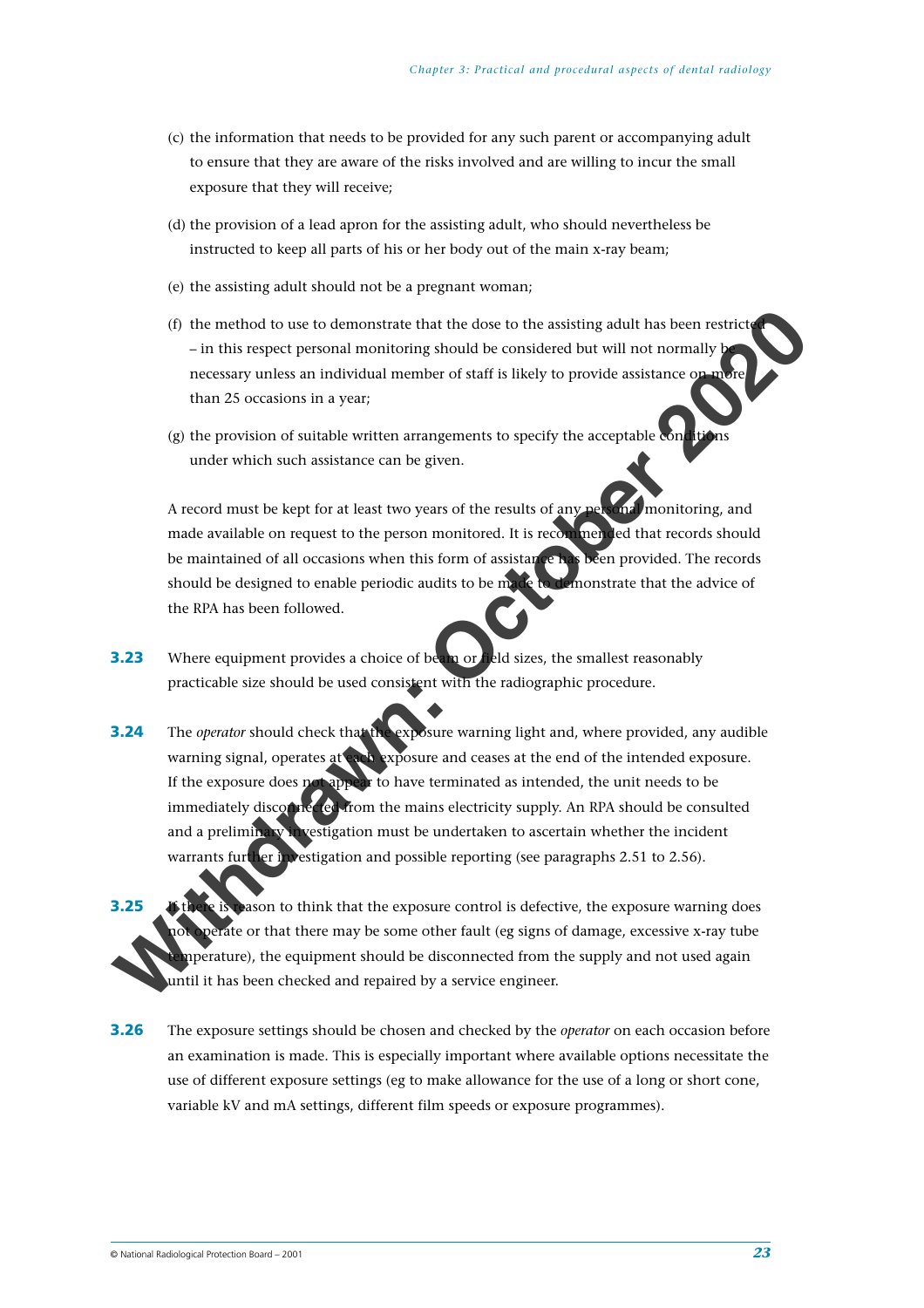#### Detectors, processing and viewing

#### **Film**

- **3.27** For intra-oral radiography, the fastest available films consistent with satisfactory diagnostic results should be used. Intra-oral films of ISO speed group E, or faster, are preferred. The use of 'instant process films' should be limited to specific essential situations, (eg during surgery or endodontics). In situations where 'rapid images' are routinely required, conventional film with rapid processing chemistry will generally give better results than instant process films.
- **3.28** For panoramic, cephalometric or extra-oral radiography, the fastest available film intensifying screen combination consistent with satisfactory diagnost be used. The speed of the system should be at least 400. The light sensitivity of the film should be correctly matched with the intensifying screens. The condition and effectiveness of the screens should be confirmed at regular intervals as part of the QA procedures. Provided that screens are handled carefully during routine use, cleaning should only be required infrequently. When cleaning is necessary it should be in accordance with the manufacturer's instructions. **24** Proteinal Radiological Contention Board (and the state of the state of the state of the state result of the state result in the state of the state of the state of the state of the state of the state of the state of th
	- **3.29** Strict attention should be paid to correct and consistent film processing so as to produce good quality radiographs and avoid the necessity for examinations to be repeated. Where automatic processing is used, the processor should be properly cleaned and maintained. In the case of manual processing, the temperature of the developer should be checked prior to film processing and the development time adjusted in accordance with the film manufacturer's instructions. The developer should be changed at regular intervals in accordance with the manufacturer's instructions.
	- **3.30** In order to extract full diagnostic information from the films it is essential to have dedicated viewing facilities. A specially designed light-box should be installed in an area where the ambient lighting can be adjusted to appropriate levels. Suitable film masking ould be used to optimise the viewing conditions by cutting out stray light. For viewing de areas of a radiograph the incorporation of a high intensity light source in the lightbox is recommended. The provision of magnification by a factor of two would be beneficial.

#### **Digital detectors**

- **3.31** In selecting digital equipment, it is necessary to ensure that the chosen system offers the sensor sizes that are clinically required. Sensor sizes should be available in a range that is comparable with dental film.
- **3.32** The sensitivity of the detector system has to be compatible with the x-ray set(s) for which it is to be used. Ideally the x-ray set should have an effectively constant operating potential with the ability to select sufficiently low exposure settings to enable the full extent of available dose savings to be realised.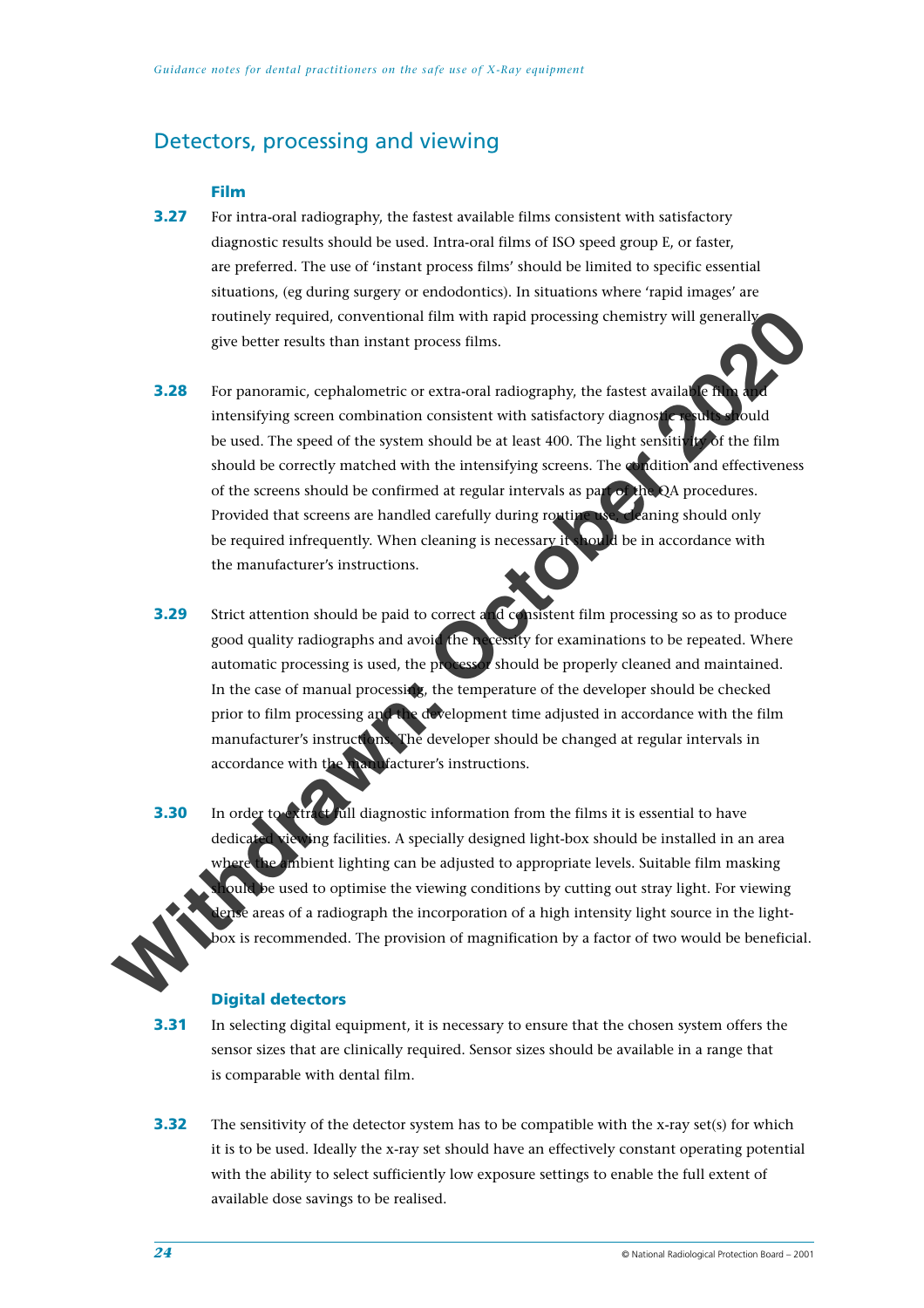- **3.33** Exposure settings should be reduced to the minimum compatible with the diagnostic quality of the image.
- **3.34** Because of the ease with which radiographs can be retaken, it is essential to ensure that all retakes are properly justified, recorded and included in QA statistics.

#### Procedures specific to intra-oral radiography

- **3.35** This section relates to the use of intra-oral films and digital detectors wholly (periapical or bitewing) or partly (occlusal) in the mouth, and also to the use of extra-oral films obtained with similar x-ray equipment.
- **3.36** Whenever practicable, techniques using film holders incorporating beam-aiming devices should be adopted for bitewing and periapical radiography. If rectangular collimation is being used, a beam aiming device is essential for accurate alignment with the intra-oral film. Attention is drawn to the probable need for additional *operator* training in the use of film holders when moving from circular to rectangular collimation
- **3.37** Open ended beam collimators/directors should conform to the recommendations of paragraph 4.13. When a choice of beam collimators/directors is provided, the one most suited to the technique to be employed should be fitted, ideally just covering the film or image detector. The open end of the collimator/director should be placed as close as possible to the patient's head to minimise the size of the incident x-ray beam. If it is desired to use a longer focus-to-skin distance (FSD), a longer collimator/director should be employed. 3.35 This section relates to the use of intra-real flux and disjust detection which georianisation<br>bitwisting or party occideally in the month, and also to the use of extra-real flux obtation in which simular stary squiri
- **3.38** The dental film or digital detector should only be held by the patient when it cannot otherwise be kept in position. It should not normally be hand-held by anyone else. Exceptionally it may be held by someone other than the patient using a pair of forceps, or other appropriate holder, to avoid direct irradiation of the fingers, for example, when a child or a handicapped person cannot hold it themselves. In such cases advice should ight from an RPA and will be based on similar principles to that contained in paragraph 3.22 .

**3.39** Extra-oral and vertex occlusal views should always be taken with cassettes incorporating appropriately matched film and intensifying screen combinations. It is recommended that a left and/or right marker be used on the cassette to confirm which side of the patient has been imaged.

#### Procedures specific to panoramic radiography

**3.40** Where panoramic equipment features a cephalometric mode of operation, a check should be made before every exposure to ensure that the correct collimator is in place for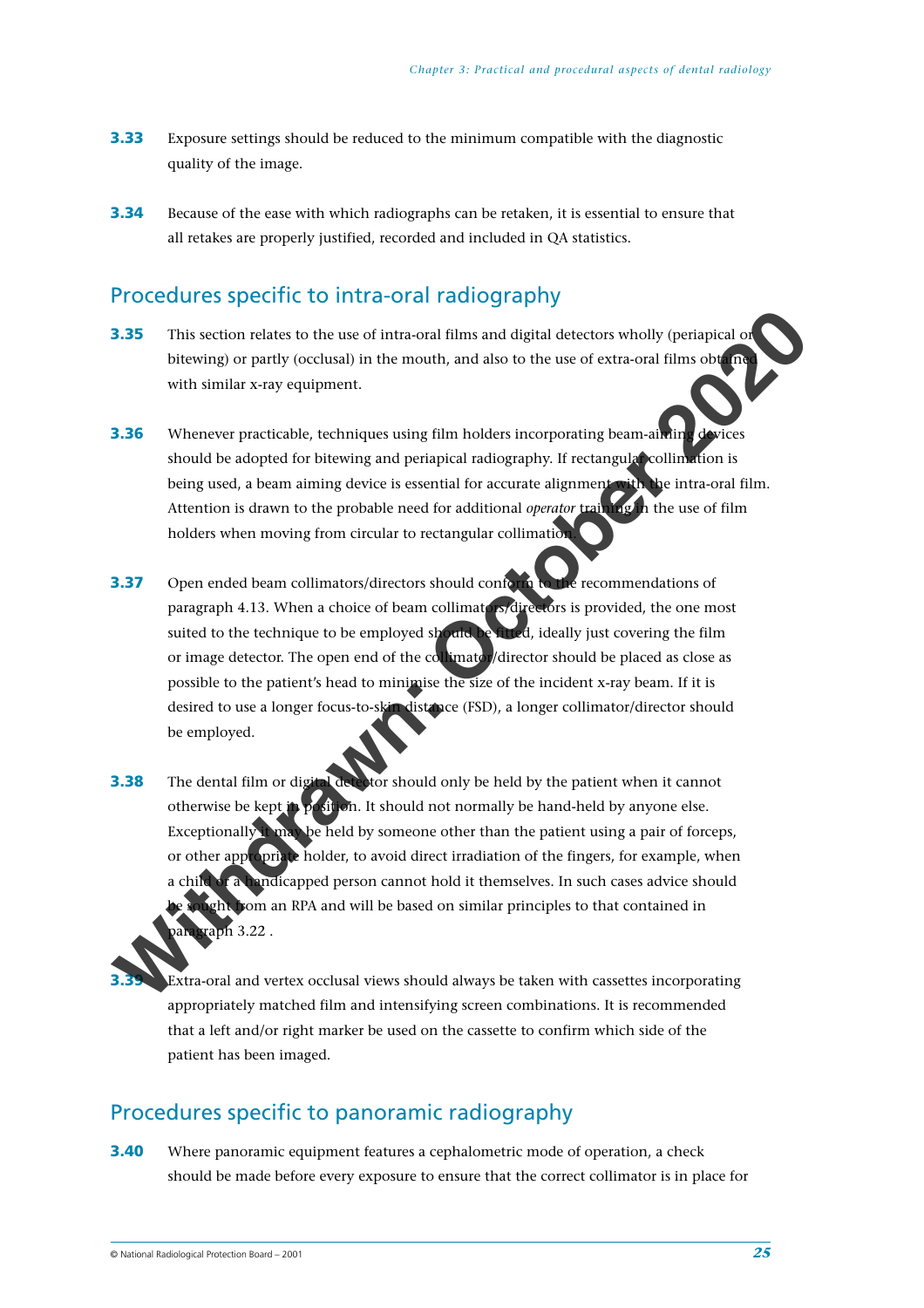panoramic operation. (Some designs provide an interlock to ensure that this is the case). Additionally, where the equipment features a number of different rotational modes (eg TMJ mode), a check should be made before every exposure to ensure that the correct mode has been selected.

- **3.41** If the rotational movement fails to start or stops before the full arc is covered, the exposure switch should be released immediately to avoid high localised exposure of the patient. The reason for any such failure should be investigated, and any faults rectified by an engineer before the equipment is used again for clinical purposes.
- **3.42** It is no longer acceptable to undertake panoramic radiography using an inside the patient's mouth.

#### Procedures specific to cephalometry

- **3.43** To minimise magnification effects, the focus-to-film distance should be greater than 1m and ideally within the range 1.5 to 1.8 m.
- **3.44** The patient should be positioned in relation to the x-ray field by means of a cephalostat. The *operator* should use film/cassette position marks incorporated on the cephalostat to ensure the film/cassette is correctly aligned in relation to the selected collimator.
- **3.45** An intra-oral dental x-ray set should not be used for cephalometry, other than with specially designed ancillary equipment. Even then, the ongoing suitability of the equipment for cephalometry should be confirmed with an RPA and/or MPE.

#### Protective cloth

- **3.46** There is no ustification for the routine use of lead aprons for patients in dental radiography. Thyroid collars should be used in those few cases where the thyroid may be in the primary based on advice from an MPE. Lead aprons do not protect against radiation scattered internally within the body, and only provide a practicable degree of protection in the case The infrequently used vertex occlusal projection. Even in this case, the use of the lead apron could only be regarded as prudent for a female patient who is, or may be, pregnant (see also paragraphs 2.38 to 2.40 ). **26** Protective closing with false show the three spaces of the interesting and the three states and and the space of the space of the space of the space of the space of the space of the space of the space of the space of
	- **3.47** Protective aprons, having a lead equivalence of not less than 0.25 mm, should be provided for any adult who provides assistance by supporting a patient (see paragraph 3.22).
	- **3.48** When a lead apron is provided, it must be correctly stored (eg over a suitable hanger) and not folded. Its condition must be routinely checked including a visual inspection at annual intervals.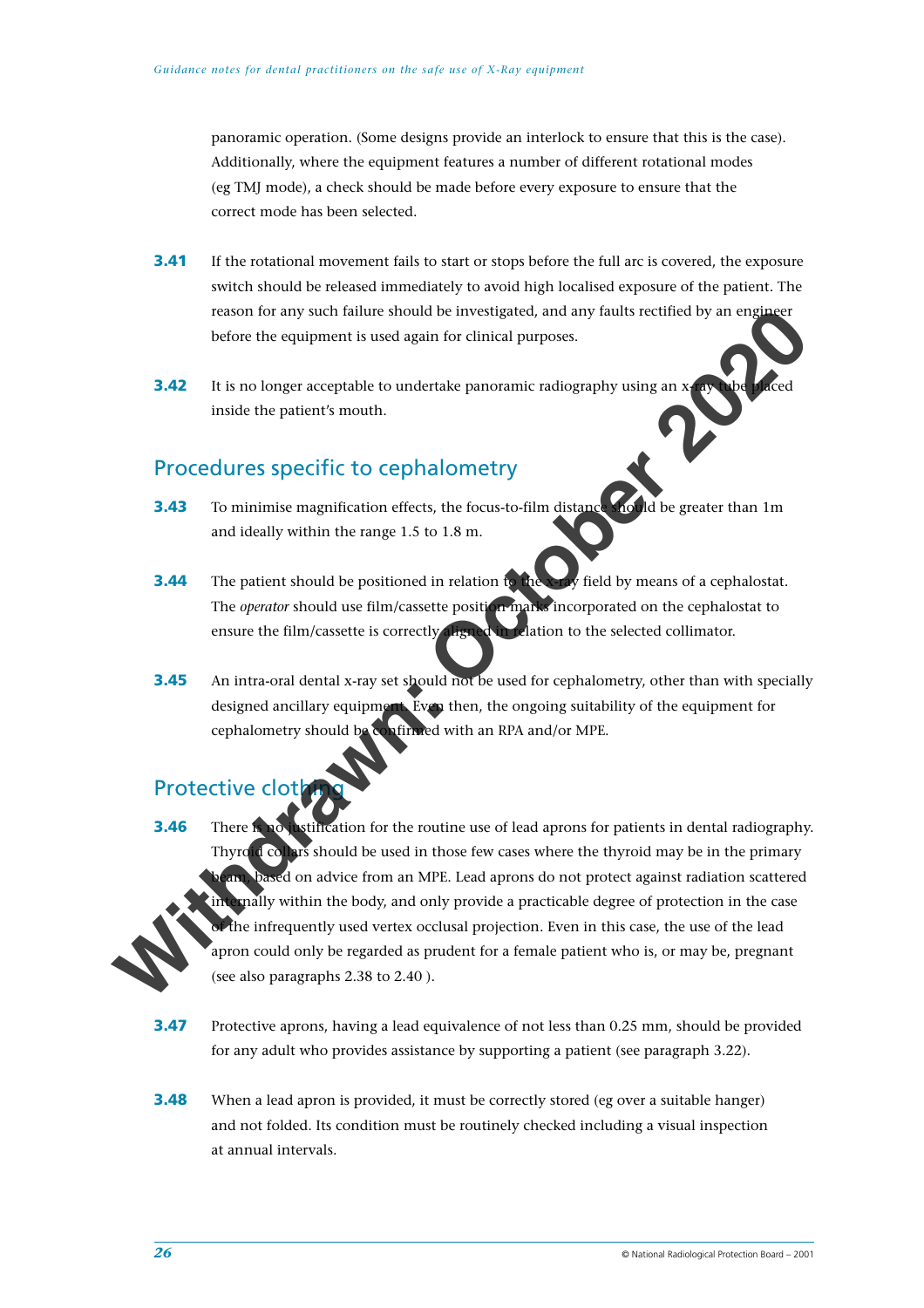

#### Introduction

**4.1** This chapter relates to the equipment aspects of dental radiology that are common to all areas of dentistry.

#### General

- **4.2** Dental x-ray equipment should be designed, constructed and installed to be in compliance with recognised British, European or international standards of construction, thereby enabling the recommendations in this chapter to be met. Medical devices placed on the market in the European Union must meet the relevant essential requirements for safety and performance of the Medical Devices Directive 1993<sup>(22)</sup>, which was transposed into UK law by the Medical Devices Regulations  $1994^{(20)}$ .
- **4.3** Equipment that is CE marked would be expected to comply with the relevant standards, and the *Legal Person* should ensure that proposed new equipment bears the appropriate CE marking.

#### X-ray source assembly

- **4.4** Every intra-oral dental x-ray source assembly (comprising an x-ray tube, x-ray tube housing and a beam limiting device) should be constructed so that, at every rating specified by the manufacturer, the air kerma from the leakage radiation at a distance from the focal spot of 1 m, averaged over an area not exceeding 100 cm<sup>2</sup>, does not exceed 0.25 mGy in one hour. For other dental x-ray source assemblies, the equivalent leakage radiation should not exceed  $1 \text{ mGy}$  in one hour<sup>(23)</sup>. Seneoral Radiological Protocological Constructed and invalid to the protocological Protocological Strategies of the strategies of the strategies of the strategies of the strategies of the market in the European Union must
- tube head should be marked to identify the nominal focal spot position<sup>(24)</sup>.

## filtration

- **4.6** The total filtration of the beam (made up of the inherent filtration and any added filtration) should be equivalent to not less than the following $(23)$ :
	- (a) 1.5 mm aluminium for x-ray tube voltages up to and including 70 kV;
	- (b) 2.5 mm aluminium, of which 1.5 mm should be permanent, for x-ray tube voltages above 70 kV.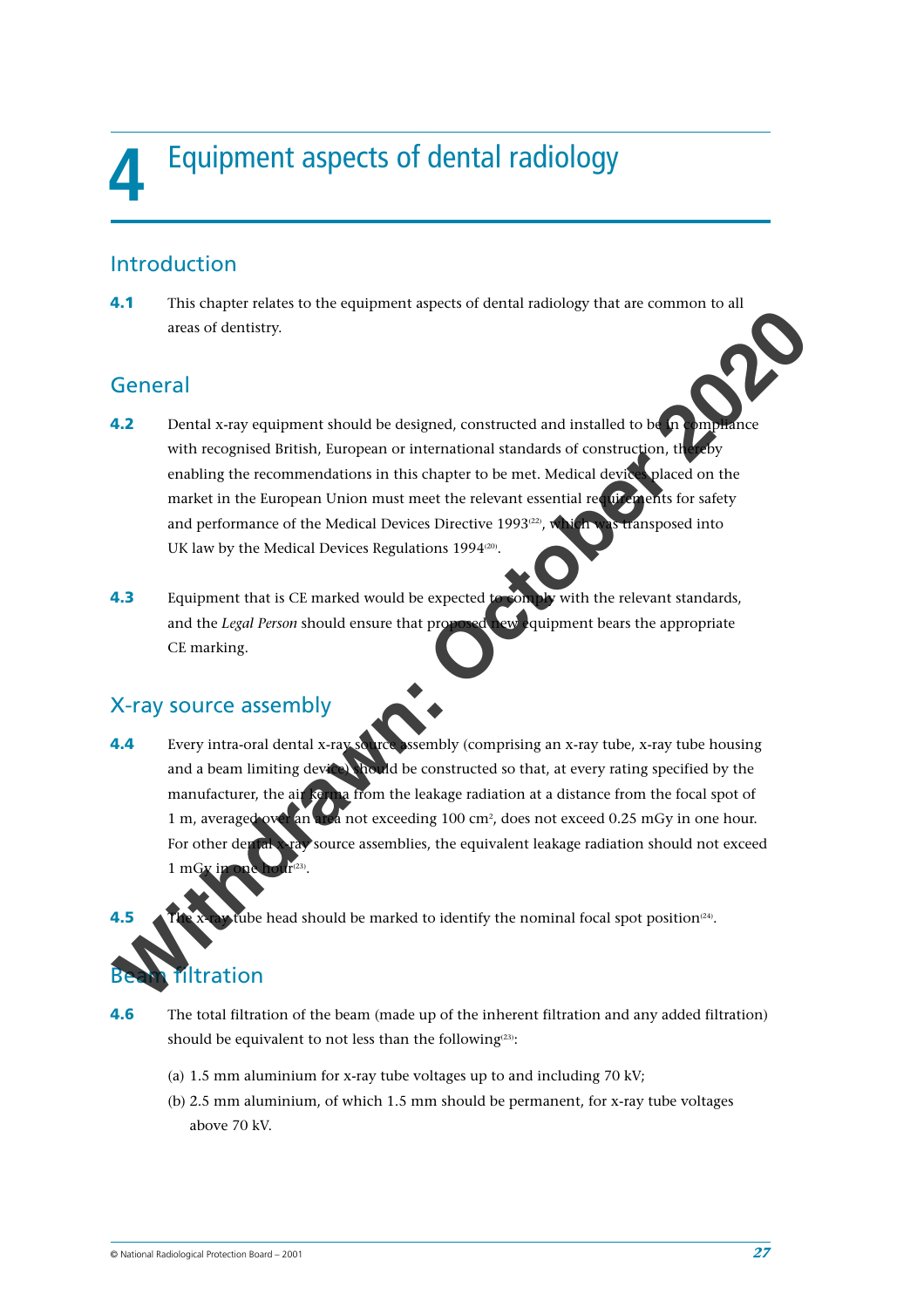**4.7** The advice of a MPE should be sought if considering the use of a dose reduction or optimisation strategy incorporating filtration levels significantly greater than those in paragraph 4.6.

The use of filtration significantly greater than these values will be undesirable if it creates the need for exposure times greater than one second for an intra-oral examination.

**4.8** The value of the inherent filtration and any added filtration should be marked clearly the tube housing in millimetre aluminium equivalent<sup>(24)</sup>. Every added filter should a be clearly marked with its filtration in aluminium equivalent. Where materials other aluminium have been used as filters, the x-ray tube should be clearly marked chemical symbol and thickness in millimetres of the filter or marked with the equivalent filtration in millimetres of aluminium. **28** One value of the indeterministics and any added that one anisotropic field we make the state of the interaction Radiological Protection Board – by constraining equivalent with the fitterstood in submitted to the dist

#### X-ray tube operating parameters

- **4.9** Equipment for dental radiography should incorporate adequate provision for the adjustment of exposure factors to allow for the range of views, patient size, and modern film/screen combinations that are routinely encountered (ie a suitable range and adjustment of kV, mA and time should be available). Medium frequency dental x-ray generators with an effectively constant potential (DC) output are preferred to one and two pulse (AC) generators.
- **4.10** For intra-oral radiography the nominal tube potential should not be lower than 50 kV. New equipment should operate within the range 60 to 70 kV.
- **4.11** For panoramic and cephalometric radiography with manual control, a range of tube potential settings should be available, preferably from 60 to 90 kV. There should be provision for the selection of a range of tube currents so that full advantage can be taken of the sensitivity of modern film/screen combinations.



**4.12** All equipment should operate within ±10% of the stated or selected tube potential. It is recommended that intra-oral sets operating at less than 50 kV be withdrawn from use as soon as is reasonably practicable. Any sets still in use that operate at less than 45 kV should be immediately withdrawn from use.

It is further recommended that, whatever their operational tube potential, sets that cannot attain representative patient doses at or below the DRL (see paragraphs 2.47 to 2.49) be withdrawn from use as soon as is reasonably practicable. Any sets still in use that deliver representative patient doses in excess of double the DRL should be immediately withdrawn from use.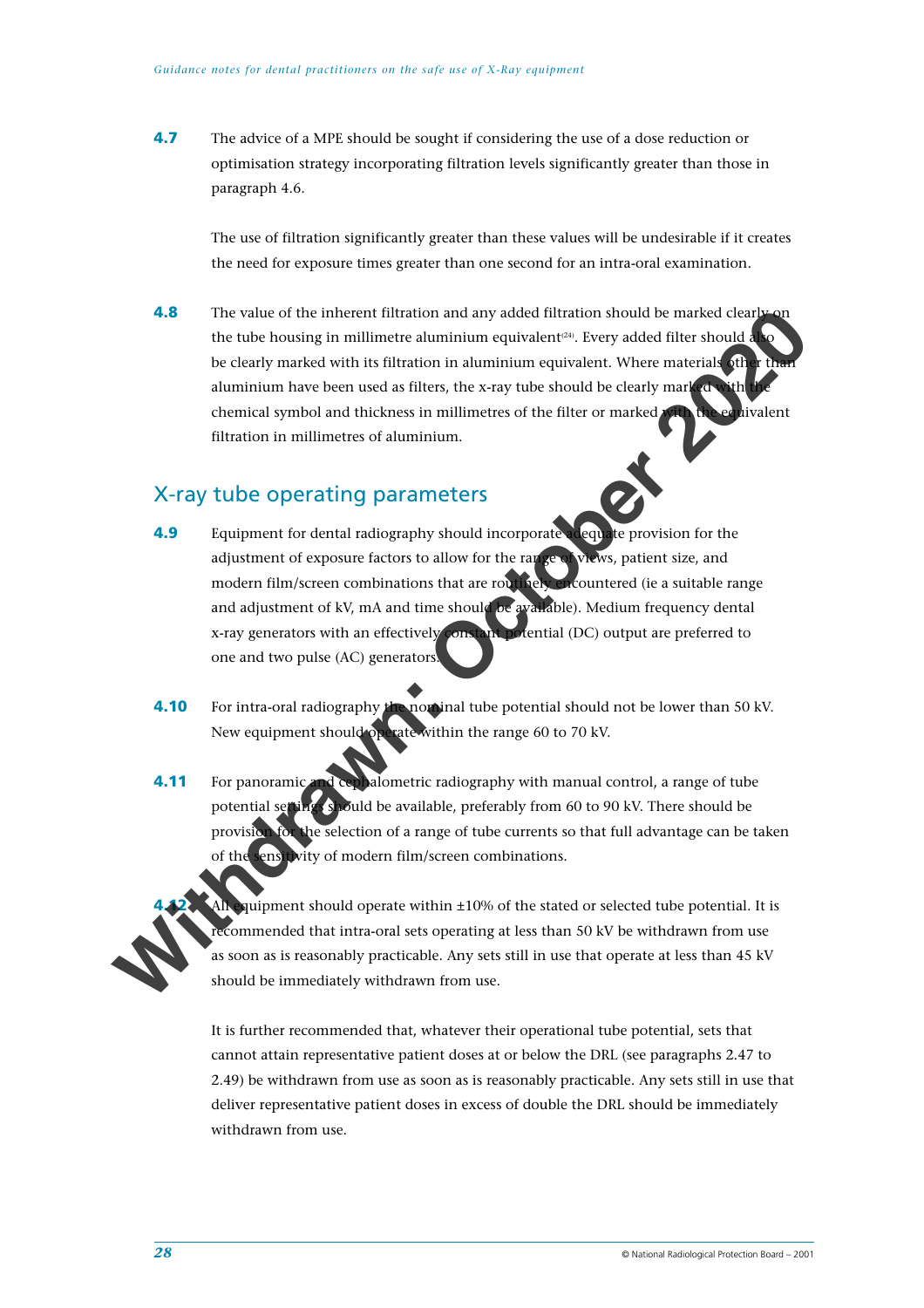The continued use of such equipment cannot be regarded as complying with the requirement, of regulation 32(1) of IRR99, that equipment be capable of keeping patient doses as low as reasonably practicable.

#### Beam size, beam alignment, film holders and distance control

#### **Intra-oral radiography**

**4.13** It is recommended that rectangular collimation be provided on new equipment and be retro-fitted to existing equipment at the earliest opportunity. Rectangular collimation should be combined with beam-aiming devices and film holders, since this not only  $\mathbf{\hat{r}}$ patient dose but will also improve the diagnostic quality of radiographs and reduce the proportion of rejected films. Rectangular collimators should be designed so that the size at the end of the collimator does not exceed 40 by 50 mm (ie does not overlap dimensions of the standard ISO film size 2 by more than 5 mm at any  $\det$  ge) and it would be preferable for this to be further reduced such that it does not exceed 35 by 45 mm (ie no more than a 2.5 mm overlap at any edge). 4.13 Its recommended that rectaining the controlled controlled on new equipment and the contribution of recombination behavior and the simulation by radiological resolution by the controlled Department of the steadard DSO

Where circular x-ray beams continue to be used, the beam diameter should not exceed 60 mm at the end of the beam collimator/director, with a maximum tolerable error of +3 mm. It is stressed that beam diameters less than this, and rectangular collimation, will reduce patient dose.

Beam collimators/directors should be open ended and provide a minimum focus-to-skin distance (FSD) of 200 mm for equipment operating at 60 kV or greater and an FSD of at least 100 mm for equipment operating at below 60 kV $(23)$ . Where x-ray output permits, FSDs larger than this can produce radiographs with improved geometry and lower patient dose.

#### **Panoramic**

**4.14** Equipment needs to be provided with patient positioning aids, which need to incorporate the use of the light beams if they are to be effective.

In itation can significantly reduce patient exposure when specific diagnostic formation is required. New equipment should be provided with automatic selection of beam limitation, although manual selection is acceptable. All primary beam defining slits (more than one may be selectable) should be accurately aligned with the receiving slit.

The beam height at the receiving slit or secondary collimator should be restricted (automatically or manually) to no greater than that required to expose the area of diagnostic interest and certainly no greater than the film or detector in use (normally 120 mm or 150 mm). The beam width should be no greater than 5 mm.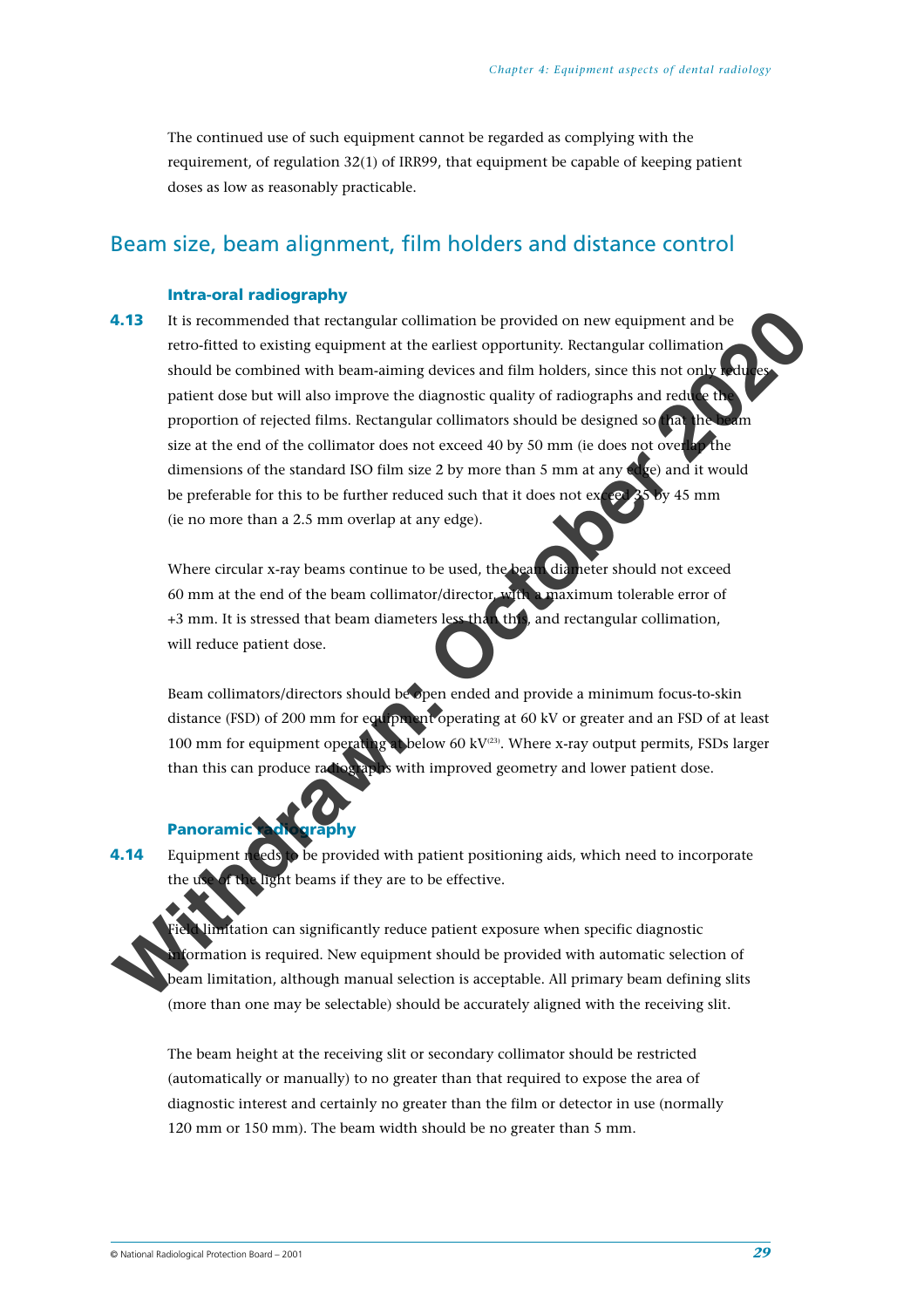#### **Cephalometry**

**4.15** Equipment needs to be able to ensure the precise alignment of x-ray beam, film cassette and patient. A light beam diaphragm, or other suitable means, should be provided so that the beam can be accurately collimated to include only the diagnostically relevant area<sup>(25)</sup>.

To facilitate the imaging of soft tissues, a wedge filter should be provided at the x-ray tube head, in preference to one at the film cassette.

The use of intra-oral equipment adapted for cephalometry should be positively disc However, where such equipment continues in use it should do so only with the  $s_p$ approval of an RPA or MPE.

#### Warning signals

- **4.16** There should be a light on the control panel to show that the mains is switched on. This indicates a state of readiness to emit radiation.
- **4.17** All dental equipment should be fitted with a light that gives a clear and visible indication to the *operator* that an exposure is taking place. The light should be triggered by conditions associated uniquely with the commencement and termination of the emission of radiation, but arranged to be seen irrespective of the length of the exposure duration. Audible warnings, provided in addition to the visual warning, should be triggered by the same conditions.

#### Exposure control

**4.18** The exposure should be terminated automatically when a predetermined condition, such as the preset time, has been attained. Systems allowing automatic exposure control, for example on some panoramic or cephalometric systems and with some digital detectors, should incorporate a suitable guard timer circuit to prevent excessive exposure in the event failure of the automatic means. It is recommended that such automatic exposure control ems be always arranged to provide a post-exposure indication of the mAs or time given.



**4.19** Exposure switches on all dental x-ray equipment should be arranged so that an exposure occurs only while continuous pressure is maintained on the switch and terminates if pressure is released. To guard against failure of the control circuitry, an additional means of termination should be provided which is independent of the normal means. The release of the exposure switch may be regarded as the additional means provided that this action overrides the timer. Exposure switches relying on remote control to initiate the exposure should incorporate all the safety features of conventional exposure switches, with regard to exposure control and release. The use of intra-oral equipment stapid for cephatonety should be positively discussed.<br> **30** National Radiological Protection Board – 2001 **With an algebra of the Board – 2001**<br> **3** A.16 The should be a light on the contro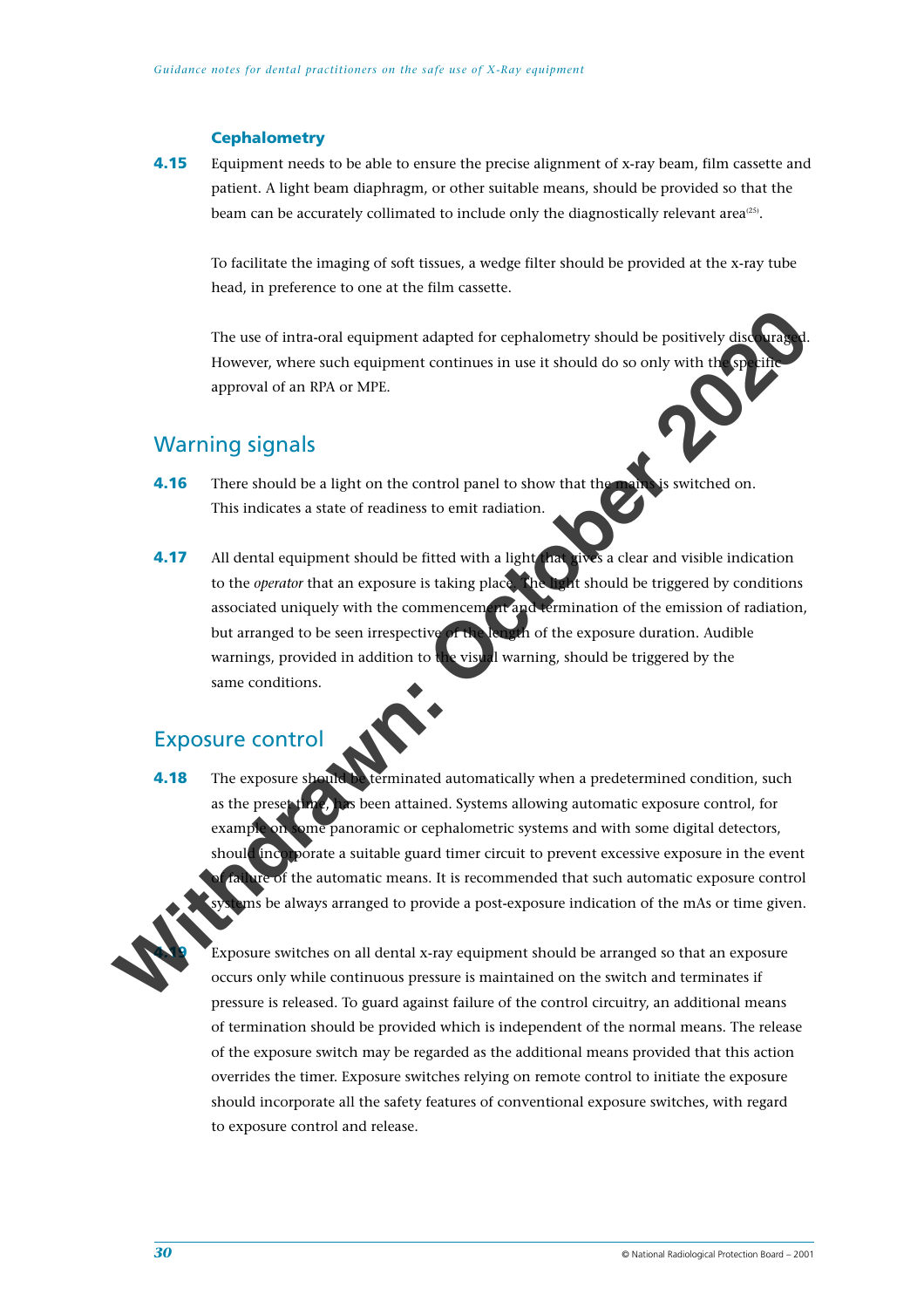- **4.20** Exposure switches should be designed to prevent inadvertent production of x-rays. If re-setting is automatic, it should be ensured that pressure on the switch has to be released completely before the next exposure can be made.
- **4.21** The exposure switch should be arranged so that the *operator* can remain outside the controlled area and, preferably, at least 2 m away from the tube and the patient during exposure. It should be located or arranged so that inadvertent or unauthorised use is not normally possible.
- **4.22** The x-ray output from intra-oral x-ray equipment should be able to be adjusted such that dental films to be used can be exposed correctly and consistently. This require provision of a suitable film speed control and/or suitably fine adjustment of exposure time settings.
- **4.23** When purchasing new panoramic equipment it is recommended that equipment be chosen which is designed to abort the exposure automatically on sensing a failure or interruption of rotational movement, thereby avoiding an unnecessary and high localised skin dose to the patient. Additionally, the immediate release of the exposure switch should also abort the exposure. When an exposure is interrupted the unit should be unable to restart from the interrupt position.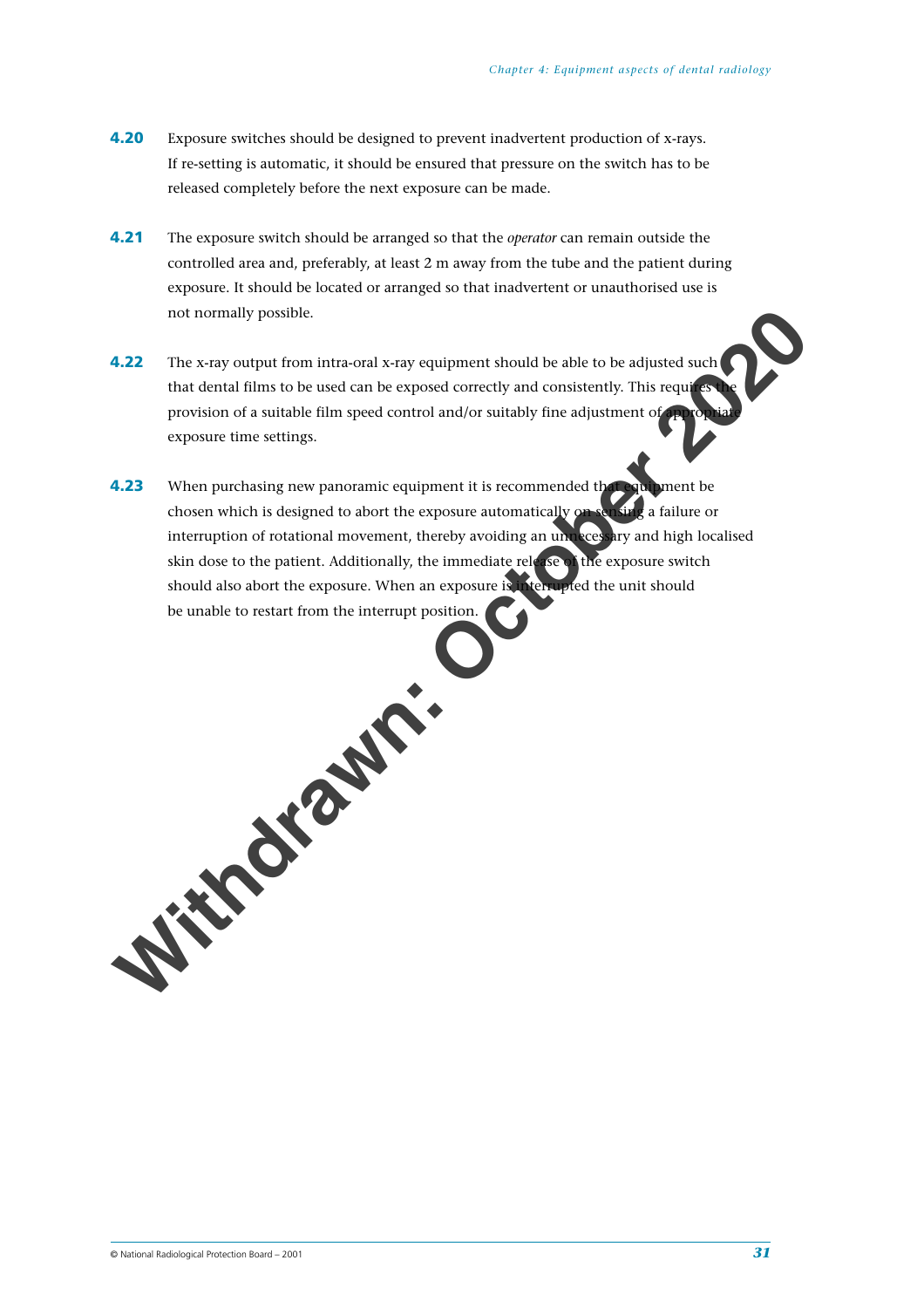## Quality assurance in dental radiology **5**

#### Introduction

- **5.1** The purpose of Quality Assurance (QA) in dental radiology is to ensure consistently adequate diagnostic information, whilst radiation doses are controlled to be as low reasonably practicable. The QA programme will need to take account of releva requirements and this will determine many of the operational objectives.
- **5.2** A well-designed programme should be comprehensive but inexpensive to operate and maintain. The standards should be well researched but once laid down would be expected to require only infrequent verification or modification. The procedures should amount to little more than 'written down common sense' and should in fact contribute to the overall efficiency of operation by being well structured. Formal records will need to be maintained and checked; this is an essential feature of QA. **32**<br> **32** Consider the secondary particular considered in the second relationship considered in the second responsable protection Board equation Board (200) A A well designed imaginary will determine many of the operation

#### QA programme

- **5.3** A basic principle of quality assurance is that, within the overall QA programme, all necessary procedures be laid down in writing. In particular, the following are recommended:
	- (a) implementation should be the responsibility of a named person (often a senior partner);
	- (b) the frequency of operations should be defined;
	- (c) the content of the essential supporting records should be defined, as should the frequency for the formal checking of such records.
- 
- **5.4** The essential procedures within a programme suited to dental radiology will relate to:
	- iality;
	- ent dose and x-ray equipment;
	- arkroom, films and processing;
	- (d) training;
	- (e) audits.
- **5.5** Each of the essential procedures is considered in more detail in this chapter.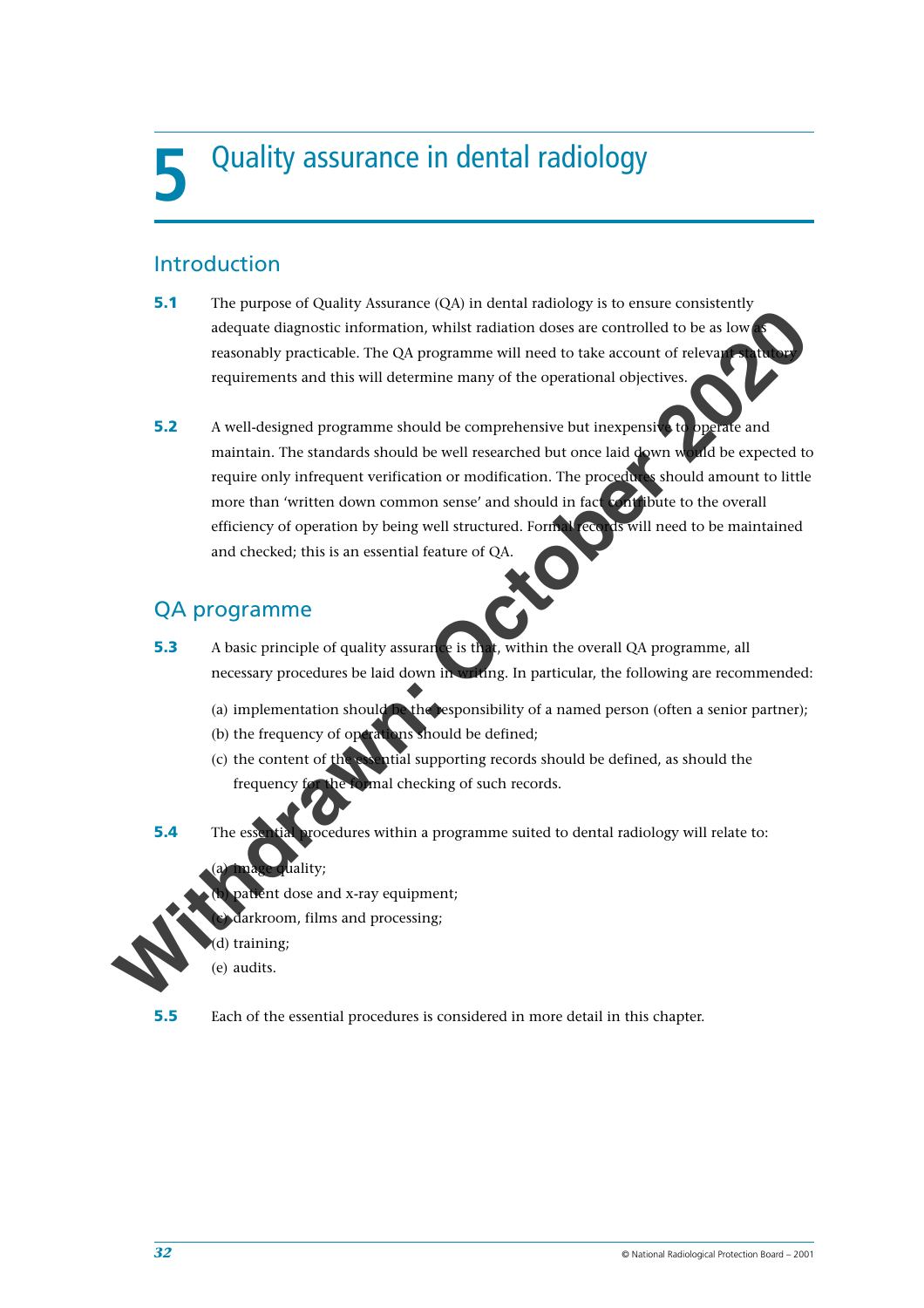## QA procedures for image quality

#### **Image quality**

**5.6** Since a principal objective of the QA programme is to ensure the production of good diagnostic quality radiographs, it is vital to monitor image quality on a regular basis. It is recommended that a simple, subjective image quality rating system be used for dental radiographs, as described in Table 5.1.

| <b>Rating</b>  | <b>Quality</b>                                       | <b>Basis</b>                                                                                                                                                         |
|----------------|------------------------------------------------------|----------------------------------------------------------------------------------------------------------------------------------------------------------------------|
| $\mathbf{1}$   | <b>Excellent</b>                                     | No errors of patient preparation, exposure, positioning, processing<br>or film handling                                                                              |
| $\overline{2}$ | Diagnostically acceptable                            | Some errors of patient preparation, exposure, positioning, processing<br>or film handling, but which do not detract from the diagnostic utility<br>of the radiograph |
| 3              | Unacceptable                                         | Errors of patient preparation, exposure, positioning, processing,<br>or film handling, which render the radiograph diagnostically<br>unacceptable                    |
|                |                                                      | Based on these quality ratings, performance targets can be set. Suitable targets are                                                                                 |
|                |                                                      | recommended in Table 5.2 and practices should at m to achieve these within three years of                                                                            |
|                |                                                      | the implementation of the QA programme <b>Table 5.2</b> includes 'interim targets' that should                                                                       |
|                |                                                      | be regarded as the minimum achievable standard in the shorter term.                                                                                                  |
|                |                                                      |                                                                                                                                                                      |
|                |                                                      | Table 5.2 Minimum targets for radiographic quality <sup>(26)</sup>                                                                                                   |
| <b>Rating</b>  |                                                      | <b>The stage of radiographs taken</b>                                                                                                                                |
|                | <b>Target</b>                                        | <b>Interim target</b>                                                                                                                                                |
| 1              | lot less than 70%                                    | Not less than 50%                                                                                                                                                    |
| 2              | <b>Jot</b> greater than 20%                          | Not greater than 40%                                                                                                                                                 |
| 3              | Not greater than 10%                                 | Not greater than 10%                                                                                                                                                 |
|                |                                                      |                                                                                                                                                                      |
|                |                                                      |                                                                                                                                                                      |
|                |                                                      | The QA programme should incorporate a clearly defined regime to ensure that image                                                                                    |
|                |                                                      | Quality is rated and the results analysed so as to permit comparison with the targets in                                                                             |
|                | Table 5.2. Two alternative approaches are suggested: |                                                                                                                                                                      |
|                |                                                      | (a) a prospective evaluation whereby image quality ratings are assigned and recorded for                                                                             |
|                |                                                      | all radiographs as they are being viewed. This would be followed by an analysis of                                                                                   |
|                |                                                      | results and it is recommended that the intervals between analyses should not exceed                                                                                  |
|                | six months;                                          |                                                                                                                                                                      |
|                |                                                      |                                                                                                                                                                      |
|                |                                                      | (b) a retrospective evaluation whereby a suitably representative sample of radiographs is                                                                            |
|                |                                                      | drawn from clinical records at regular intervals, the image quality ratings are assigned                                                                             |
|                |                                                      | and recorded, and the results analysed. It is recommended that this should be                                                                                        |
|                |                                                      | undertaken at intervals that do not exceed six months.                                                                                                               |

#### **Table 5.2 Minimum targets for radiographic quality(26)**

| <b>Rating</b> | <b>The stage of radiographs taken</b> |                       |  |
|---------------|---------------------------------------|-----------------------|--|
|               | Targe                                 | <b>Interim target</b> |  |
|               | Ness than 70%                         | Not less than 50%     |  |
|               | ot greater than 20%                   | Not greater than 40%  |  |
|               | Not greater than 10%                  | Not greater than 10%  |  |

- a prospective evaluation whereby image quality ratings are assigned and recorded for all radiographs as they are being viewed. This would be followed by an analysis of results and it is recommended that the intervals between analyses should not exceed six months;
- (b) a retrospective evaluation whereby a suitably representative sample of radiographs is drawn from clinical records at regular intervals, the image quality ratings are assigned and recorded, and the results analysed. It is recommended that this should be undertaken at intervals that do not exceed six months.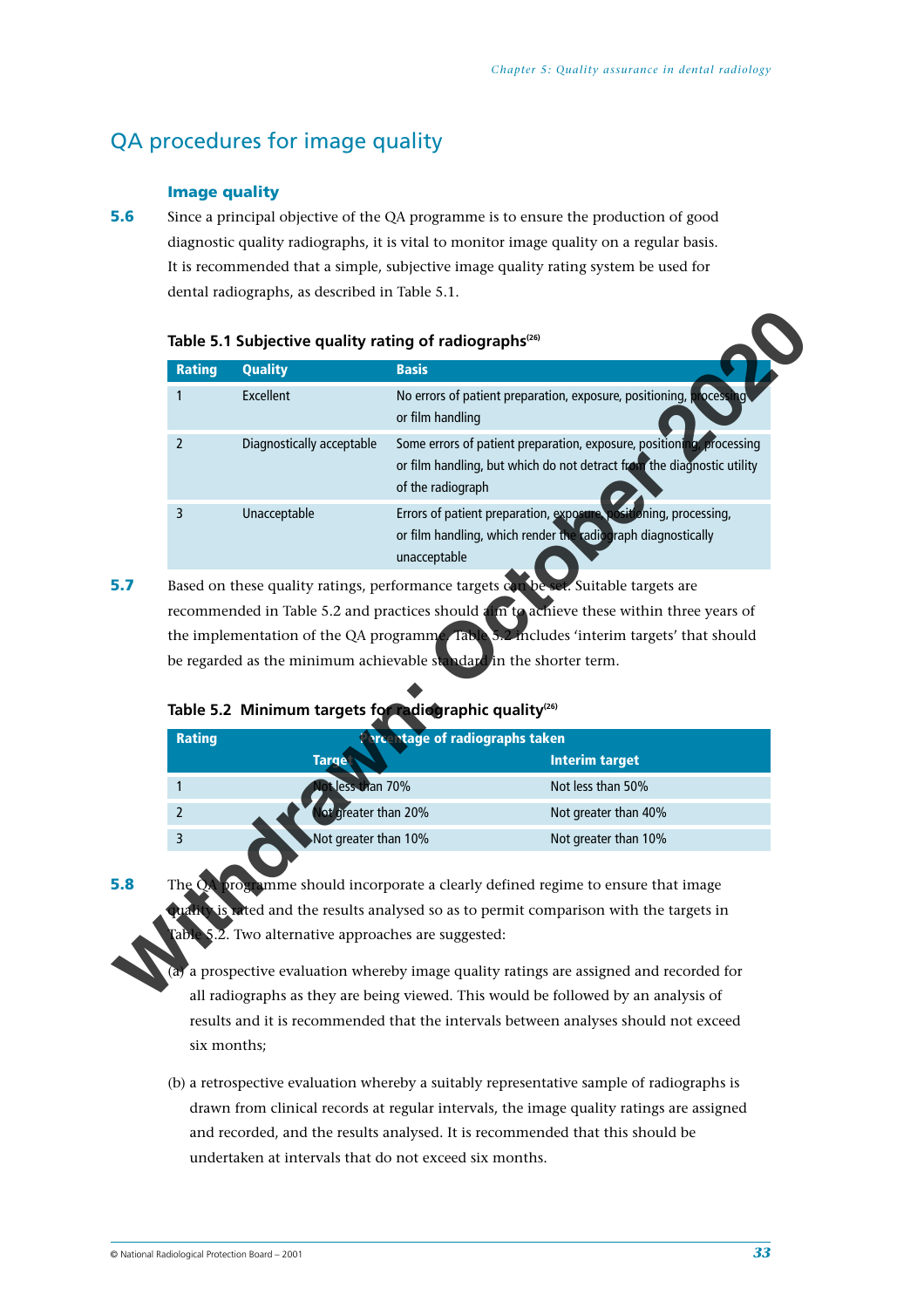- **5.9** A record of each analysis of the results of image quality should be kept together with a record of any actions taken in response to the analysis. In particular, corrective action should be taken in cases where the appropriate performance targets are not being achieved.
- **5.10** In addition to the above formal analyses, it is recommended that day-to-day surveillance of image quality be maintained. This can be simply and economically checked by keeping good quality reference radiographs available on the viewing screen and by comparing the quality of every radiograph with these 'standards'. Any significant deterioration in qu should be investigated. Care is required to ensure that chosen reference radiographs replaced before ageing causes significant deterioration in their quality.

#### **Unacceptable radiographs**

- **5.11** A further important quality assurance tool is an analysis of unacceptable radiographs. Whenever a radiograph is given a quality rating of 3 (ie the necessary diagnostic information could not be obtained) the reason should be recorded. This record should be made whatever the cause of the problem,  $\mathbf{a}$ 
	- (a) the date;
	- (b) nature of the deficiency;
	- $(c)$  known or suspected cause of this defici
	- (d) number of repeat radiographs ( $\mathbf{i}$
- **5.12** Regular analysis of such records is an invaluable aid for identifying a range of problems that would otherwise cause unnecessary radiation exposure of patients and staff. It can indicate, for example, a need for equipment maintenance, improvements in radiographic technique or improved staff trai

## QA procedures for patient dose and x-ray equipment

- **5.13** Another main objective of a QA programme is to ensure that radiation doses are kept as low **abonably** practicable. It is, therefore, necessary to monitor patient doses on a regular basis. Patient doses cannot be maintained as low as reasonably practicable unless the x-ray equipment complies with recommended standards. Appropriate tests of all relevant aspects of equipment performance and evaluations of patient dose should be made in accordance with paragraphs 2.48 and 3.18. **34** Controller and the reaction of the standards Any guiding methods in a standard distribution of the standard Any and the standard Controller and the standard Controller and the standard Controller and the standard Co
	- **5.14** If results indicate that representative doses to patients are consistently above the DRL, a thorough review of radiographic practice must be made either to improve, or to justify keeping, the current techniques.
	- **5.15** For all tests, a formal written report should be obtained which describes the checks made, the results obtained and any consequent actions. An equipment log should be maintained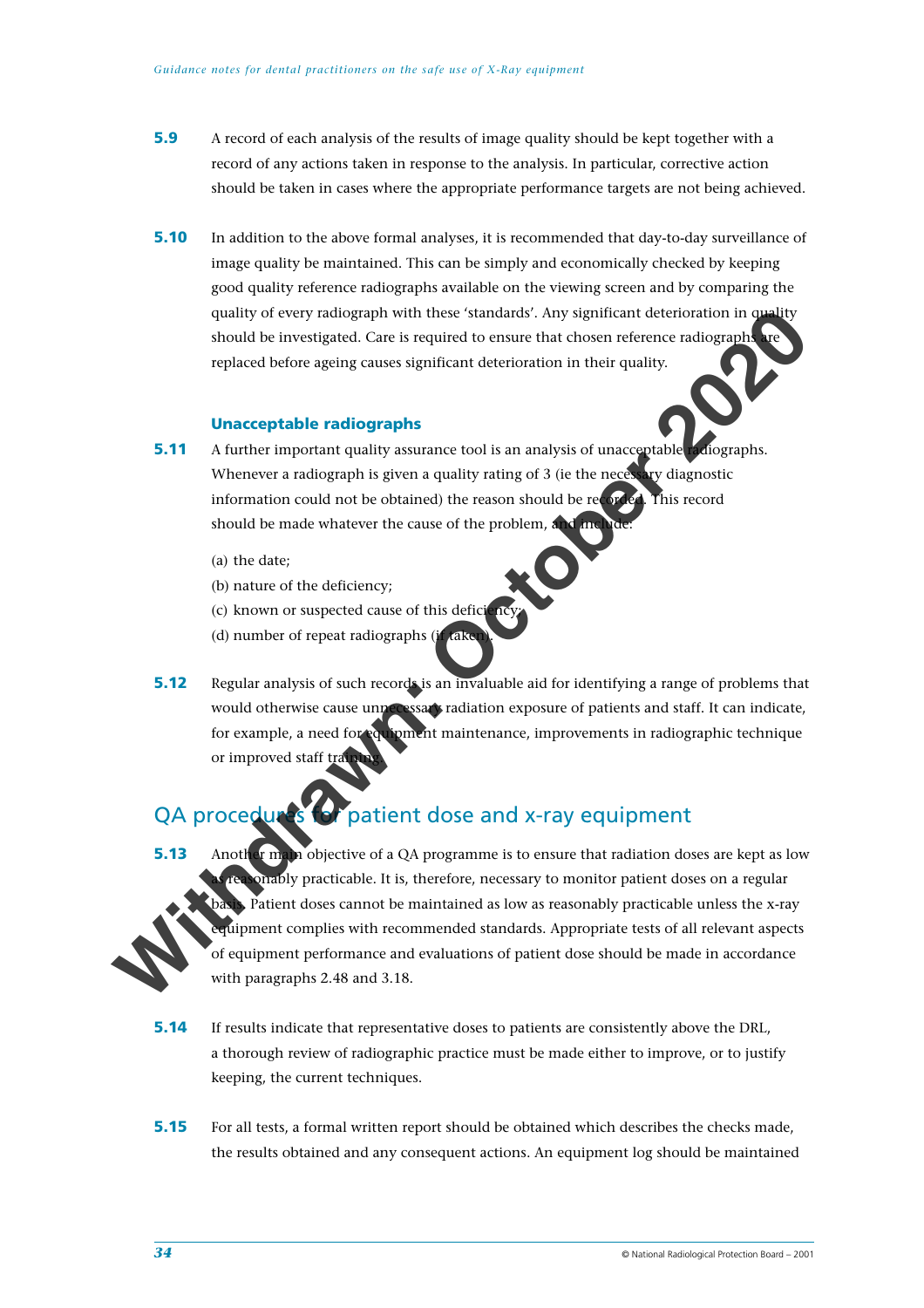to record the results of all such checks in chronological order and this log should incorporate details of any routine or special maintenance on the x-ray equipment.

- **5.16** Routine surveillance should also include day-to-day checks of important features that affect radiation protection, such as correct functioning of warning lights and audible alarms, correct operation of safety devices and satisfactory performance of the counterbalance for maintaining the position of the x-ray tube. It is recommended that the equipment log include a periodic record (six monthly intervals recommended) to confirm that such checks have been performed.
- **5.17** Regulation 10 of IR(ME)R2000 requires that an up-to-date inventory of each item equipment shall be maintained, and be available, at each practice and shall  $\mu$ 
	- (a) name of manufacturer;
	- (b) model number;
	- (c) serial number or other unique identifier;
	- (d) year of manufacture;
	- (e) year of installation.

#### QA procedures for the darkrooms, desktop processing units, films and processing

#### **Darkrooms and desktop processing**

**5.18** Routine checks should be made to ensure that darkrooms remain light-tight and that safelights do not produce fogging of films. It is recommended that such checks be made at intervals not exceeding 12 months, and immediately following any alteration or maintenance to the safelights or to the light proofing of the room. All results should be recorded in a log. Desktop processing units should be similarly checked for lighttightness and the results recorded. model are the experimental disconfigurate interaction and the state of the content of the state of the state of the state of the state of the state of the state of the state of the state of the state of the state of the st

#### **Processing**

**5.19 Inadequate** processing always compromises diagnostic information. The QA standards will **d** down by the suppliers of the films, processing solutions, and processing equipment d will include:

- (a) film speed, expiry date and recommended storage conditions;
- (b) processing conditions (times and temperatures);
- (c) changing frequency for processing solutions;
- (d) cleaning instructions for automatic processors.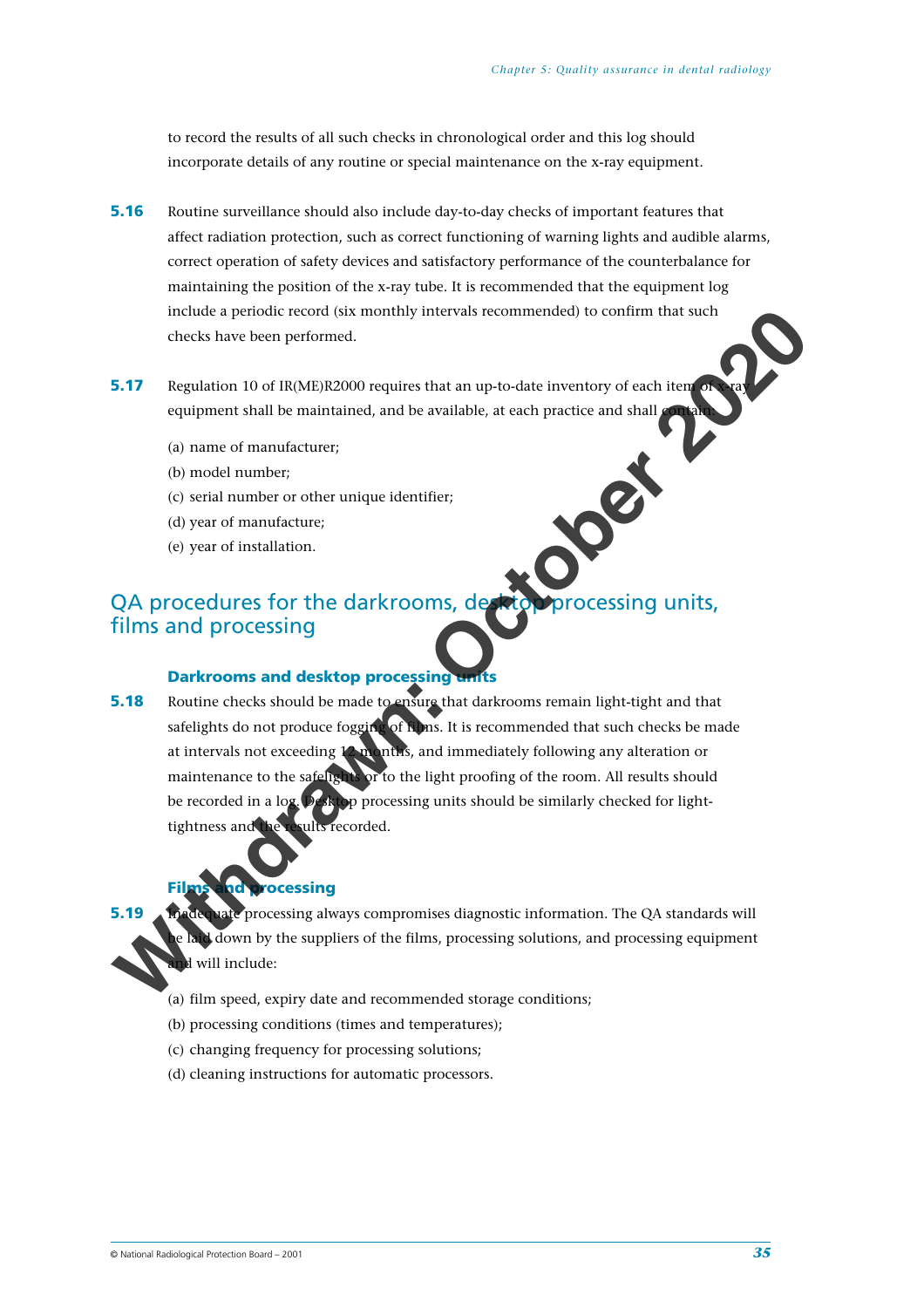- **5.20** The QA procedures should ensure that these standards are strictly adhered to by means of the following:
	- (a) records and/or procedures to control film stock;
	- (b) records to control and validate the chemical changes;
	- (c) cleaning procedures for automatic processors.
- **5.21** The overall performance of the processing also needs to be monitored. One of the simplest ways of achieving this is with the use of a test-object such as a step-wedge. This test-object is routinely radiographed, always using the same standard exposure parameters visual comparison between the resultant image and a reference film can detect variations in processing quality before they affect patient films. It is recommended that a suitable check be made after every change of processing solutions to ensure that con ditions are satisfactory before patients' films are processed. More frequent checks, in some cases daily, may be appropriate where there is a need to closely monitor film processing (eg when the image quality procedures described in paragraphs 5.6 to 5.12 have  $\sqrt{q}$  deficiencies). **36** Statistrang this is with the use of a test-object such as a step-weeke. That is more than the mass in the transition experimented by realized to promotion properties about the protection Board – 2001 **With the mass c** 
	- **5.22** For large practices with a very high radiographic workload, more elaborate procedures (involving the use of sensitometry and densitometry equipment) may be appropriate, based on the advice of an RPA or MPE.

## QA of working procedures

#### **Radiation Protection File (Local Rules and Legal Person's Procedures)**

**5.23** The provision of Local Rules and Legal Person's Procedures is a legal requirement as described in paragraphs 2.24 to 2.27, where it is suggested that they be combined into a single document known as the 'Radiation Protection File'. This Radiation Protection File can contain the procedural and operational elements that are essential to the safe use of x-ray equipment and as such will contain much of what is relevant to the maintenance of good standards in quality assurance (see Appendix 4).

#### **Prational procedures**

**5.24** Written operational procedures should be provided for all actions that indirectly affect radiation safety and diagnostic quality, ie actions not directly linked to the use of the x-ray equipment. An example would be procedures for the correct preparation and subsequent use of processing chemicals.

#### **Procedures log**

**5.25** The QA programme should include the maintenance of a procedures log to record the existence of appropriate Local Rules, *Legal Person*'s Procedures and operational procedures, together with a record of each occasion on which they are reviewed or modified. It is recommended that such reviews be undertaken at intervals not exceeding 12 months.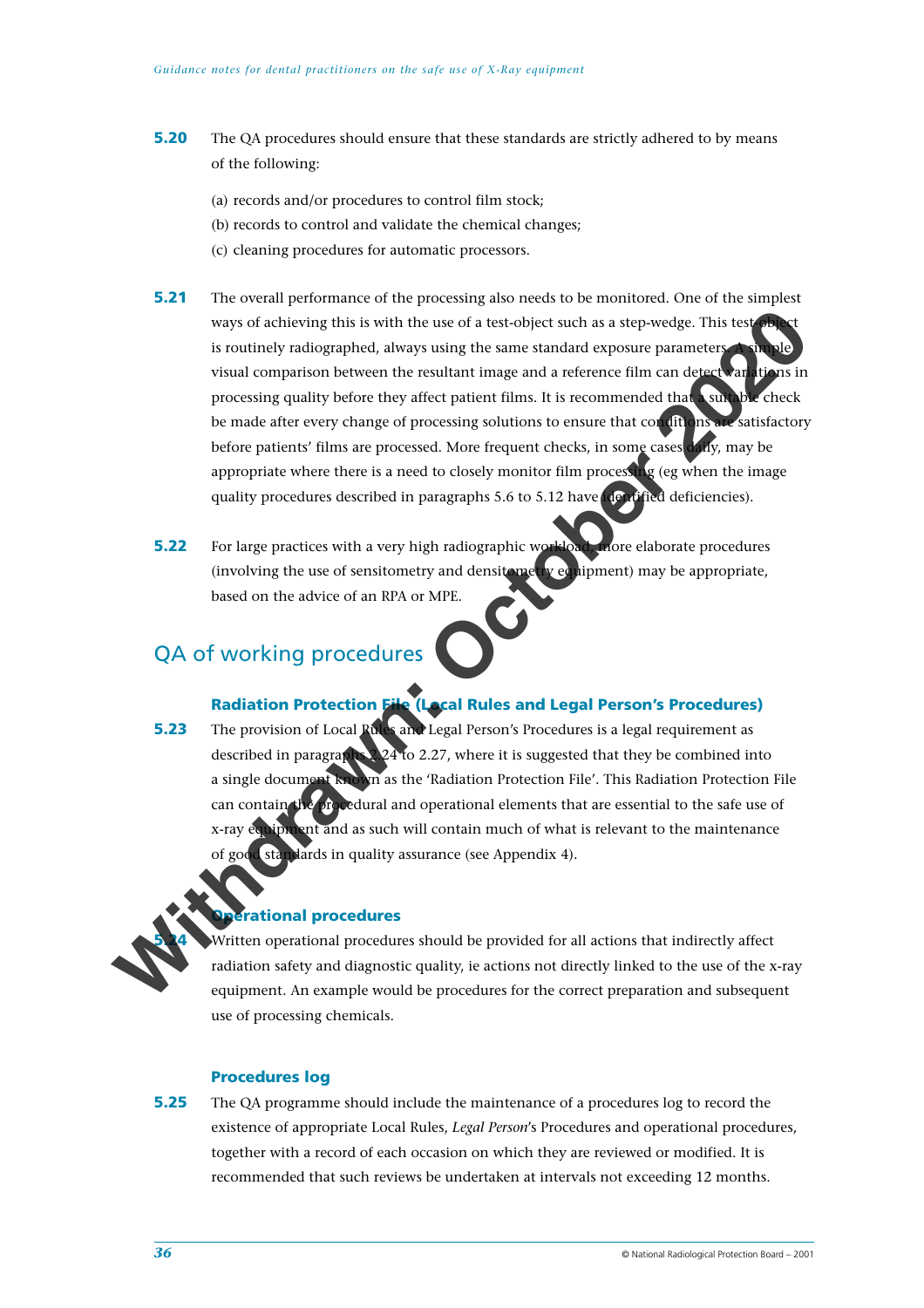#### QA procedures for training

- **5.26** *IRMER practitioners* and *operators* must have received appropriate training to at least the standards implied by paragraph 2.22 and Appendix 3. The QA programme should incorporate a register of all staff involved with any aspect of the radiology and include the following information:
	- (a) name;
	- (b) responsibility;
	- (c) date and nature of training received;
	- (d) recommended date for a review of training needs.
- **5.27** The training register should incorporate details of the training provided for sta IRR99, and *Legal Persons* are also advised to incorporate details of the information instruction that is provided.

#### QA audits

- **5.28** Each procedure within the QA programme will include a requirement for records to be made by the responsible person at varying intervals. In addition, the person with overall responsibility for the QA programme should check the full programme at intervals not exceeding 12 months. This is an essential feature of demonstrating effective implementation of the programme. (b) responsible<br>
(c) that and radion of the species of training receives);<br>
(c) recommended date for a series of training receives<br>
(c) recommended date for a series of training receives<br>
(e)  $\pi$  contracted to that provi
- **5.29** Clinical audits and/or peer reviews of radiography must be provided for, as appropriate, and may include:
	- (a) the QA programme and associated records;
	- (b) the justification and authorisation of radiographs (see paragraphs 2.32 to 2.35 of these GNs);
	- (c) the clinical evaluation of radiographs (see paragraphs 2.45 and 2.46 of these GNs).

Acal Audit or Peer Review should be carried out in accordance with the  $\lambda$ te national arrangements<sup>(27)</sup>.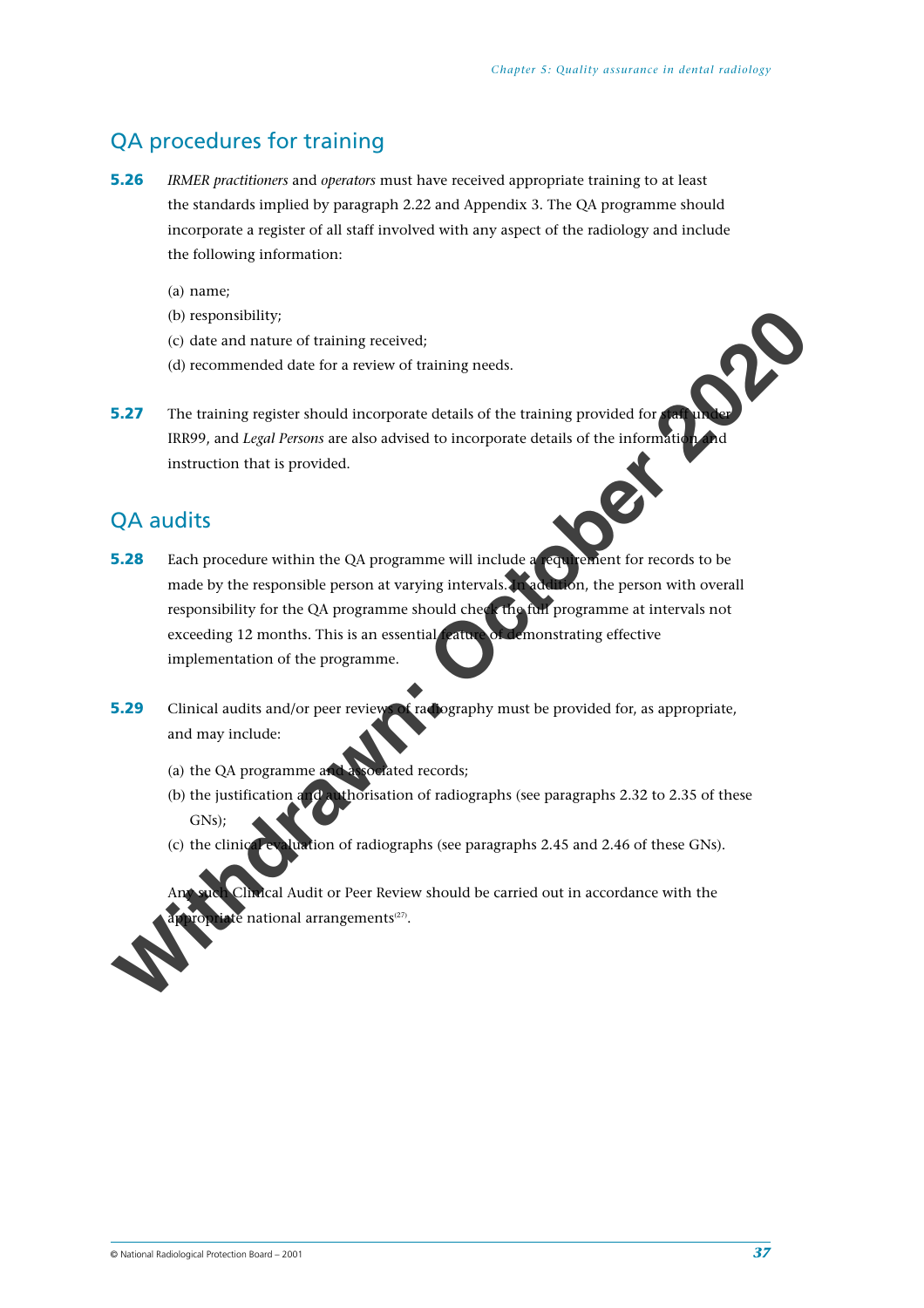## Appendix 1 Particulars to be provided in a notification of specified work under Regulation 6(2) OF IRR99

#### **Table A1 Example of a form of notification, under Regulation 6(2) of IRR99, appropriate for most dental practices**

| (a)          | <b>USE OF DENTAL X-RAY EQUIPMENT</b><br>Name of employer:                                                                                                                                                                                                                                                                                                                                                                    |     |                                                                |
|--------------|------------------------------------------------------------------------------------------------------------------------------------------------------------------------------------------------------------------------------------------------------------------------------------------------------------------------------------------------------------------------------------------------------------------------------|-----|----------------------------------------------------------------|
|              |                                                                                                                                                                                                                                                                                                                                                                                                                              |     |                                                                |
|              | Address of employer:                                                                                                                                                                                                                                                                                                                                                                                                         | (b) | Address of premises where dental<br>radiography is undertaken: |
|              | Employer's tel no:                                                                                                                                                                                                                                                                                                                                                                                                           |     | no of premises:                                                |
|              | Employer's fax no:                                                                                                                                                                                                                                                                                                                                                                                                           |     | Fax no of premises:                                            |
|              | Employer's e-mail address:                                                                                                                                                                                                                                                                                                                                                                                                   |     | e-mail address of premises:                                    |
| (c)          | Business of employer:<br>Dentistry                                                                                                                                                                                                                                                                                                                                                                                           |     |                                                                |
| (d)          | Category of the source of ionising radiation:                                                                                                                                                                                                                                                                                                                                                                                |     | Electrical equipment : dental x-ray<br>equipment               |
| (e)          | Whether the x-ray equipment will be used at<br>remises other than that given at (b) above:                                                                                                                                                                                                                                                                                                                                   |     | No                                                             |
|              |                                                                                                                                                                                                                                                                                                                                                                                                                              |     |                                                                |
|              |                                                                                                                                                                                                                                                                                                                                                                                                                              |     |                                                                |
|              |                                                                                                                                                                                                                                                                                                                                                                                                                              |     |                                                                |
|              |                                                                                                                                                                                                                                                                                                                                                                                                                              |     |                                                                |
| <b>NOTES</b> | (1) In the context of section (d), notification would be in respect of 'Electrical equipment : dental x-ray equipment'.<br>There would then be no need to notify HSE when additional x-ray sets were purchased or when changes were<br>made either to the x-ray equipment or the radiographic technique.<br>(2) The notification must be sent to the local HSE office 28 days before starting work with the x-ray equipment. |     |                                                                |
|              | Alternatively, the information contained in the form can be sent to HSE by fax or e-mail.                                                                                                                                                                                                                                                                                                                                    |     |                                                                |

#### **NOTES**

- (1) In the context of section (d), notification would be in respect of 'Electrical equipment : dental x-ray equipment'. There would then be no need to notify HSE when additional x-ray sets were purchased or when changes were made either to the x-ray equipment or the radiographic technique.
- (2) The notification must be sent to the local HSE office 28 days before starting work with the x-ray equipment. Alternatively, the information contained in the form can be sent to HSE by fax or e-mail.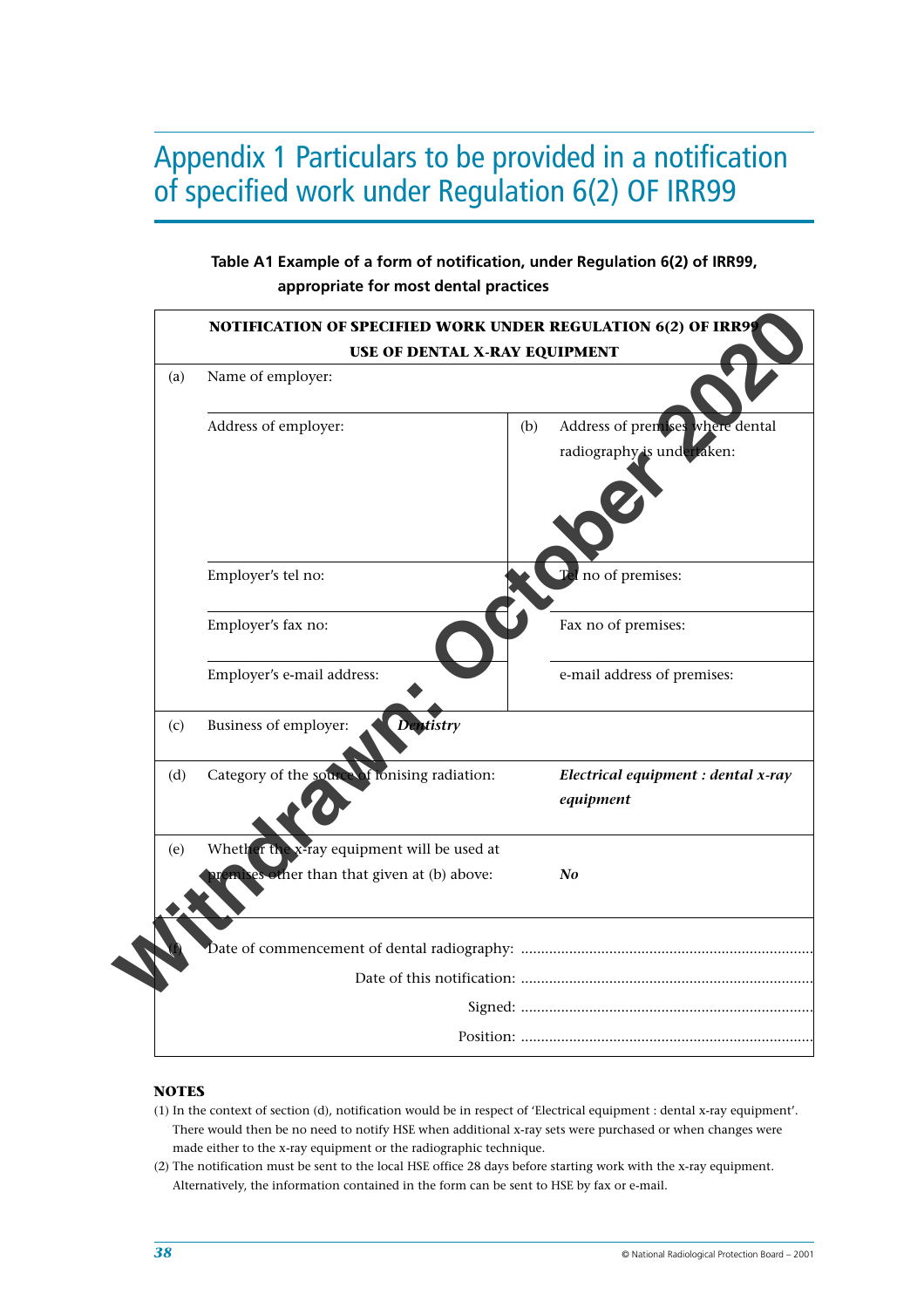## Appendix 2 Matters relevant to a risk assessment in pursuance of Regulation 7(1) OF IRR99

- **A2.1** A risk assessment is a tool to assist the Legal Person in deciding on the most appropriate measures necessary to restrict exposure. To perform a risk assessment, HSE recommends a five step approach as follows:
	- (a) identify the hazards (ie routine and accidental exposure to x-rays);
	- (b) decide who might be harmed and how they might be affected;
	- (c) evaluate the risks and decide whether existing precautions are adequate or whether more precautions need to be taken – implement additional precautions, if needed,
	- (d) record the findings of the risk assessment;
	- (e) review the risk assessment and revise it, if necessary.
- **A2.2** In relation to the use of dental x-ray equipment, it is recommended that the risk assessment include consideration of the factors listed below.

| (c) evaluate the risks and decide whether existing precautions are adequate or whether<br>more precautions need to be taken - implement additional precautions, if needed<br>(d) record the findings of the risk assessment; |                                    |                                                                                                                                                                      |
|------------------------------------------------------------------------------------------------------------------------------------------------------------------------------------------------------------------------------|------------------------------------|----------------------------------------------------------------------------------------------------------------------------------------------------------------------|
| (e) review the risk assessment and revise it, if necessary.                                                                                                                                                                  |                                    |                                                                                                                                                                      |
| In relation to the use of dental x-ray equipment, it is recompended<br>include consideration of the factors listed below.                                                                                                    |                                    | that the risk assessment                                                                                                                                             |
| <b>Factor to be considered</b>                                                                                                                                                                                               | Relevanc                           | <b>Relevant paragraph(s)</b>                                                                                                                                         |
|                                                                                                                                                                                                                              | <b>Regulation</b><br><b>In Reg</b> | in these GNs                                                                                                                                                         |
| Radiation doses to staff and members of the<br>public to be kept as low as reasonably<br>practicable. Set dose investigation level                                                                                           | $\overline{8}$                     | 2.17 to 2.19 for dose limitation and<br>Appendix 4 (paragraph A4.12) for dose<br>investigation level. Otherwise this is the<br>main thrust of the whole of these GNs |
| Equipment to be properly maintained<br>examined and tested in accordance with<br>manufacturer's advice                                                                                                                       | 10                                 | 3.16 to 3.20                                                                                                                                                         |
| Annual doses to employees must not exceed<br>20 mSv                                                                                                                                                                          | 11                                 | 2.17                                                                                                                                                                 |
| Contingency plans to be included in Local Rules<br>to cover potential accident or incident situations                                                                                                                        | 12                                 | Appendix 4 (paragraphs A4.4 and<br>A4.8 to A4.11)                                                                                                                    |
| TPA to be consulted and appointed in writing                                                                                                                                                                                 | 13                                 | 2.7                                                                                                                                                                  |
| Suitable and sufficient information, instruction<br>and training provided for all staff and adequate<br>information given to members of the public<br>who become involved in the radiography                                 | 14                                 | 2.20, 2.21 and 2.23                                                                                                                                                  |
| Need for controlled and supervised areas<br>considered and appropriate action taken                                                                                                                                          | 16 and 18                          | 3.2 to 3.6                                                                                                                                                           |
| Appropriate Local Rules provided and<br>implemented                                                                                                                                                                          | 17 (1 to 3)                        | 2.24 and 2.27, and Appendix 4                                                                                                                                        |
| RPS(s) appointed                                                                                                                                                                                                             | 17(4)                              | 2.3                                                                                                                                                                  |
| Need for personal dosimetry and record<br>keeping considered                                                                                                                                                                 | 21                                 | 3.7 and 3.8                                                                                                                                                          |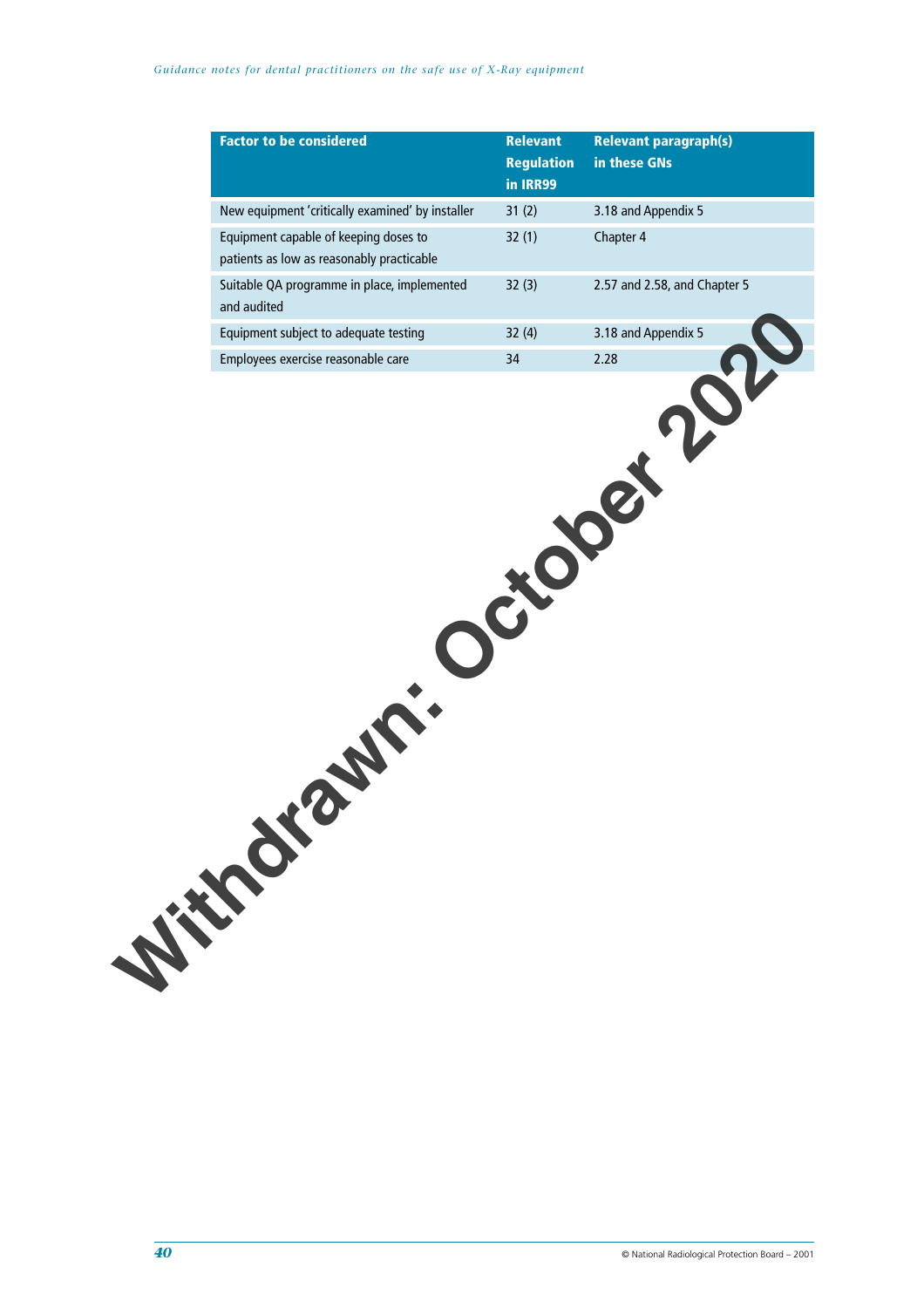## Appendix 3 Adequate training requirements under IR(ME)R2000

**A3.1** Regulation 4(4) of IR(ME)R2000 places responsibility on the *Legal Person* to ensure that every IRMER *practitioner* and *operator* has received adequate training and undertakes continuing education and training after qualification. The detailed requirements are found in Regulation 11 and Schedule 2.

#### Adequate training

- **A3.2** *IRMER practitioners* and *operators* must have received adequate training. Approximately standards for adequate training are recommended in this appendix. If as essment shows that training is inadequate, arrangements must be made for the *IRMER practitioner* and *operator* to receive the appropriate education and training. This may require self-assessment when the *IRMER practitioner* is also the *Legal Person*. eleastion and latating airce qualification. The detailed equivaments are found in<br>Registrate training in a Streetwise and operator must have received adequate training. Applies<br>Samilards in radius change in a specific con
- **A3.3** Adequate training for an *IRMER practitioner* comprises:
	- (a) for UK graduates, an undergraduate degree conforming to the requirements for the undergraduate dental curriculum in dental radiology and imaging<sup>(28)</sup> and the core curriculum in dental radiography and radiology for undergraduate dental students<sup>(26)</sup>;
	- (b) for non-UK graduates, the *Legal Person* should establish whether the *IRMER practitioner*'s undergraduate degree matches the above requirements. Where the *IRMER practitioner* is also the *Legal Person* he or she should seek the advice of the Dental Practice Adviser and/or the Postgraduate Dental Dean.
- **A3.4** Adequate training for operators needs to address two groups of operators:
	- *(a) Operators whose duties include selecting exposure parameters and/or positioning the film the patient and the tube head*
- 
- al practitioners should fulfil the requirements of A3.3 above. Dental nurses should possess a Certificate in Dental Radiography, conforming
	- to the syllabus prescribed by the College of Radiographers<sup>(29)</sup>.
	- Dental hygienists and therapists should have received an equivalent level of training to that for dental nurses.

However, as an interim measure dental nurses who were competently undertaking radiography prior to 13 May 2000 and had only received 'Core of Knowledge'<sup>(30)</sup> training may continue to undertake radiography until 12 May 2005, by which time they should have obtained the Certificate of Dental Radiography. The *Legal Person* must document the training and relevant experience of all nurses to which this interim measure applies.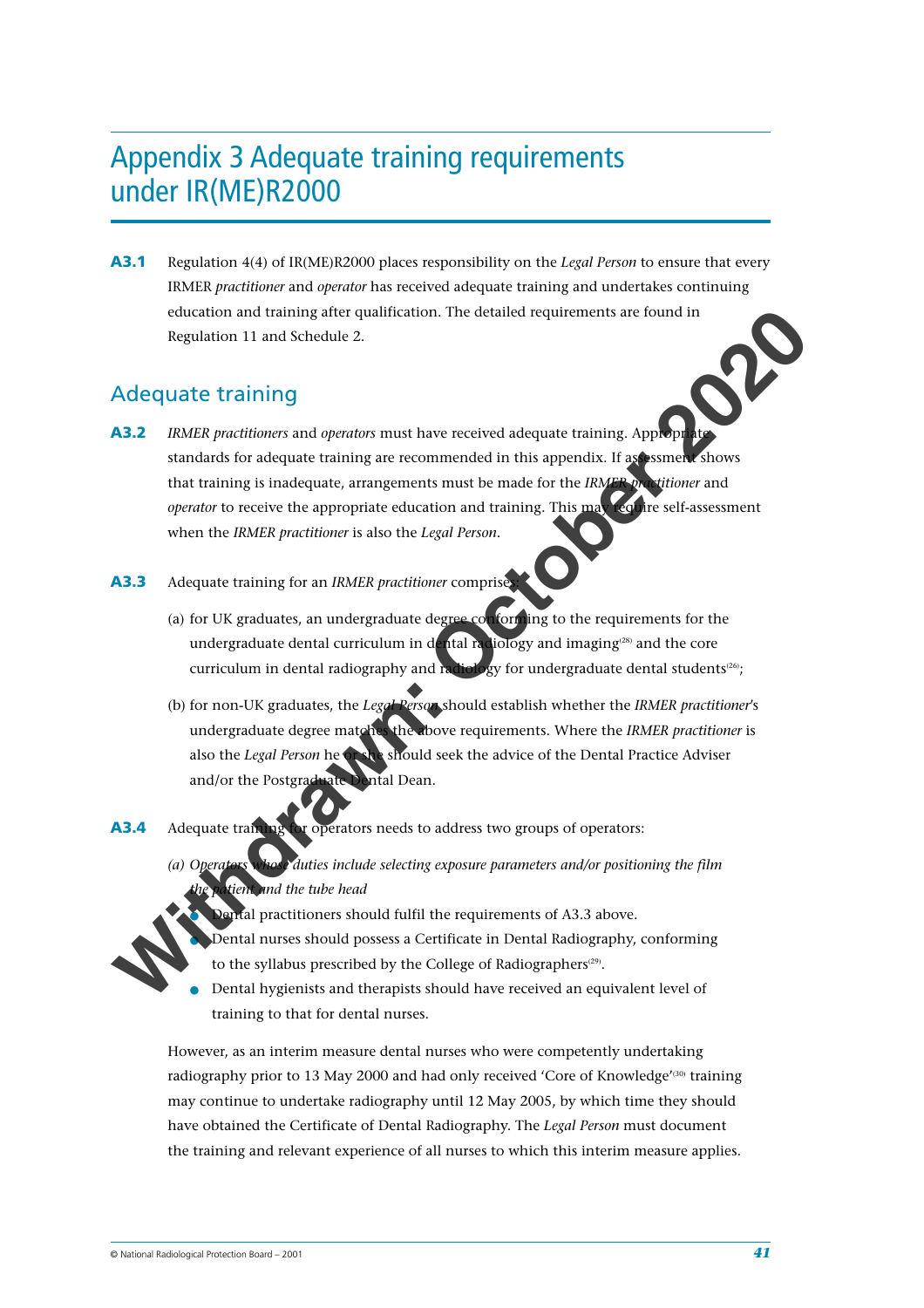All other dental nurses should obtain the Certificate in Dental Radiography before undertaking radiography.

#### *(b) Other operators*

Dental nurses (and any other PCDs) whose duties include film processing and quality assurance should preferably possess the Certificate in Dental Nursing (or the equivalent). Failing this they must have received adequate and documented training, specific to the tasks that they undertake, and this training may be provided 'in-house'.

Dental nurses (and any other PCDs) who 'press the exposure button' as part of exposure that has been physically set up by an adequately trained *operator*, m so in the continued presence, and under the direct supervision, of that must have received documented instruction appropriate to this task.

#### Continuing education and training

- **A3.5** Continuing education and training in all aspects of dental radiology must be part of *IRMER practitioners*' and *operators*' life-long learning.
- **A3.6** *IRMER practitioners*, together with *operators*, whose duties include radiography, must update their knowledge of and skills in intra-oral and panoramic radiology, as appropriate. This is especially important when installing panoramic equipment or digital imaging devices for the first time, and when implementing new techniques such as the paralleling technique. It is equally relevant if the  $\Omega$ A programme identifies serious or persistent deficiencies in image quality, arising out of the procedures recommended at paragraphs 5.6 to 5.12. This continuing professional development (CPD) can include a mixture of Verifiable CPD and General CPD. Within the five-yearly 250 hour recertification cycle, an average practitioner would be expected to devote at least 5% of the hours to radiology and radiation protection. Final Rating times (and this training may be provided 'fur-board'.<br>
Dental Ration Cast any other PCDs the protection Board and September 10.1 the continued presence, and under the ducet supervalue, or the particle of the
	- **A3.7** Practitioners are recommended to attend formal courses covering all aspects of radiation protection as part of their five-yearly recertification cycle. Such courses would normally spected to provide at least five hours of Verifiable CPD. Postgraduate dental deans therefore need to ensure that such courses are offered on a regular basis. Appropriate courses would be expected to cover:
		- (a) the principles of radiation physics;
		- (b) risks of ionising radiation;
		- (c) radiation doses in dental radiography;
		- (d) factors affecting doses in dental radiography;
		- (e) the principles of radiation protection;
		- (f) statutory requirements;
		- (g) selection criteria;
		- (h) quality assurance.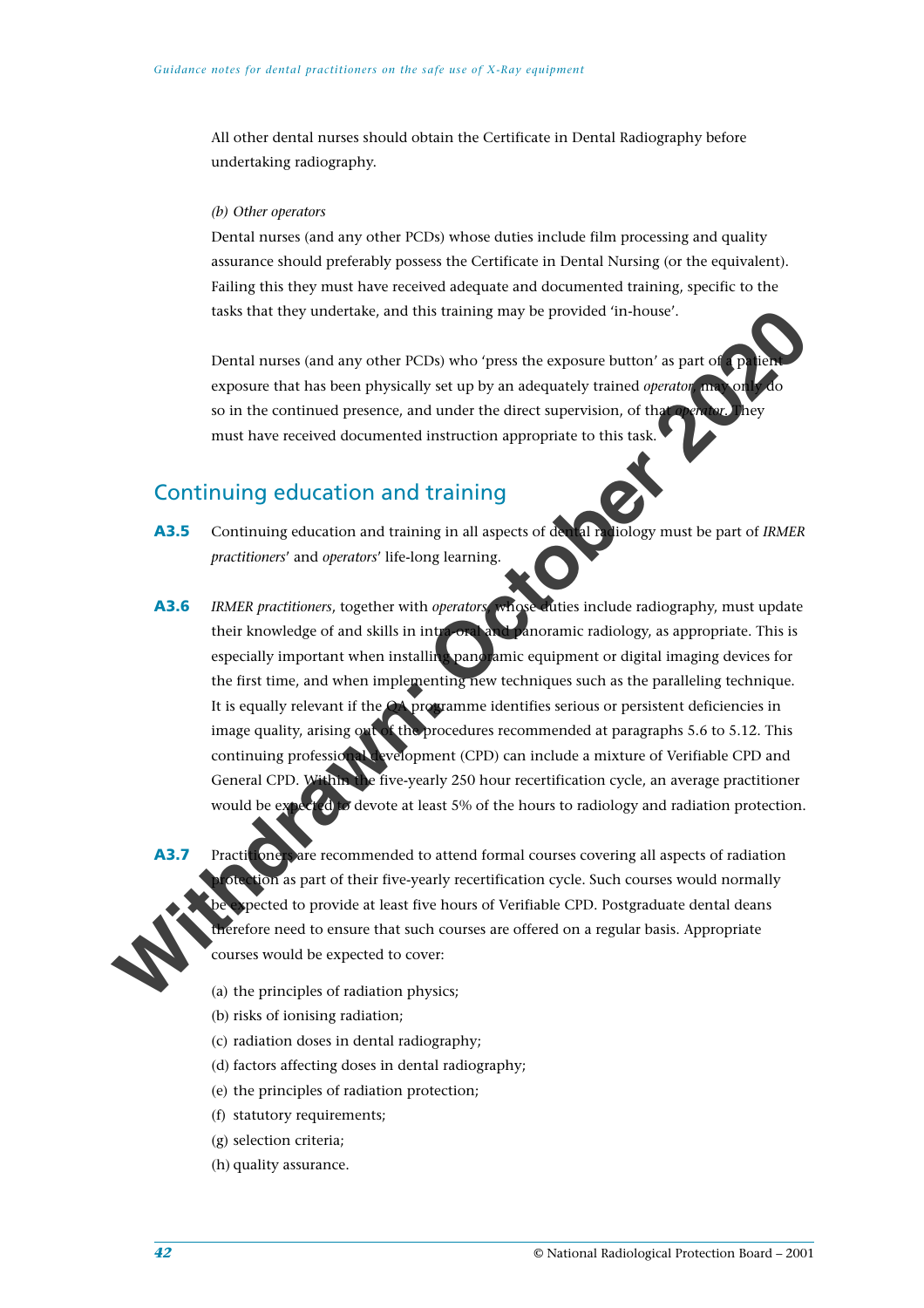- **A3.8** *Operators* whose duties include radiography are recommended to attend a continuing education and training course every five years. Appropriate courses would be expected to cover:
	- (a) the principles of radiation physics;
	- (b) risks of ionising radiation;
	- (c) radiation doses in dental radiography;
	- (d) factors affecting dose in dental radiography;
- (e) the principles of radiation protection; With Marie Contents of Column Protection Board 2020
	- (f) statutory requirements;
	- (g) quality assurance.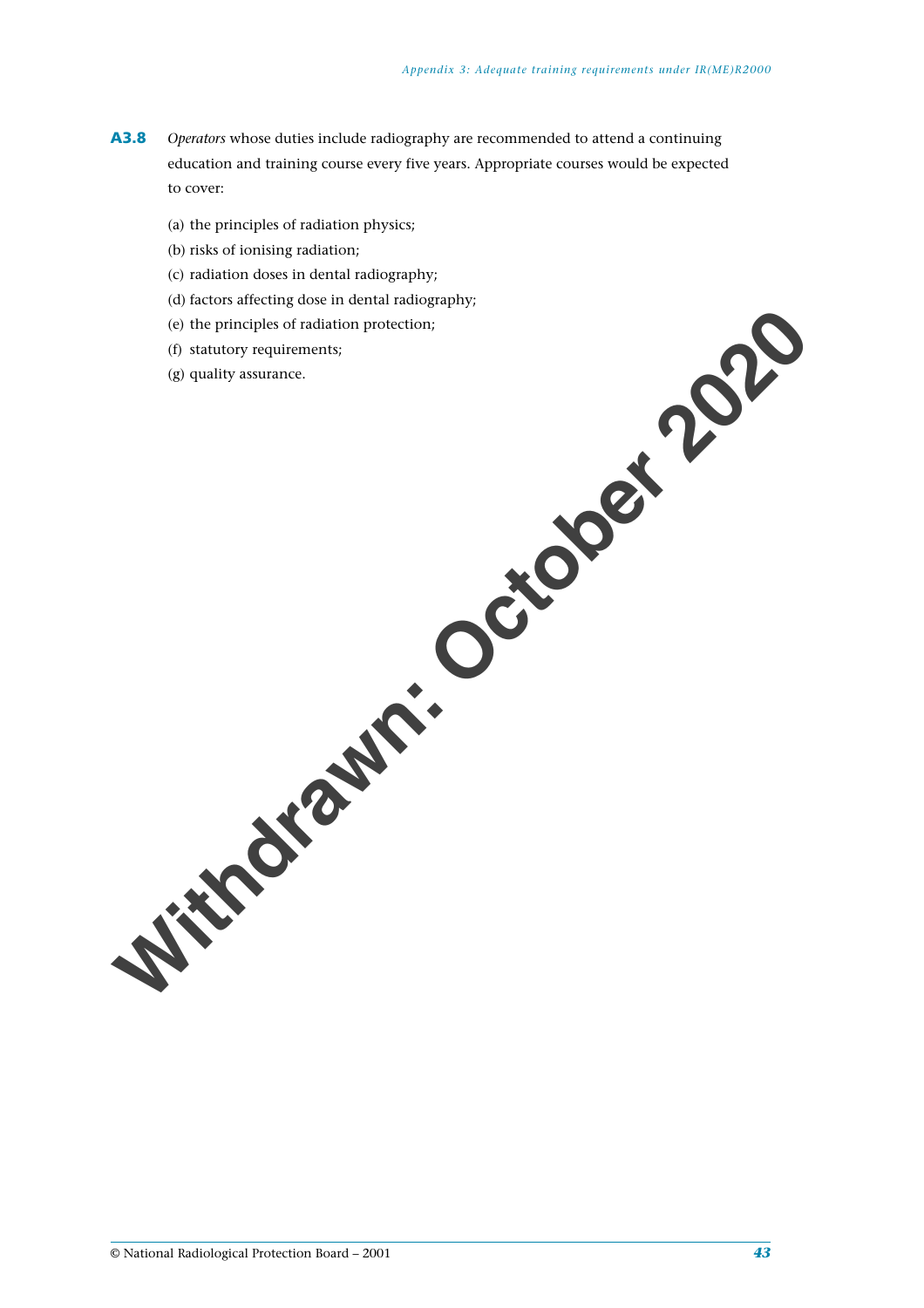## Appendix 4 Essential content of radiation protection file

- **A4.1** As explained in paragraphs 2.24 to 2.27, Local Rules that derive from IRR99 are recommended for all practices. *Legal Person*'s Procedures are required under IR(ME)R2000. It is suggested as much as practicable of the required information be contained in a single document to be known as the 'Radiation Protection File'. An RPA and MPE will be at give advice on the detailed content of this File in the light of the particular require of the practice. This appendix provides guidance on the general content re *A* Example of the example and the equilibrius of the example in the equilibrius of the equilibrius of the particle of the particle of the particle of the particle of the particle of the particle protection Bock and Conte
	- **A4.2** The Radiation Protection File should be reviewed periodically to ensure that it remains relevant and effective. A log should be maintained to record each occasion on which the File was reviewed or modified (see paragraph 5.25).
	- **A4.3** The *Legal Person* must ensure that the Local Rules, and the remainder of the contents of the Radiation Protection File, are brought to the attention of those affected by their contents.

#### Content deriving from IRR99

#### **Local Rules**

**A4.4** The Local Rules must contain at least the following information:

- (a) name(s) of the appointed radiation protection supervisor(s);
- (b) the identification and description of each controlled area and a summary of the arrangements for restricting access;
- (c) an appropriate summary of the working instructions;
- (d) identification or summary of any contingency arrangements indicating the reasonably foreseeable accidents to which they relate;
	- dose investigation level.



 $f$ ther advice about (c), (d) and (e) is given below.

**A4.5** The *Legal Person* is also recommended to include in the Local Rules:

- (a) the identity of the person with legal responsibility for the use of the x-ray equipment (see paragraph 2.2);
- (b) contact details of the RPA;
- (c) arrangements for personal dosimetry (see paragraph 3.7 and 3.8);
- (d) arrangements for pregnant staff (see paragraph 2.19);
- (e) a reminder to employees of their legal responsibilities under IRR99 (see paragraph 2.28);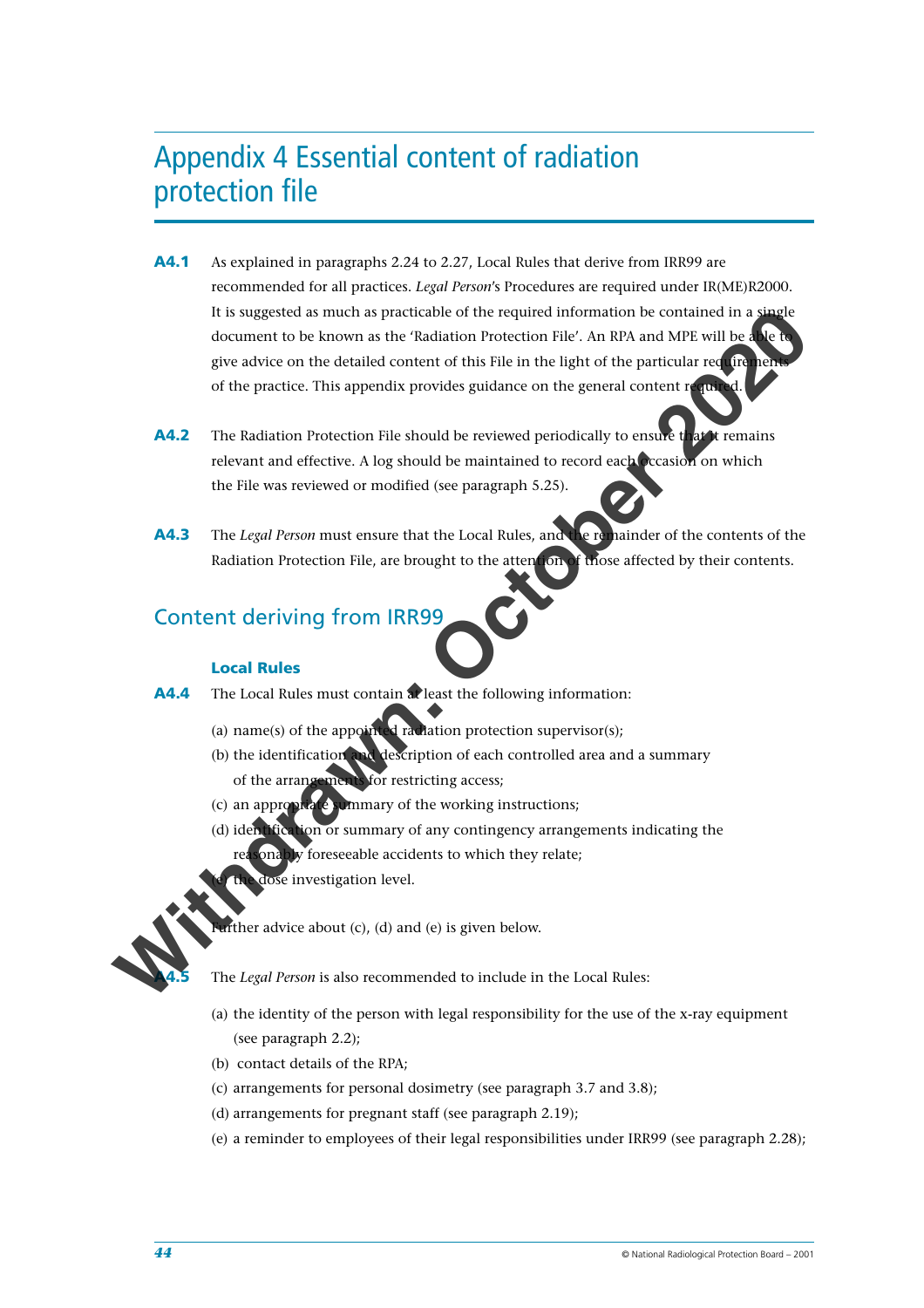- (f) **a brief mention** of the fact that the following exist and that full details can be found in the Radiation Protection File:
	- arrangements for the maintenance and testing of equipment (see paragraphs 3.16 to 3.20);
	- details of the significant findings of the risk assessment (see Appendix 2);
	- procedures for ensuring staff have received adequate information, instruction and training (see paragraphs 2.20 to 2.23);
	- the programme for review to ensure that the Local Rules remain up to date and effective (see paragraphs 5.23 and 5.25), thereby effectively ensuring that doses to staff and other persons are kept as low as reasonably practicable (see paragraph
	- the arrangements for investigating and reporting incidents, such as excessive exposure of patients or staff, including the notifying of appropriate ap (see paragraphs 2.51 to 2.56).

#### **Working instructions**

- **A4.6** The Local Rules should contain the key working instructions and responsibilities intended to restrict exposure to radiation. In particular, for routine operation, they should require staff to stand well outside of the controlled area (ie well out of the direction of the primary beam, and preferably, at least 2 m from the x-ray tube head and patient), and behind any protective panels provided. Special instructions should relate to those occasions when a person needs to enter the controlled area. In addition, if the normal structural material of a wall does not afford sufficient shielding (eg a light-weight partition wall without additional shielding), the Local Rules should prohibit the direction of the primary beam towards that wall. • the programma of rocker to counter the Local Radio creation and the content of the content of the content of the state of the state of the state of the state of the state of the state of the state of the state of the s
- **A4.7** If it is necessary for a member of staff or other person to enter the controlled area in order to support a handicapped patient or child, written arrangements for the restriction of their exposure must be **drafted**, in consultation with an RPA, and should be included in the Local Rules (see paragraph 3.22).

#### **Contingency arrangements**

- **A4.8 In the risk assessment, the** *Legal Person* **must consider possible accident situations, their** likelihood and potential severity. This will allow the *Legal Person* to determine what atingency plans are necessary to address reasonably foreseeable accidents.
- **A4.9** Examples of situations that are reasonably foreseeable and for which contingency plans should be drawn up are:
	- (a) failure of the x-ray control circuitry, such that an exposure does not terminate after a preset condition;
	- (b) failure of the rotational movement of panoramic equipment;
	- (c) damage to the lead shielding around the tube head as a result of a surgery fire or mechanical damage.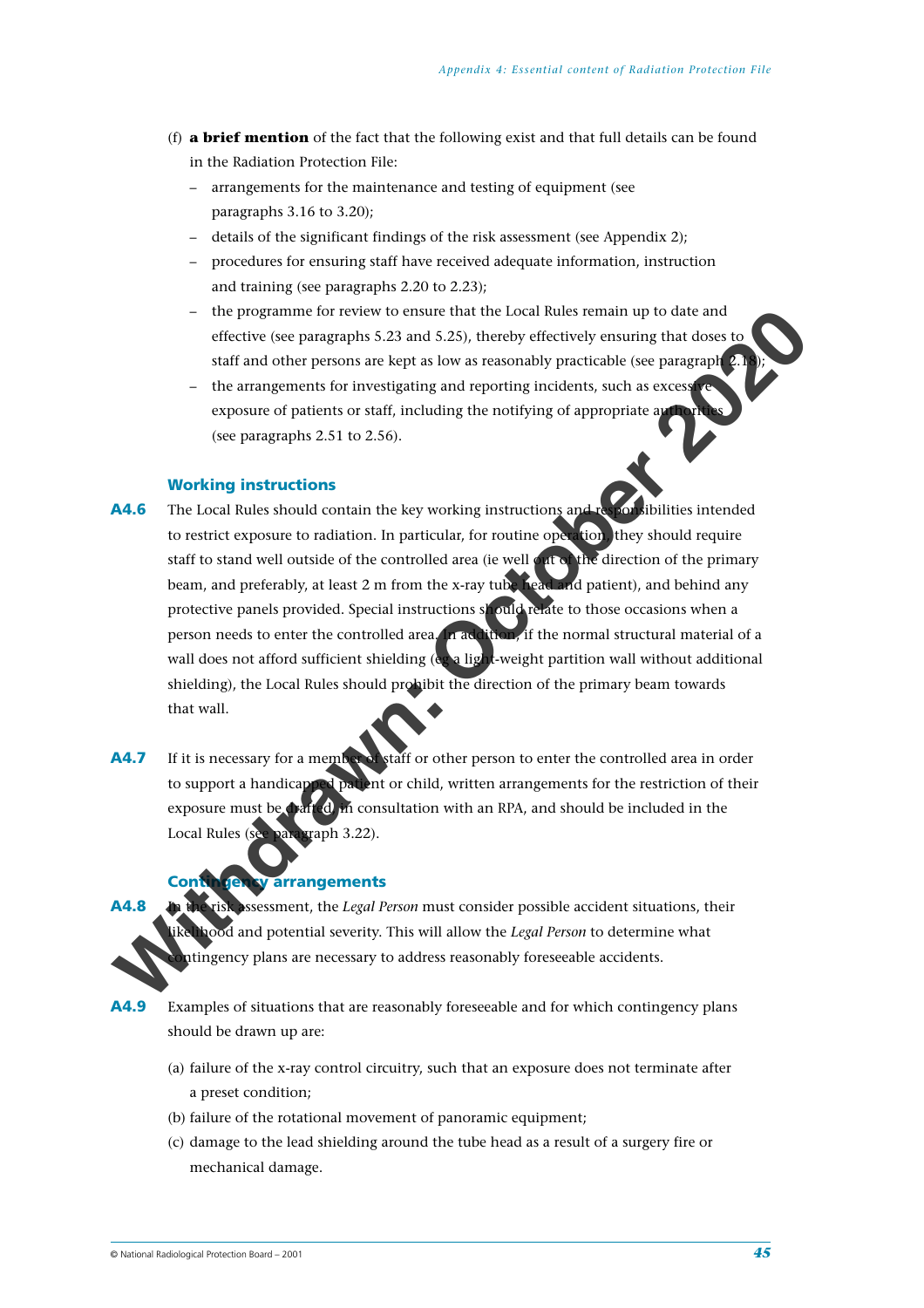- **A4.10** During each exposure, the *operator* needs to be able to see the exposure warning light and hear the audible warning. If the warning(s) indicate that an exposure has failed to terminate after a preset condition (eg exposure time), the *operator* should immediately release the irradiation switch. If the rotational movement of panoramic equipment fails to start or stops before the full arc is covered, the *operator* should immediately release the irradiation switch to avoid high, localised exposure of the patient.
- **A4.11** In the event of any fault or damage to the x-ray tube head, the equipment should be disconnected from the mains supply and not used again until it has been checked a if necessary, repaired by a service engineer.

#### **Dose investigation level**

- **A4.12** In the risk assessment, the *Legal Person* should have set a dose investigation Although the *Legal Person* is free to choose (in consultation with an RPA) any level up to and including 15 mSv per year, a dose investigation level of  $p \circ h$  higher than 1 mSv per year is recommended as generally appropriate for dental radiography. The chosen dose level must be specified in the Local Rules.
- **A4.13** If personal monitoring records, or other information, indicate that a member of staff may have exceeded the dose investigation level, the Legal Person must undertake a formal review of working conditions to make sure that exposure is being restricted as far as reasonable practicable. This review should normally be carried out in conjunction with an RPA and a copy of the investigation report kept for at least two years. **A4.11** In the several day faith of diamptatic state and the couples that the selection Board – 2001  $\mu$  and  $\mu$  and  $\mu$  and  $\mu$  and  $\mu$  and  $\mu$  and  $\mu$  and  $\mu$  and  $\mu$  and  $\mu$  and  $\mu$  and  $\mu$  and  $\mu$  and  $\mu$

## Content deriving from IR(ME)R2000

#### **Legal Person**

- **A4.14** IR(ME)R2000 requires that the *Legal Person* establish written procedures to include:
	- (a) correct identification of the patient prior to radiography;
	- (b) identification of individuals entitled to act as *referrer* or *IRMER practitioner* or *operator*; medico-legal exposures (see paragraphs 2.36 and 2.37);
	- making enquires of female patients of child-bearing age to establish whether the individual is or may be pregnant (see paragraphs 2.38 to 2.40);
	- (e) ensuring that quality assurance programmes are followed (see paragraph 5.28);
	- (f) the assessment of patient dose (see paragraph 3.18);
	- (g) the use of diagnostic reference levels (see paragraphs 2.47 to 2.49);
	- (h) the carrying out and recording of a clinical evaluation of the outcome of each exposure (see paragraphs 2.45 and 2.46);
	- (i) ensuring the probability and magnitude of accidental or unintended doses to patients are reduced so far as reasonably practicable;
	- (j) provision for the carrying out of clinical audits<sup>(27)</sup> as appropriate (see paragraph 5.29).

Further advice about (a), (b) and (i) is given below.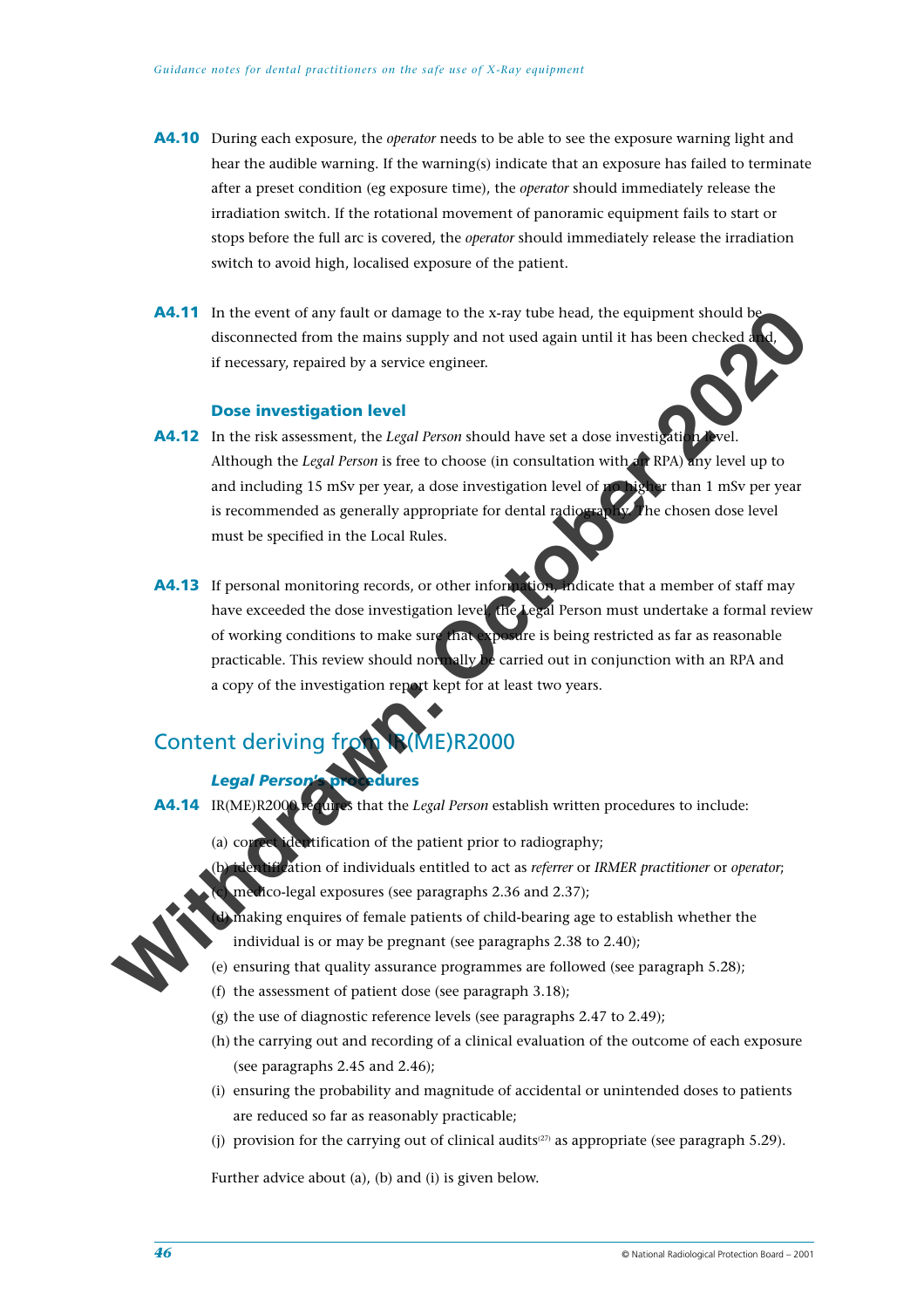- **A4.15** In addition, the *Legal Person* is required to establish:
	- (a) guidelines for referral criteria for radiographic examinations (see paragraph 2.31);
	- (b) written protocols (guideline exposure settings) for every type of standard projection for each item of equipment (see paragraph 2.42);
	- (c) quality assurance programmes (see Chapter 5 for details of a full QA programme covering both equipment and procedures – strictly this reference, within IR(ME)R2000, refers only to the procedural aspects);
	- (d) diagnostic reference levels (see paragraphs 2.47 to 2.49);
	- (e) the method for authorising each exposure, to ensure that there is a record that justification has taken place (see paragraphs 2.32 to 2.35).

#### **Patient identification**

- **A4.16** The *Legal Person* is required to establish procedures for the correct identification of patients prior to radiography. Where the *referrer* and the *operator* carrying out the radiography is the same person, formal patient identification prior to radiography should be unnecessary.
- **A4.17** If the *operator* carrying out the radiography is not the same person as the *referrer*, the *operator* must follow the identification procedure established by the *Legal Person*. The procedure should be positive, active and be capable of uniquely identifying a patient, eg "What is your name?, What is your address?, What is your date of birth?". Before carrying out an exposure, the *operator* needs to have personally identified each patient.

#### **Staff appointments**

- **A4.18** The *Legal Person* must clearly define who is allowed to act as a *referrer*, an *IRMER practitioner*, and an *operator*. As *operators* have a number of functions, the range of functions that an individual *operator* is allowed to perform should also be clearly defined. The *Legal Person* must also ensure that all staff are adequately trained before undertaking their duties (see Appendix 3 for details). (d) diagnosis reference levels (see panagraphs 2.47 to 2.49);<br>
(e) the method for satisfying peak to a geological Protection Board Hat<br>
(a) interdiction and the satisfying with example in a state is a second that  $\theta$  and
- **A** staff or locums are employed, the *Legal Person* should ensure that contractual rents are in place stipulating the range of functions that any *IRMER practitioner* or *or* will be expected to undertake and that they must have been adequately trained.

#### **Accidental or unintended dose**

**A4.20** The *Legal Person* must include, within the standard operating procedures, a requirement that all practical aspects of radiography should be conducted with due regard to minimising accidental or unintended doses to patients.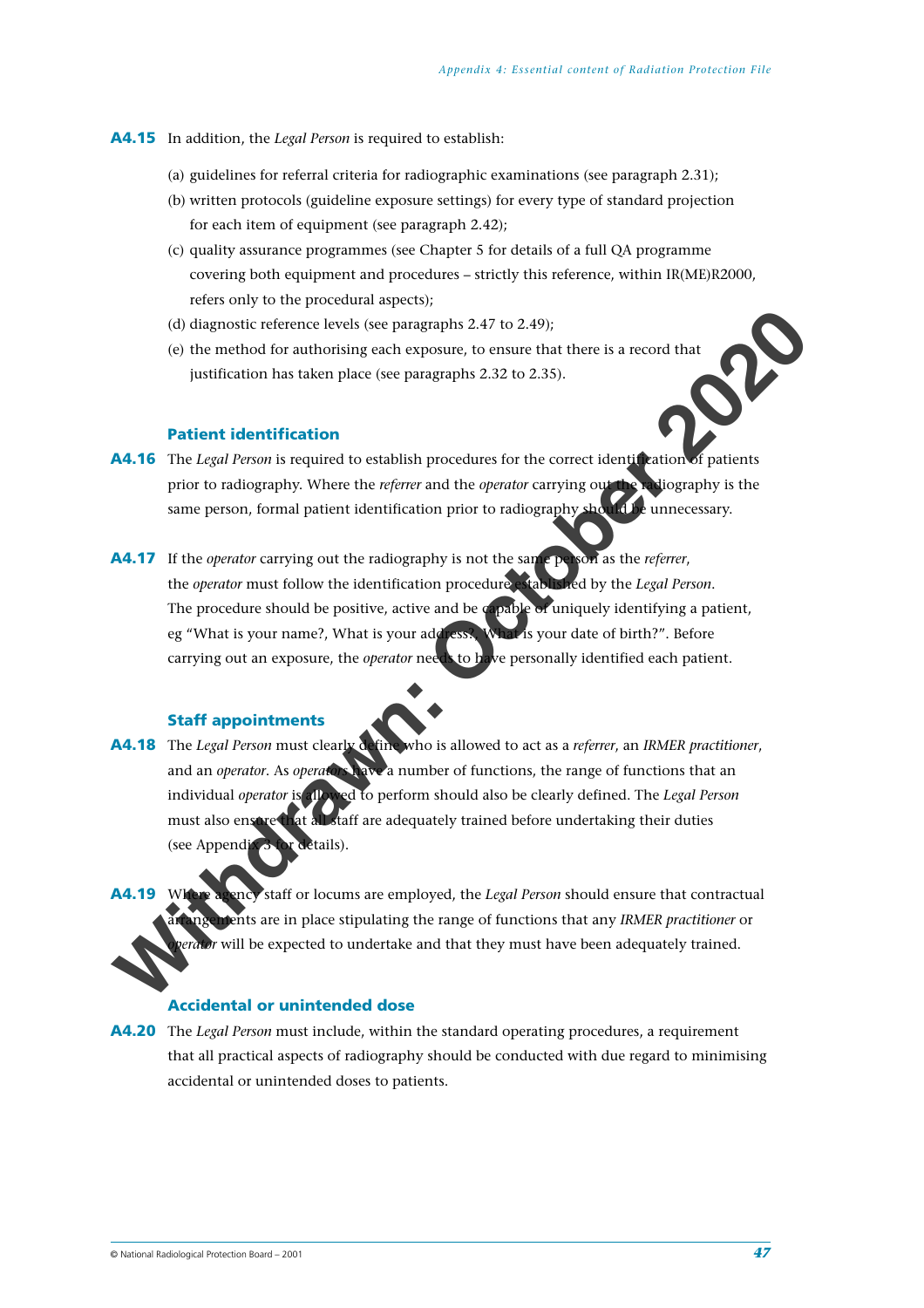## Appendix 5 Guidance on the testing of dental x-ray equipment

#### **A5.1** Paragraph 3.18 includes the following:

*'All dental x-ray equipment must be subject to the following tests:*

- *(a) a 'critical examination' by the installer, immediately following installation;*
- *(b) an adequate test before the equipment is put into clinical use (the 'acceptance*
- *(c) further adequate tests at appropriate intervals ('routine tests') and after any maintenance procedure;*
- *(d) at suitable intervals, measurements to assess representative patient doses.'*

An RPA should be consulted with respect to all aspects of each of the above categories of test.

**A5.2** Attention is drawn to an IPEM report concerning (Recommended Standards for the Routine Performance Testing of Diagnostic X-ray Imaging Systems<sup>'(31)</sup>.

#### Critical examination



- **A5.4** The essential content of a 'critical examination' and associated report involves:
	- (a) a clear and unambiguous description of the equipment and the location at which it is installed;



- evaluation of the acceptability of the location in relation to:
	- the recommendations contained in paragraphs 3.9 to 3.14;
- the *operator*'s position;
- the room warning signals, if applicable;
- (c) an evaluation of the acceptability of the equipment's warning signals;
- (d) an evaluation of the acceptability of the exposure control;
- (e) confirmation that sufficient radiation protection and safety features are in place and operating correctly (eg beam dimensions and alignment, beam filtration and timer operation);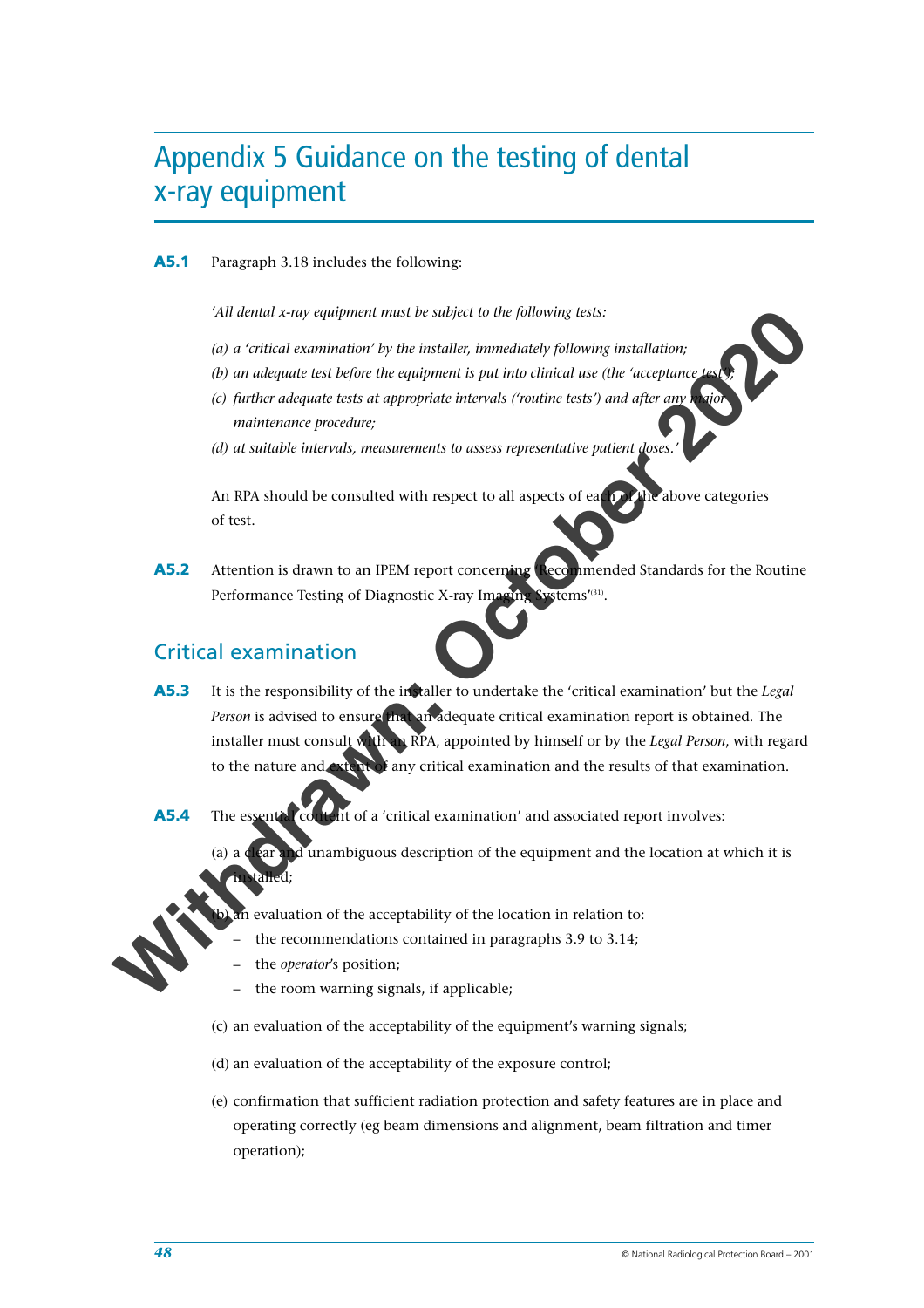- (f) an evaluation of the acceptable functioning of any other safety systems that are fitted (eg safety cut out switches on panoramic equipment). This should include those mechanical and electrical systems whose malfunction could impact on radiation safety (eg rotational movement and braking on panoramic equipment, effective counterbalance mechanisms on arms supporting intra-oral x-ray tubes).
- **A5.5** The critical examination report should incorporate an overall conclusion as to whether or not:
	- (a) the equipment's safety features are operating correctly;
	- (b) the installation is providing sufficient protection for persons from exposure  $t$
	- (c) a statement as to whether the user has been provided with 'adequate info $\mathbf{\hat{m}}_1$  ion proper use, testing and maintenance of the equipment'.

#### Acceptance test

- **A5.6** It is the responsibility of the *Legal Person* to ensure that the 'acceptance test' and subsequent 'routine tests' (see paragraph A5.8) are carried out. These tests form a part of the *Legal Person*'s QA programme, about which an RPA should be consulted.
- **A5.7** Paragraphs 542 and 543 of the ACoP that supports IRR99<sup>(11)</sup> emphasises the need for the acceptance test to provide baseline values against which the results of subsequent routine tests can be compared. The essential **content of an 'Acceptance Test'** then becomes: (a) the equipment's sately features are operating correctly;<br>
(b) the intrallation is providing sufficient frotection for periods from exposure (c) a statement is to whether the use has been provided with "alequate inte
	- (a) all the components given at paragraph A5.4;
	- (b) measurements to determine whether the equipment is operating correctly within agreed performance parameters (eg operating potential, x-ray output, timer accuracy);
	- (c) an assessment of the typical patient dose for comparison with the Diagnostic Reference raphs  $2.47$  to  $2.49$ ).

#### Routin

- **A** tine test' will be essentially similar in content to an 'acceptance test', but a different emphasis will be appropriate, such as:
	- (a) it will only be necessary to confirm that there have been no significant changes to the description of the equipment and location, and the ongoing acceptability of the location;
	- (b) attention needs to be paid not only to the actual results of the technical tests, but also how they compare to the results of previous tests. It will be necessary to identify and investigate trends that suggest possible deterioration.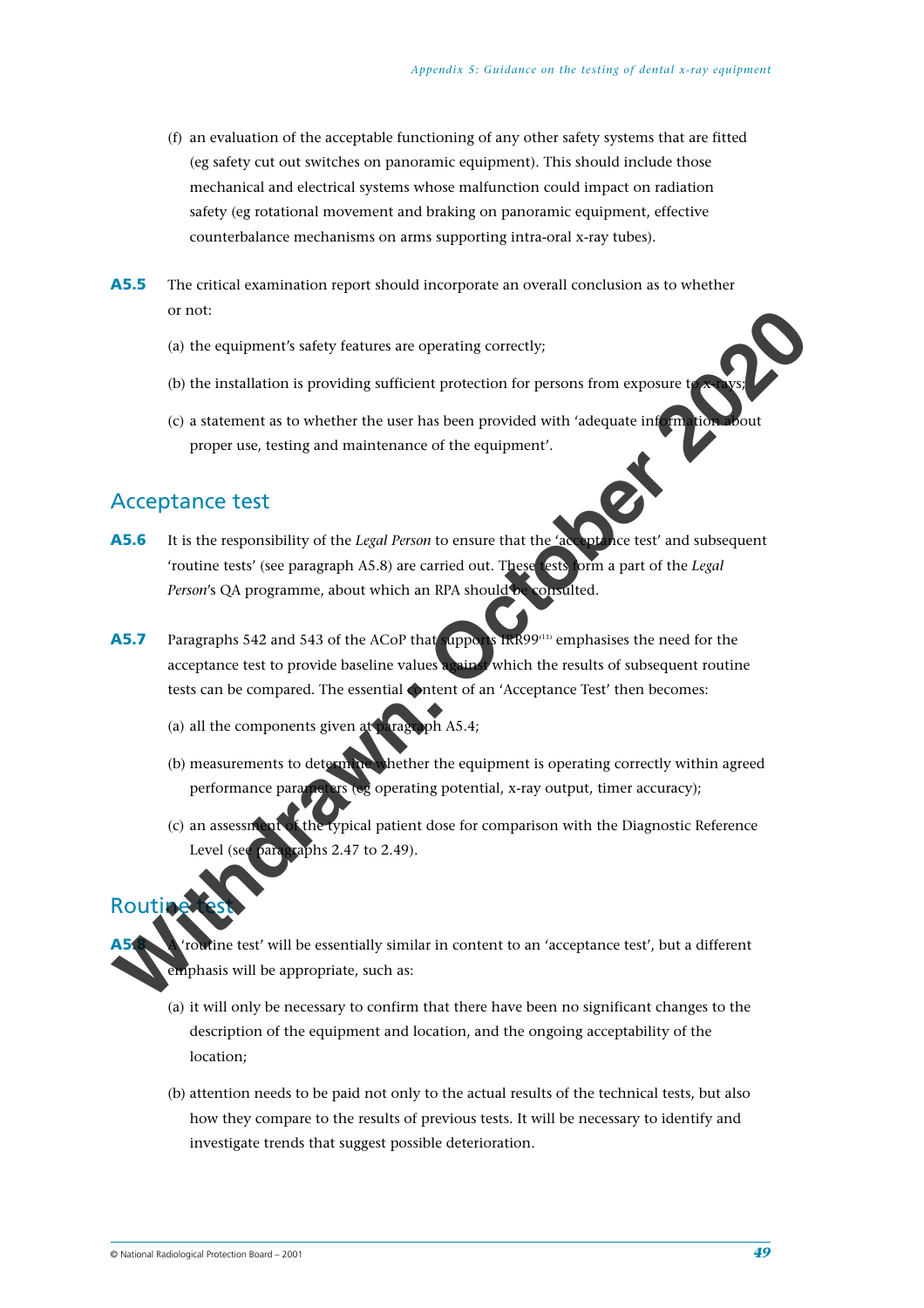## Results of tests

- **A5.9** The *Legal Person* should ensure that persons making any relevant tests provide a permanent record of the results and conclusions of all tests, and these records should be retained as part of the QA programme. Recommendations should be made to rectify any identified deficiencies.
- **A5.10** Recommendations that arise out of tests need to be followed up and the *Legal Person* should ensure that resulting actions and their outcome are recorded within the QA programme. In this respect it is particularly important to take effective action to reduce patient doses that consistently exceed DRLs. **Solution Board 2010**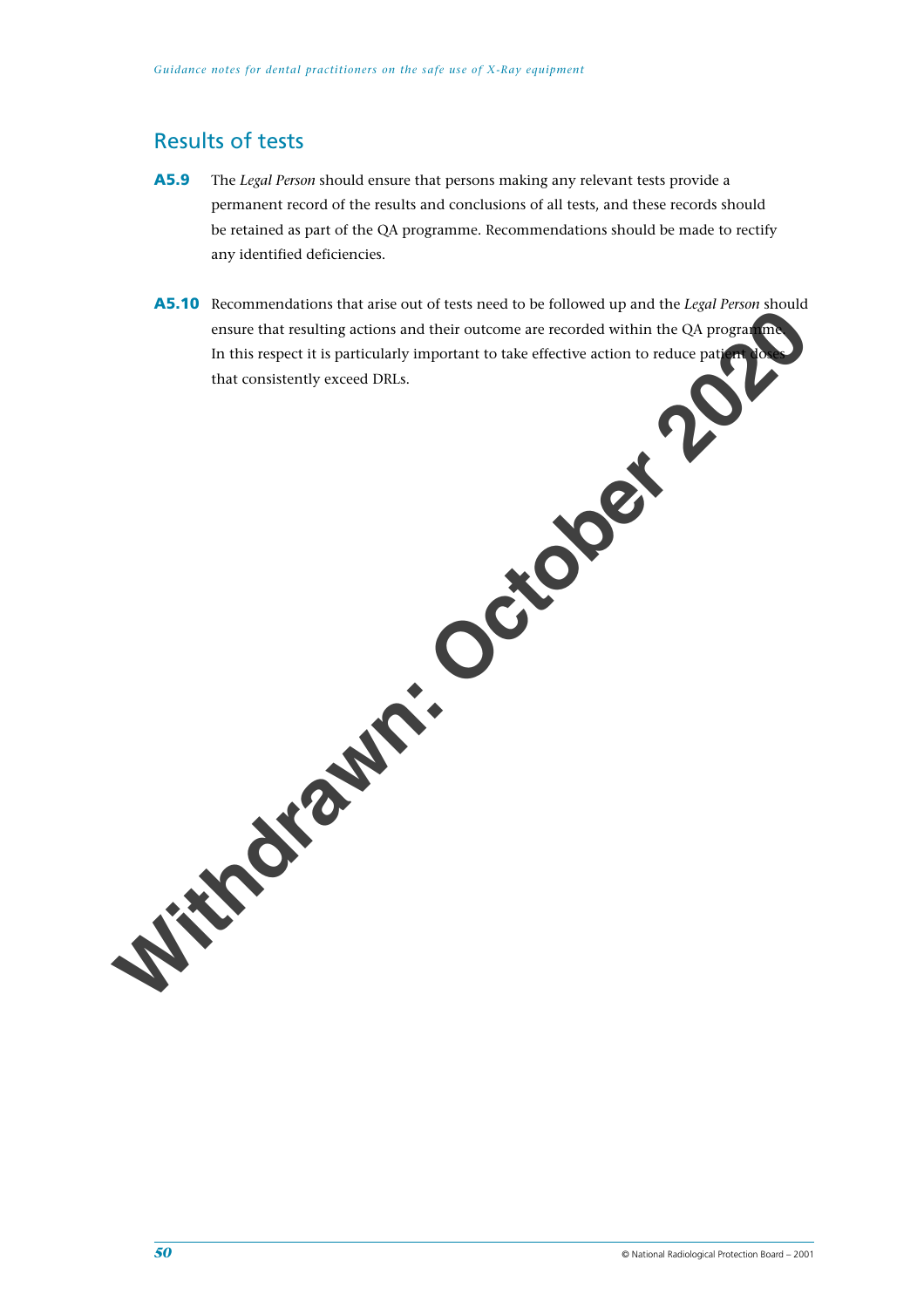## Appendix 6 Essential legal requirements

**A6.1** This appendix summarises the essential legal requirements contained within IRR99 and IR(ME)R2000. It also provides a simple indexing facility to enable the reader to quickly locate the primary source(s) of information, within these GNs, for each requirement. Legal Persons are reminded that these GNs contain a lot more than is summarised in this appendix and are referred to the comments in paragraph 1.17 concerning clinical<br>governance.<br>Essential legal requirements arising out of IRR99 governance.

#### **A6.2 Essential legal requirements arising out of IRR99**

|                   | <b>Essential legal requirements arising out of IRR99</b>                                                                                                                                  |                                                                    |
|-------------------|-------------------------------------------------------------------------------------------------------------------------------------------------------------------------------------------|--------------------------------------------------------------------|
| <b>Regulation</b> | <b>Requirement</b>                                                                                                                                                                        | <b>Primary (ocation(s)</b><br>within these GNs                     |
| 5                 | Authorisation. Use of dental x-ray equipment for<br>research purposes should be in accordance with a<br>generic authorisation granted by HSE.                                             | Paragraph 2.11                                                     |
| 6                 | Notification. HSE must be notified of the routine use<br>of dental x-ray equipment and of any material changes<br>to a notification.                                                      | Paragraphs 2.9 and 2.10<br>and Appendix 1                          |
| $\overline{7}$    | <b>Prior risk assessment.</b> This must be underlaken before<br>work commences and be subject to regular review.                                                                          | Paragraphs 2.13 to 2.16,<br>and Appendix 2                         |
| 8                 | Restriction of exposure. An over-riding requirement<br>to restrict radiation doses to staff and other persons<br>to as low as reasonably practicable.                                     | Paragraph 2.18                                                     |
| 10                | Maintenance and examination of engineering<br>controls, etc. Applies particularly to safety and warning<br>features of derital x-ray equipment.                                           | Paragraphs 3.16 and 5.16                                           |
| 12                | Contingency plans. These should arise out of the risk<br>assessment and be provided within the Local Rules.                                                                               | Appendix 4 (A4.4 and A4.8<br>to A4.11)                             |
|                   | Radiation Protection Adviser. An RPA must be<br>consulted and appointed in writing when the Legal Person<br>requires advice in relation to IRR99.                                         | Paragraph 2.7                                                      |
|                   | Information, instruction and training. Must be<br>provided, as appropriate, for all persons associated<br>with the dental radiology.                                                      | Paragraphs 2.20, 2.21<br>and 2.23                                  |
| 16 and 18         | Designated areas. A controlled area will normally be<br>designated as an aid to the effective control of exposures.                                                                       | Paragraphs 3.2 to 3.6                                              |
| 17                | <b>Local Rules and Radiation Protection Supervisor (RPS).</b><br>Strictly only a legal requirement if a controlled area is<br>designated. Recommended as good practice in all situations. | Paragraphs 2.3, 2.24 and<br>2.27 and Appendix 4<br>(A4.4 to A4.13) |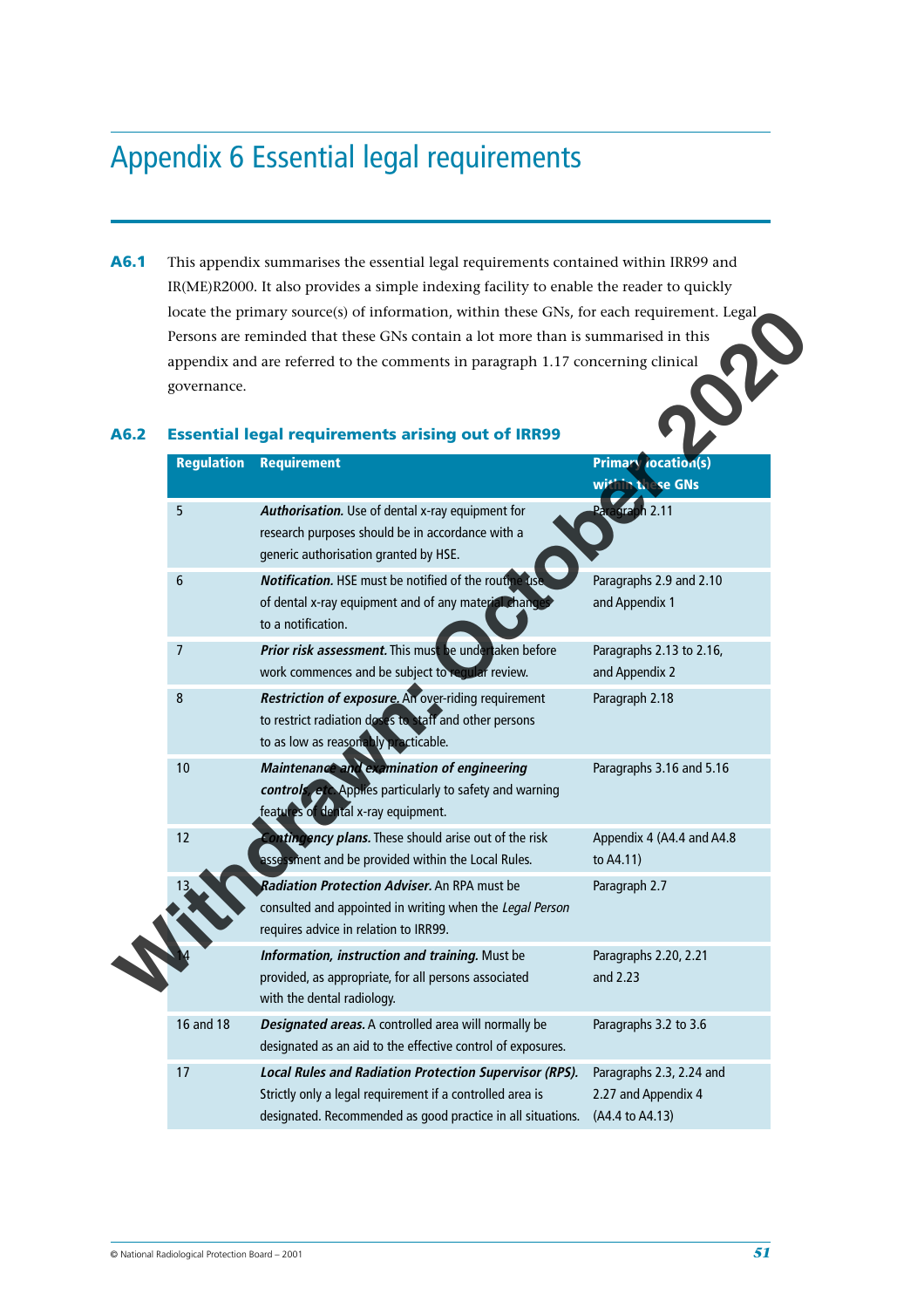| <b>Regulation</b> | <b>Requirement</b>                                          | <b>Primary location(s)</b> |
|-------------------|-------------------------------------------------------------|----------------------------|
|                   |                                                             | within these GNs           |
| 20                | Classified persons. Unlikely to be required, but may        | Paragraphs 3.7 and 3.8     |
|                   | depend on workload.                                         |                            |
| 31                | Duties of manufacturers, etc. New or significantly          | Paragraphs 3.16 and        |
|                   | modified equipment must be 'critically examined'            | 3.17, and Appendix 5       |
|                   | by the installer.                                           | (A5.3 to A5.5)             |
| 32                | Equipment used for medical exposure. Requires a             | Paragraphs 2.51 to 2.57,   |
|                   | QA programme which shall include adequate testing           | 3.18 and Appendix 5        |
|                   | of dental x-ray equipment prior to first clinical use and   | (A5.6 to A5.10)            |
|                   | routinely thereafter. Lays down procedures to follow if     | Chapter 5 for the fu       |
|                   | a patient is suspected of having received an excessive      | QA programme.              |
|                   | exposure as a result of an equipment defect or malfunction. |                            |
| 34                | Duties of employees. Places duties on all employees.        | Paragraph.                 |
|                   |                                                             |                            |

#### **A6.3 Essential legal requirements arising out of IR(ME)R2000**

|                | ЗZ                | <b>Equipment used for medical exposure.</b> Requires a             |                              |
|----------------|-------------------|--------------------------------------------------------------------|------------------------------|
|                |                   | QA programme which shall include adequate testing                  | 3.18 and Appendix 5          |
|                |                   | of dental x-ray equipment prior to first clinical use and          | (A5.6 to A5.10)              |
|                |                   | routinely thereafter. Lays down procedures to follow if            | Chapter 5 for the ful        |
|                |                   | a patient is suspected of having received an excessive             | QA programme.                |
|                |                   | exposure as a result of an equipment defect or malfunction.        |                              |
|                | 34                | Duties of employees. Places duties on all employees.               | Paragraph 2.28               |
|                |                   | <b>Essential legal requirements arising out of IR(ME)R20</b>       |                              |
|                | <b>Regulation</b> | <b>Requirement</b>                                                 | <b>Frimary location(s)</b>   |
|                |                   |                                                                    | within these GNs             |
| $\overline{4}$ |                   | Duties of employers. The Legal Person is required to               | Paragraphs 2.25 to 2.26,     |
|                |                   | provide a framework of 'written procedures' for medical            | 2.51 to 2.56, and            |
|                |                   | exposures. These include procedures to follow if a patient         | Appendix 4 (A4.14 to A4.20). |
|                |                   | is suspected of having received an excessive exposure as           |                              |
|                |                   | a result of any occurrence other than an equipment defect          |                              |
|                |                   | or malfunction.                                                    |                              |
| 5              |                   | Duties of the practitioner, operator and referrer.                 |                              |
|                |                   | Lays down the responsibilities placed on these appointed           | Paragraphs 2.4 to 2.6        |
|                |                   | persons.                                                           |                              |
| 6              |                   | Justification of individual medical exposures. Lays                | Paragraphs 2.32 to 2.35      |
|                |                   | down conditions to be met before a medical exposure                |                              |
|                |                   | can be carried out.                                                |                              |
| 7              |                   | <b>Optimisation.</b> In relation to dental radiology, doses to     | Paragraphs 2.41 to 2.50,     |
|                |                   | patients must be kept as low as reasonably practicable             | and 2.57                     |
|                |                   | consistent with the intended purpose. This includes the            | Chapter 5 for the full       |
|                |                   | need to apply QA procedures to the optimisation of                 | QA programme.                |
|                |                   | patient dose.                                                      |                              |
|                |                   | <b>Clinical audit.</b> Provisions must be made for clinical audit, | Paragraph 5.29 and           |
|                |                   | as appropriate.                                                    | Appendix 4 (A4.14)           |
| 9              |                   | <b>Expert advice.</b> Lays down the need for, and involvement      | Paragraph 2.8                |
|                |                   | of, a Medical Physics Expert.                                      |                              |
|                | 10                | <b>Equipment.</b> The keeping and maintenance of an inventory      | Paragraph 5.17               |
|                |                   | of dental x-ray equipment.                                         |                              |
|                | 11                | Training. Lays down training requirements for IRMER                | Paragraphs 2.22, 2.23 and    |
|                |                   | practitioners and operators.                                       | 5.26 and Appendix 3          |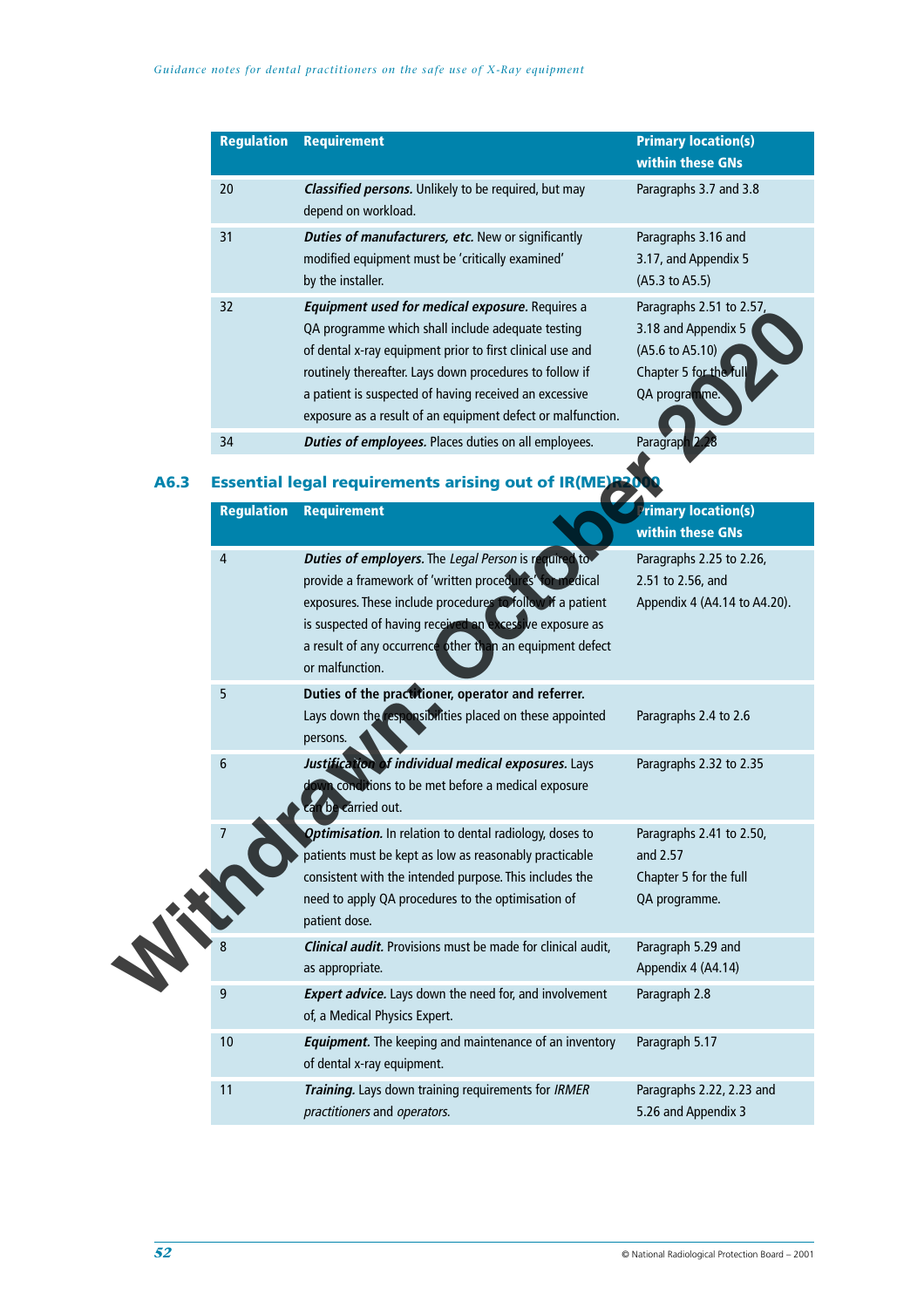## Appendix 7 Useful addresses and list of abbreviations employed in these Guidance Notes

#### **A7.1 Useful addresses – organisations**

| <b>Organisation and contact details</b>               | <b>Role</b>                                 |
|-------------------------------------------------------|---------------------------------------------|
| <b>Health and Safety Executive (HSE)</b>              | <b>Ionising Radiations Regulations 1999</b> |
| <b>Rose Court</b>                                     | and associated Code of Practice             |
| 2 Southwark Bridge Road                               | and Guidance                                |
| London SE1 9HS                                        |                                             |
| Tel: 020 7717 6000                                    |                                             |
| InfoLine: 0541 545500                                 |                                             |
| http://www.hse.gov.uk/hthdir/noframes/iradiat.htm     |                                             |
| Health and Safety Executive, Northern Ireland         | <b>Ionising Radiations Regulations 1999</b> |
| 83 Ladas Drive                                        | and associated Code of Practice             |
| <b>Belfast BT6 9FR</b>                                | and Guidance for Northern Ireland           |
| Tel: 02890 243249                                     |                                             |
| http://www.hseni.gov.uk/                              |                                             |
| <b>IRMER Inspectorate:</b>                            |                                             |
| England:                                              | onising Radiations (Medical Exposure)       |
| Inspectorate of the Secretary of State for Health for | Regulations 2000 and Guidance               |
| IR(ME)R2000,                                          |                                             |
| Room 323, Wellington House,                           |                                             |
| 133-155 Waterloo Road                                 |                                             |
| London SE1 8UG                                        |                                             |
| Tel: 020 7972 4801/4802/4185/498                      |                                             |
| Fax: 020 7972 4800                                    |                                             |
| Scotland:                                             |                                             |
| <b>Scottish Executive Health Department,</b>          |                                             |
| <b>St Andrews Hous</b>                                |                                             |
| Regent Road                                           |                                             |
| Edinburgh EN1<br>Tel: 0131 244 2495                   |                                             |
|                                                       |                                             |
| <b>Vales</b>                                          |                                             |
| <b>National Assembly for Wales</b>                    |                                             |
| <b>Athays Park</b><br>Cardiff CF10 3NQ                |                                             |
|                                                       |                                             |
| <b>Northern Ireland:</b>                              |                                             |
| Room C3.8, Castle Buildings                           |                                             |
|                                                       |                                             |
| <b>Upper Newtownards Road</b>                         |                                             |
| Belfast BT4 3PP<br>Tel: 02890 520710                  |                                             |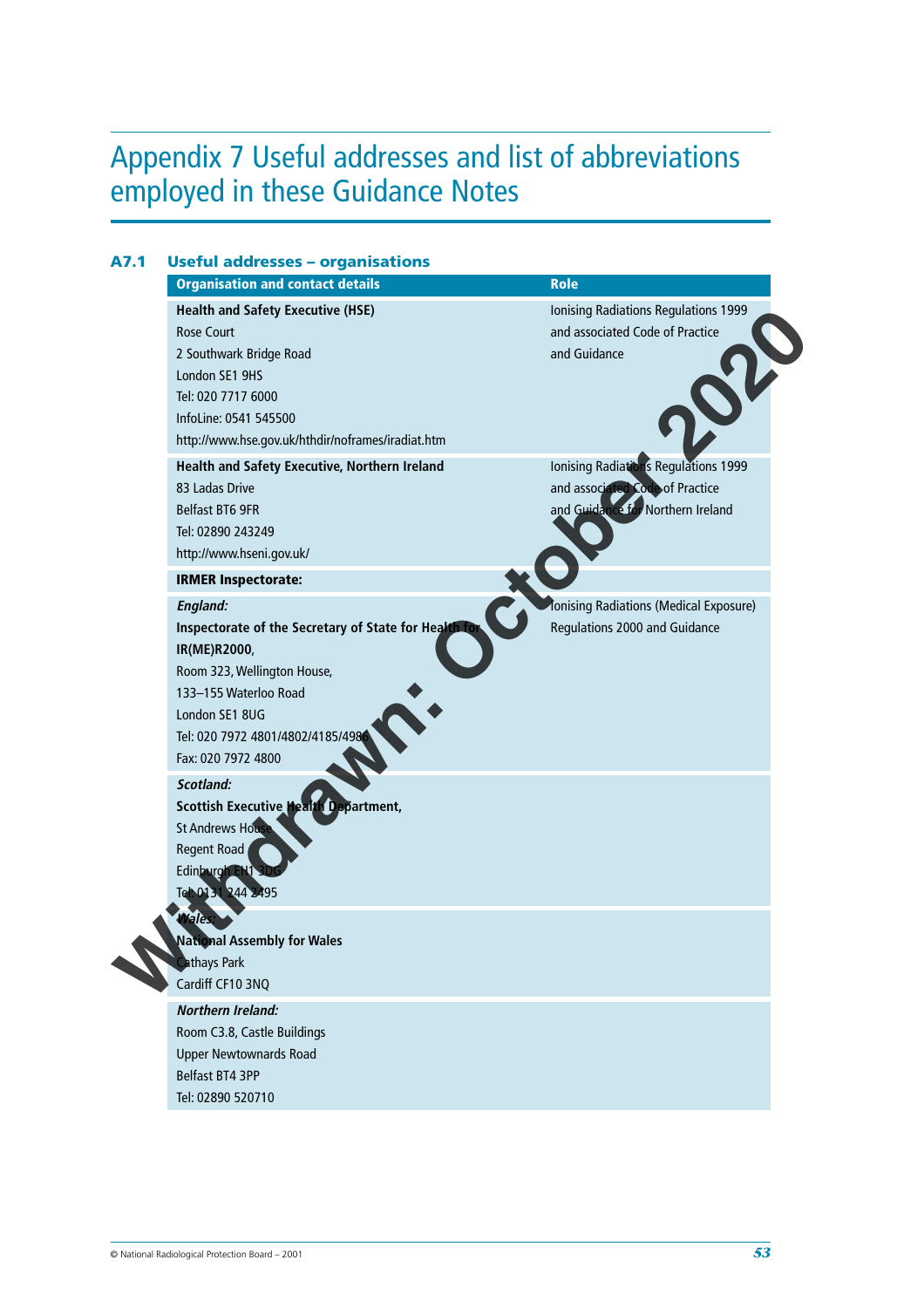|    | <b>Organisation and contact details</b>          | <b>Role</b>                                     |
|----|--------------------------------------------------|-------------------------------------------------|
|    | <b>Medical Devices Agency</b>                    | Medical Devices Regulations 1994.               |
|    | <b>Hannibal House</b>                            | Responsible for:                                |
|    | <b>Elephant and Castle</b>                       | • ensuring that medical devices and             |
|    | London SE1 6TQ                                   | equipment in the UK comply with                 |
|    | Tel: 020 7972 8000                               | relevant Euratom Directives and                 |
|    | Email: mail@medical-devices.gov.uk               | meet acceptable standards of safety,            |
|    | http://www.medical-devices.gov.uk                | quality and effectiveness                       |
|    |                                                  | • for evaluation of medical devices             |
|    |                                                  | • for the investigation of incidents            |
|    |                                                  | and the dissemination of safety                 |
|    |                                                  | information                                     |
|    | <b>MDA Adverse Incident Centre</b>               | For receiving reports of adverse                |
|    | <b>Medical Devices Agency</b>                    | incidents. Full information for                 |
|    | <b>Hannibal House</b>                            | reporting such incidents can be                 |
|    | <b>Elephant and Castle</b>                       | found at:                                       |
|    | London SE1 6TQ                                   | http://www.medical-                             |
|    |                                                  | devices.gov.uk/sn2000(01).htm                   |
|    | Tel: 020 7972 8080                               |                                                 |
|    | Fax: 020 7972 8109                               |                                                 |
|    | <b>National Radiological Protection Board</b>    | Radiation protection advice                     |
|    | Chilton                                          |                                                 |
|    | <b>Didcot</b>                                    |                                                 |
|    | Oxfordshire                                      |                                                 |
|    | <b>OX11 ORQ</b>                                  |                                                 |
|    | Tel: 01235 831600                                |                                                 |
|    | Fax: 01235 833891                                |                                                 |
|    | email: Information@nrpb.org.uk                   |                                                 |
|    | Northern Ireland Regional Medical Physics Agency | General advice and services in                  |
|    | Forster Green Hospita                            | Northern Ireland                                |
|    | 110 Sainfield Road                               |                                                 |
|    | Belfast BT8 4HD                                  |                                                 |
|    | Tel: 02890 793681                                |                                                 |
|    | <b>Cottish Health Service</b>                    | Radiological equipment in Scotland              |
|    | <b>Common Services Agency</b>                    |                                                 |
|    | Scientific and Technical Branch                  |                                                 |
|    | <b>Trinity Park House</b>                        |                                                 |
|    | South Trinity Road                               |                                                 |
|    | Edinburgh EH5 3SH                                |                                                 |
|    | Tel: 0131 552 6255                               |                                                 |
|    |                                                  |                                                 |
|    |                                                  |                                                 |
|    |                                                  |                                                 |
|    |                                                  |                                                 |
|    |                                                  |                                                 |
|    |                                                  |                                                 |
|    |                                                  |                                                 |
|    |                                                  |                                                 |
|    |                                                  |                                                 |
|    |                                                  |                                                 |
| 54 |                                                  | © National Radiological Protection Board - 2001 |

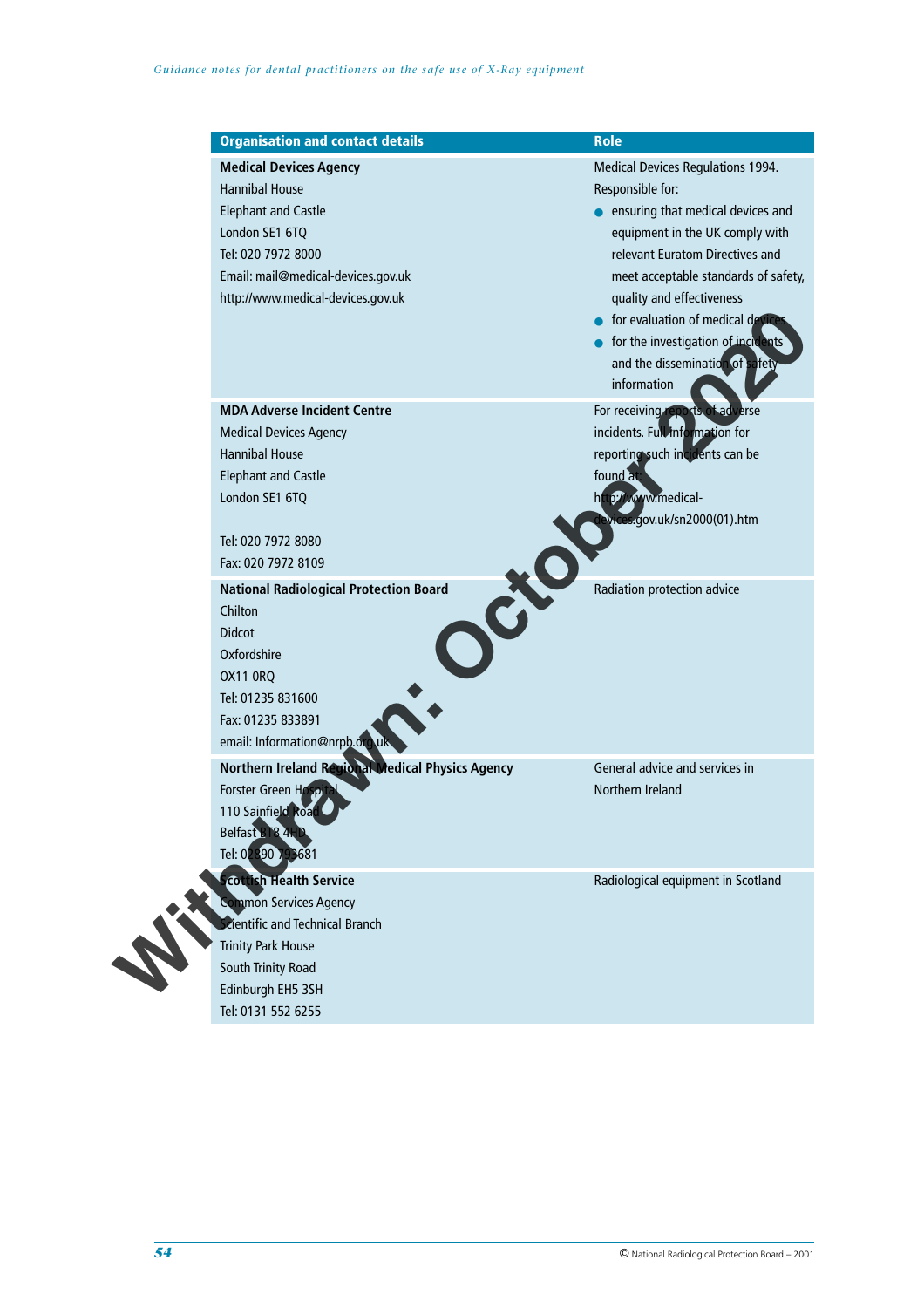| <b>BDA</b>          | <b>British Dental Association</b>                   |
|---------------------|-----------------------------------------------------|
|                     | 64 Wimpole Street                                   |
|                     | London W1G 8YS                                      |
|                     | Tel: 020 7935 0875                                  |
| <b>BDTA</b>         | <b>British Dental Trade Association</b>             |
|                     | Mineral Lane, Chesham                               |
|                     | <b>Buckinghamshire HP5 1NL</b>                      |
|                     | Tel: 01494 782873                                   |
|                     | Fax: 01494 786659                                   |
|                     | E-mail: admin1@bdta.org.uk                          |
|                     | http://www.bdta.org.uk                              |
| <b>BIR</b>          | <b>British Institute of Radiology</b>               |
|                     | 36 Portland Place                                   |
|                     | London W18 1AT                                      |
|                     | Tel: 020 7307 1400                                  |
|                     | Fax: 020 7307 1414                                  |
| <b>CoR</b>          | The Society and College of Radiographers            |
|                     | 207 Providence Square                               |
|                     | Mill Street                                         |
|                     | London SE1 2EW                                      |
|                     | Tel: 020 7740 7200                                  |
|                     | E-mail: info@sor.org                                |
| <b>FGDP(UK)-RCS</b> | Faculty of General Dental Practitioners (UK) of the |
|                     | <b>Royal College of Surgeons of England</b>         |
|                     | 35-43 Lincoln Inns Fields                           |
|                     | London WC2A 3PN                                     |
|                     | Tel: 020 7312 6671                                  |
|                     | E-mail: fgdp@rcseng.ac.uk                           |
| <b>IPEM</b>         | Institute of Physics and Engineering in Medicine    |
|                     | <b>Fairmount House</b>                              |
|                     | 230 Tadcaster Road                                  |
|                     | York YO24 1ES                                       |
|                     | Tel: 01904 610821                                   |
|                     | http://www.ipem.org.uk                              |
|                     | <b>Royal College of Nursing</b>                     |
|                     |                                                     |
| <b>Mitter</b>       | 20 Cavendish Square<br>London W1M 0AB               |
|                     | Tel: 020 7647 3861                                  |
|                     | Fax: 020 7647 3441                                  |
|                     |                                                     |
|                     | http://www.rcn.org.uk                               |
| <b>RCR</b>          | <b>Royal College of Radiologists</b>                |
|                     |                                                     |
|                     | 38 Portland Place                                   |
|                     | London W1N 4JQ                                      |
|                     | Tel: 020 7636 4432                                  |
|                     | Fax: 020 7323 3100<br>E-mail: enquiries@rcr.ac.uk   |

#### **A7.2 Useful addresses – professional bodies**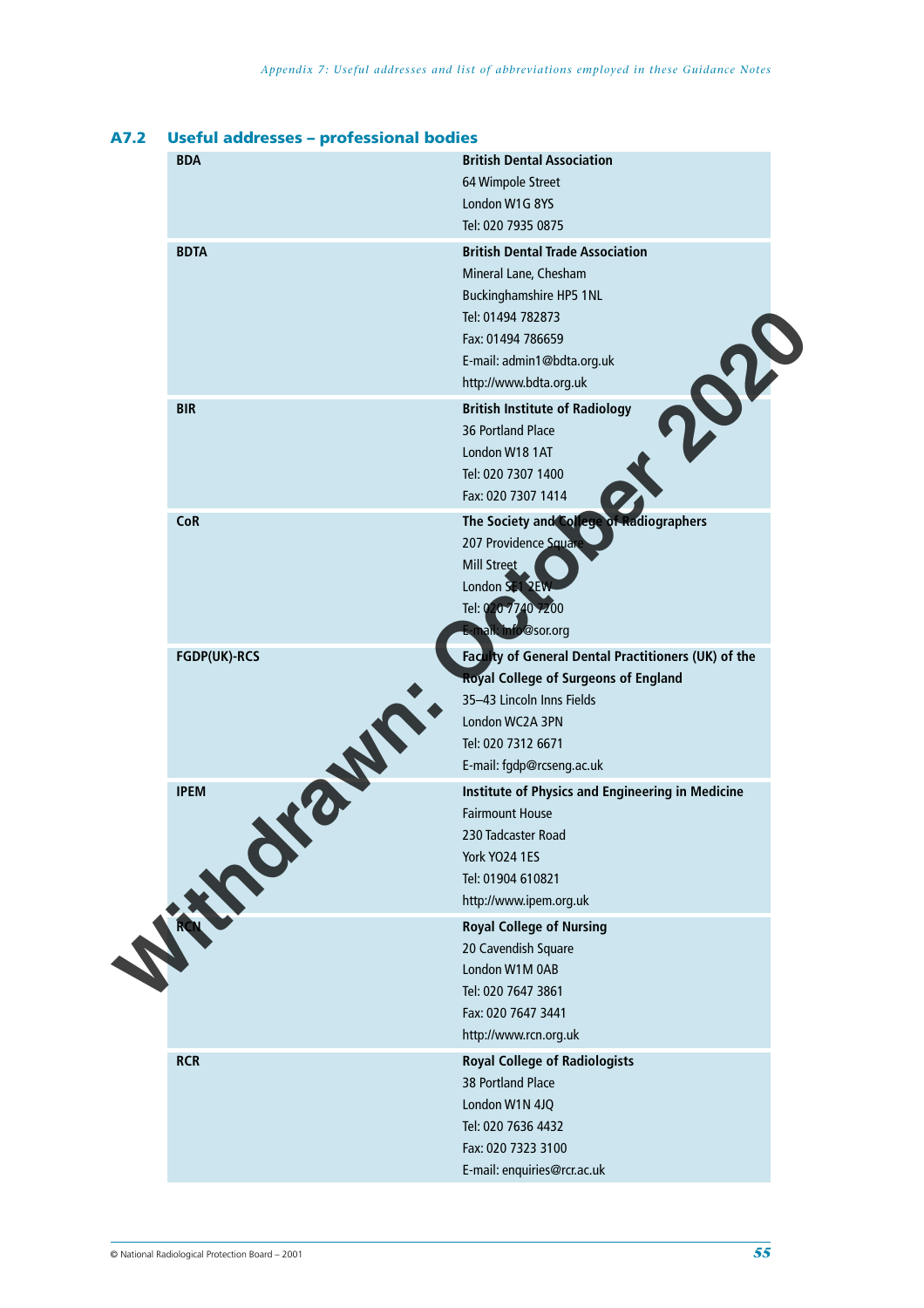#### **A7.3 Abbreviations used in this document**

The most frequently used abbreviation is quite simply 'GNs' to refer to these Guidance Notes. Many others had to be used and, for convenience, all are listed below in alphabetical order.

#### **(a) Technical abbreviations**

| <b>Abbreviation</b> | <b>Full meaning</b>                                                               |
|---------------------|-----------------------------------------------------------------------------------|
| <b>ACoP</b>         | Approved Code of Practice, that supports the lonising Radiations Regulations 1999 |
| <b>CE</b>           | Conformite Europeene                                                              |
| <b>CPD</b>          | <b>Continuing Professional Development</b>                                        |
| <b>DRL</b>          | Diagnostic Reference Level                                                        |
| <b>FSD</b>          | Focus-to-skin distance                                                            |
| <b>GNs</b>          | Guidance Notes (for Dental Practitioners on the Safe Use of X-ray Equipment)      |
| IR(ME)R2000         | Ionising Radiation (Medical Exposure) Regulations 2000 <sup>4</sup>               |
| <b>IRR85</b>        | <b>Ionising Radiations Regulations 1985</b>                                       |
| <b>IRR99</b>        | Ionising Radiations Regulations 1999                                              |
| MHSWR99             | Management of Health and Safety at Work Regulations 1999                          |
| <b>MPE</b>          | <b>Medical Physics Expert</b>                                                     |
| <b>PCD</b>          | Professional Complementary to Dentistry                                           |
| QA                  | Quality assurance                                                                 |
| <b>RPA</b>          | Radiation Protection Adviser                                                      |
| <b>RPS</b>          | <b>Radiation Protection Supervisor</b>                                            |
| <b>WP</b>           | Working Party responsible for these Guidance Notes                                |

## **(b) Organisational n**

| <b>ACoP</b>       | Approved Code of Practice, that supports the lonising Radiations Regulations 1999        |
|-------------------|------------------------------------------------------------------------------------------|
| <b>CE</b>         | Conformite Europeene                                                                     |
| <b>CPD</b>        | <b>Continuing Professional Development</b>                                               |
| <b>DRL</b>        | Diagnostic Reference Level                                                               |
| <b>FSD</b>        | Focus-to-skin distance                                                                   |
| GNs               | Guidance Notes (for Dental Practitioners on the Safe Use of X-ray E<br>quipment)         |
| IR(ME)R2000       | Ionising Radiation (Medical Exposure) Regulations 2000 <sup>*</sup>                      |
| <b>IRR85</b>      | Ionising Radiations Regulations 1985                                                     |
| <b>IRR99</b>      | Ionising Radiations Regulations 1999                                                     |
| MHSWR99           | Management of Health and Safety at Work Regulations 1999                                 |
| <b>MPE</b>        | <b>Medical Physics Expert</b>                                                            |
| <b>PCD</b>        | Professional Complementary to Dentistry                                                  |
| QA                | Quality assurance                                                                        |
| <b>RPA</b>        | Radiation Protection Adviser                                                             |
| <b>RPS</b>        | <b>Radiation Protection Supervisor</b>                                                   |
| <b>WP</b>         | Working Party responsible for these Guidance Notes                                       |
| (b) Organisationa |                                                                                          |
| <b>BDA</b>        | <b>British Dental Association</b>                                                        |
| <b>BDTA</b>       | <b>British Dental Trade Association</b>                                                  |
| <b>BIR</b>        | <b>British Institute of Radiology</b>                                                    |
| CoR               | The College of Radiographers                                                             |
| <b>INSTAR</b>     | Dental Nurses Standards and Training Advisory Board                                      |
| DH                | Department of Health                                                                     |
| <b>FGDP-RCS</b>   | Faculty of General Dental Practitioners (UK) of the Royal College of Surgeons of England |
| <b>GDP</b>        | <b>General Dental Practitioner</b>                                                       |
| <b>HSE</b>        | Health and Safety Executive                                                              |
| <b>IPEM</b>       | Institute of Physics and Engineering in Medicine                                         |
| <b>MDA</b>        | <b>Medical Devices Agency</b>                                                            |
| <b>NRPB</b>       | <b>National Radiological Protection Board</b>                                            |
| <b>RCN</b>        | Royal College of Nursing                                                                 |
| <b>RCR</b>        | Royal College of Radiologists                                                            |
| UK                | <b>United Kingdom</b>                                                                    |
|                   |                                                                                          |
|                   | © National Radiological Protection Board - 2001                                          |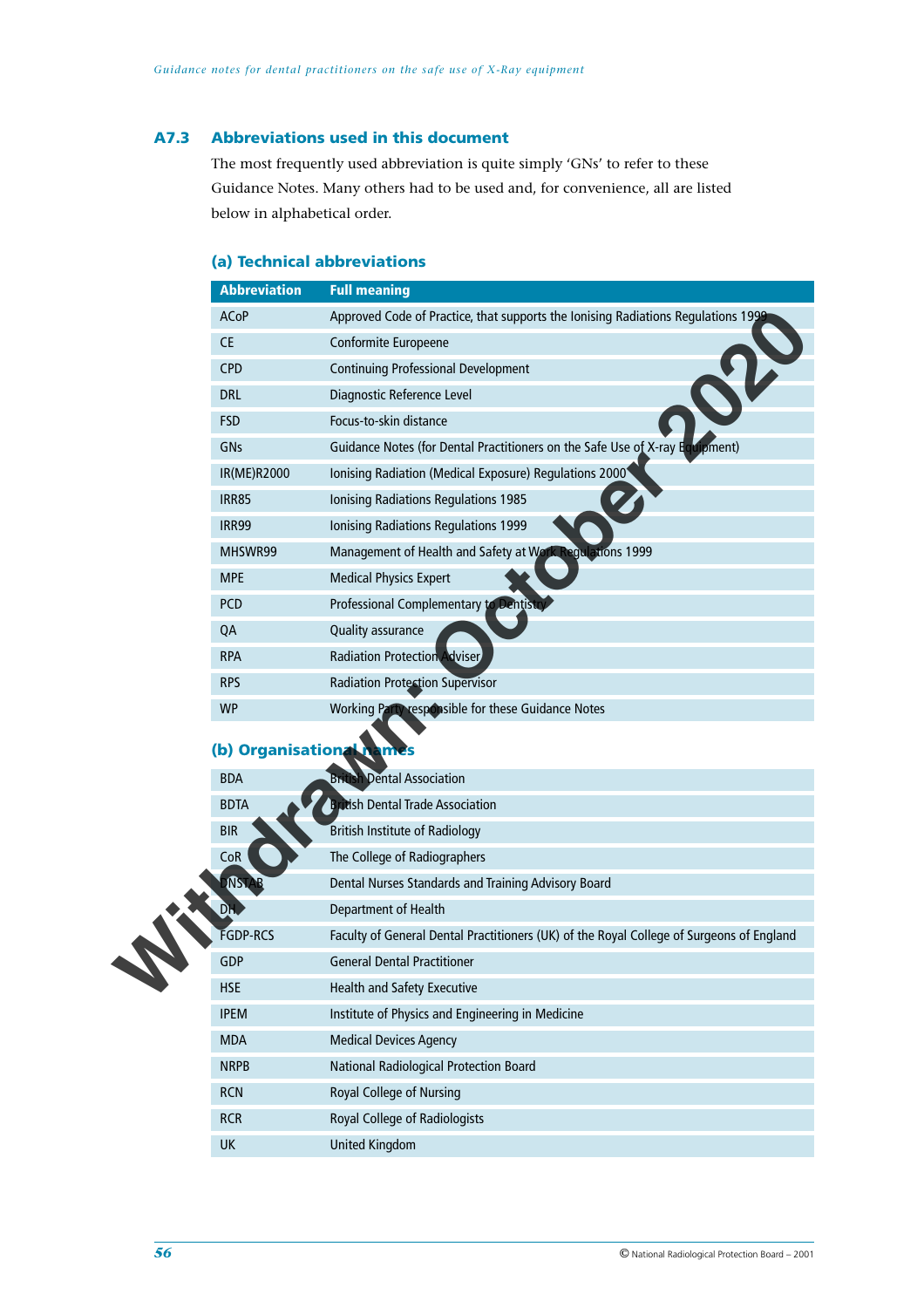## **References**

- 1. Tanner R J, Wall B F, Shrimpton P C, Hart D and Bungay D R. Frequency of Medical and Dental X-ray Examinations in the UK 1997/98. Chilton, NRPB–R320 (2000)
- 2. ICRP. 1990 Recommendations of the International Commission on Radiological Protection. ICRP Publication 60. Annals of the ICRP, 21, Nos 1–3 (1991)
- 3. EC. Council Directive 96/29/Euratom of 13 May 1996 laying down basic safety standards for the protection of health of workers and the general public again dangers arising from ionising radiation. Official Journal of the European 39, L159, 1–114 (1996)
- 4. EC. Council Directive 97/43/Euratom of 30 June 1997 on health protection individuals against the dangers of ionising radiation in relation to medical exposure. Official Journal of the European Communities 40, L180 (1997)
- 5. The Ionising Radiations Regulations 1999. SI 1999 No 3232. London, the Stationery Office (1999). ISBN 0 11 085614 7
- 6. The Ionising Radiation (Medical Exposure) Regulations 2000. SI 2000 No 1059. London, the Stationery Office (2000). ISBN 0 11 099131 1
- 7. IPEM. Medical and Dental Guidance Notes. A good practice guide to implement ionising radiation protection legislation in the clinical environment. York, IPEM (in draft)
- 8. Health and Safety at Work etc Act 1974. London, HMSO (1974). ISBN 0 10 543774 3
- 9. Management of Health and Safety at Work Regulations 1999. SI (1999) No 3242. London, the Stationery Office (1999). ISBN 0 11 085625 2
- 10.Safe Use of Work Equipment, ACoP and guidance on the Provision and Use of Work Equipment Regulations 1998. Sudbury, HSE Books L22 (1998). ISBN 0 7176 1626 6
- 11.Work with ionising radiation. Ionising Radiations Regulations 1999. Approved Code of Practice and Guidance. Sudbury, HSE Books L121 (2000). ISBN 0 7176 1746 7
- 12.NRPB. Guidelines on Patient Dose to Promote the Optimisation of Protection fagnostic Medical Exposures. Documents of the NRPB, 10, No 1 (1999) Rushton VE, Horner K, Worthington HV. The quality of panoramic radiographs in ample of general dental practices. British Dental Journal 186:630–633 (1999) Rushton VE and Horner K. A comparative study of radiographic quality with five periapical techniques in general dental practice . Dentomaxillofac Radiol 23:37–45 (1994) 2. EXP (99 Reminuerial columns in the internal reformation of the internal Radiological Protection. ICB Publication of Radiological Str. Comed Direction Control is to spin 1985 (1897). The Comed Direction Control is the in
	- 15.HSE statement on Radiation Protection Advisers. Available from the HSE website, as at February 2001.
	- 16.FGDP (UK). Selection Criteria for Dental Radiography (1998). London, Royal College of Surgeons of England. ISBN 0 952 053799
	- 17.British Orthodontic Society. Guidelines for the use of Radiographs in Clinical Orthodontics. (In press, 2001)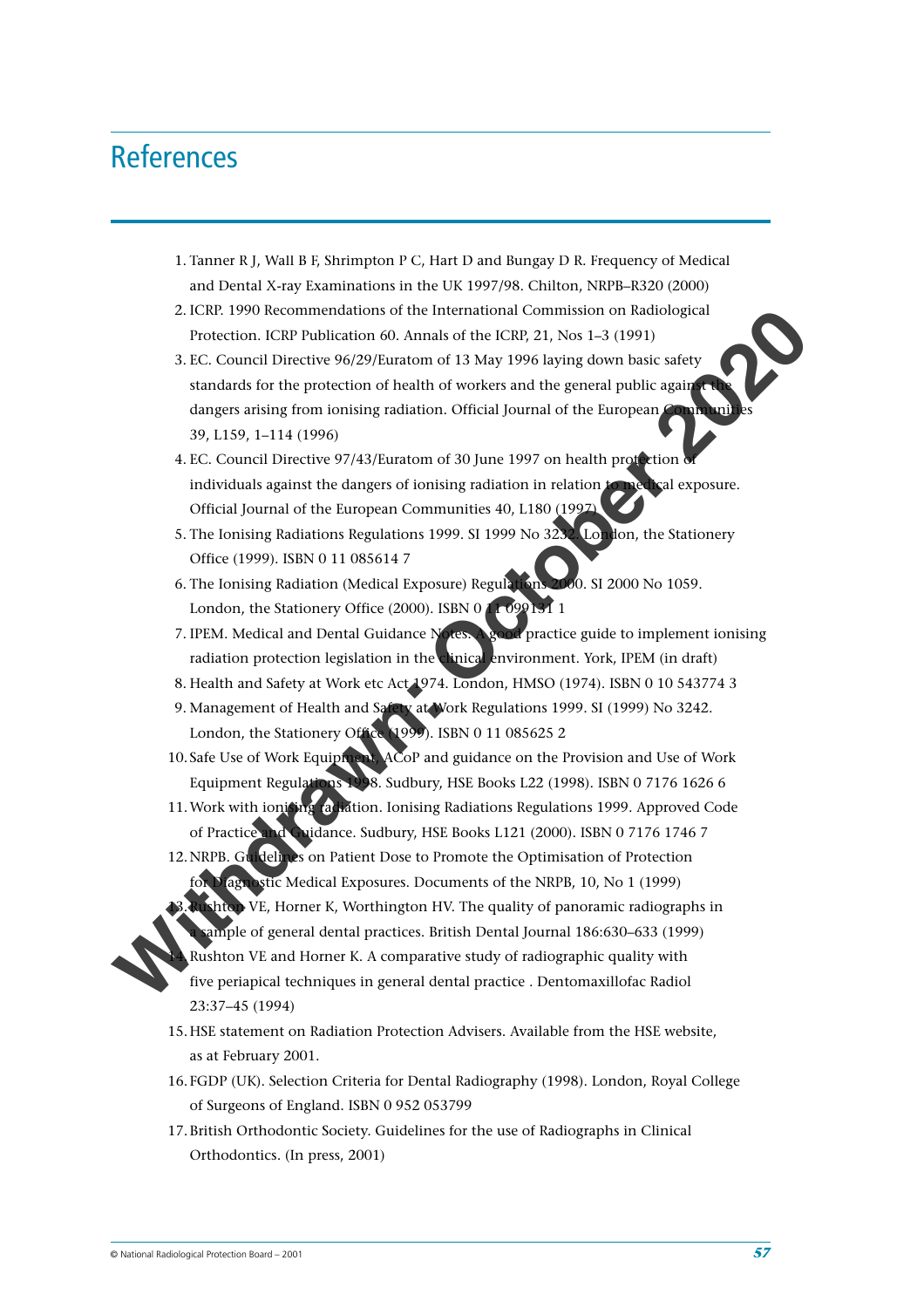- 18.Napier I D. Reference doses for dental radiography. British Dental Journal 186:392–396 (1999)
- 19.HSE. Fitness of equipment used for medical exposure to ionising radiation. Sudbury, HSE, Guidance Note PM77 (1992)
- 20.Medical Devices Regulations 1994. SI 1994 No 3017. London, HMSO (1994). ISBN 0 11 043255 X
- 21.Safety signs and signals. The Health and Safety (Safety Signs and Signals) Regulations 1996. Guidance on Regulations. Sudbury, HSE Books L64 (1996). ISBN 0 7176 0870 0
- 22.EC. Medical Devices Directive 93/42/EEC. Opinion on the proposal for a Council directive concerning medical devices. Official Journal of the European Community 1992, 5, No C79 1–3 (1992)
- 23.BS EN 606 01–1–3:1995. Medical electrical equipment. Part 1. General requirements for safety. Section 1.3 Collateral standard: General requirements for radiation protection in diagnostic x-ray equipment. London, BSI (1995). ISBN 0 580 23595
- 24.BS 60601–2–28:1993. Medical electrical equipment. Part 2. Particular requirements for safety of x-ray source assemblies and x-ray tube assemblies for medical diagnosis. London, BSI (1993). ISBN 0 580 22235 7
- 25. Report of a joint working party of the British Society for the Study of Orthodontics and the British Society of Dental and Maxillofacial Radiology. Reduction of the dose to patients during lateral cephalometric radiography. British Dental Journal 158:415 (1985) **58** Solid Lead Constrainer Solid Lead Constrainer Solid Lead Constrainer Constrainer Constrainer Constrainer Constrainer Constrainer Constrainer Constrainer Constrainer Constrainer Constrainer Constrainer Constrainer Con
	- 26. NRPB. Guidelines on Radiology Standards for Primary Dental Care. Documents of the NRPB, 5, No 3 (1994)
	- 27.DH. Peer Review and Clinical Audit in General Dental Practice (known as the Green Book). National Centre for Continuing Professional Education of Dentists on behalf of DH (1997) (revised  $20$
	- 28.The first five years. The undergraduate dental curriculum. London, General Dental Council (199
	- 29. DSASTAB (now DNSTAB) and CoR. Dental Radiography Course for Dental Surgery Assistants. London, CoR 1994 (Currently under review)
	- 30. The Ionising Radiation (Protection of Persons Undergoing Medical Examination Treatment) Regulations 1988. SI 1988 No 778. London, HMSO (1988). ISBN 0 11 086778 5
		- IPEM. Recommended Standards for the Routine Performance Testing of Diagnostic X-ray Imaging Systems. York, IPEM Report No 77 (1998)